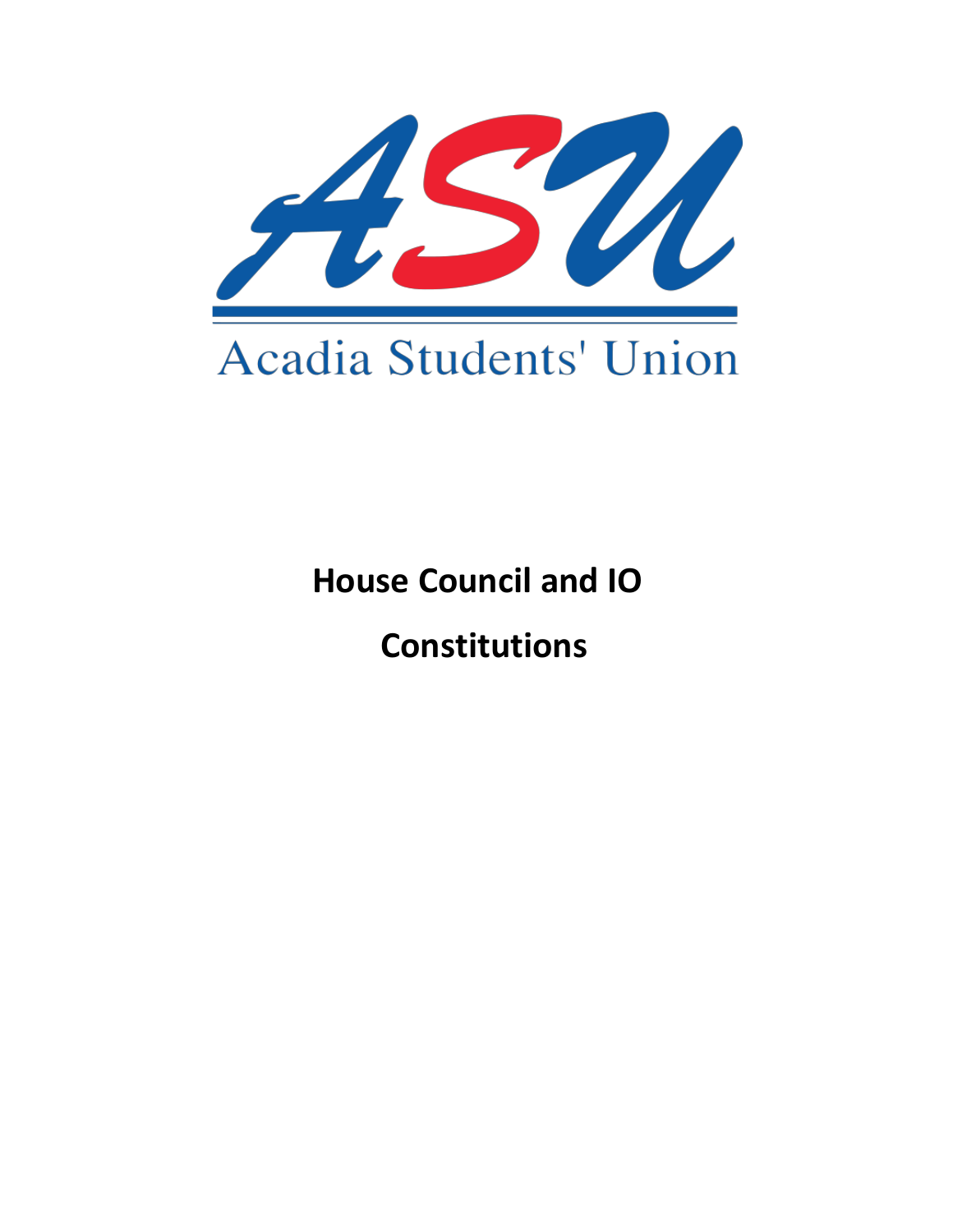# **Table of Contents**

# Contents

<span id="page-1-0"></span>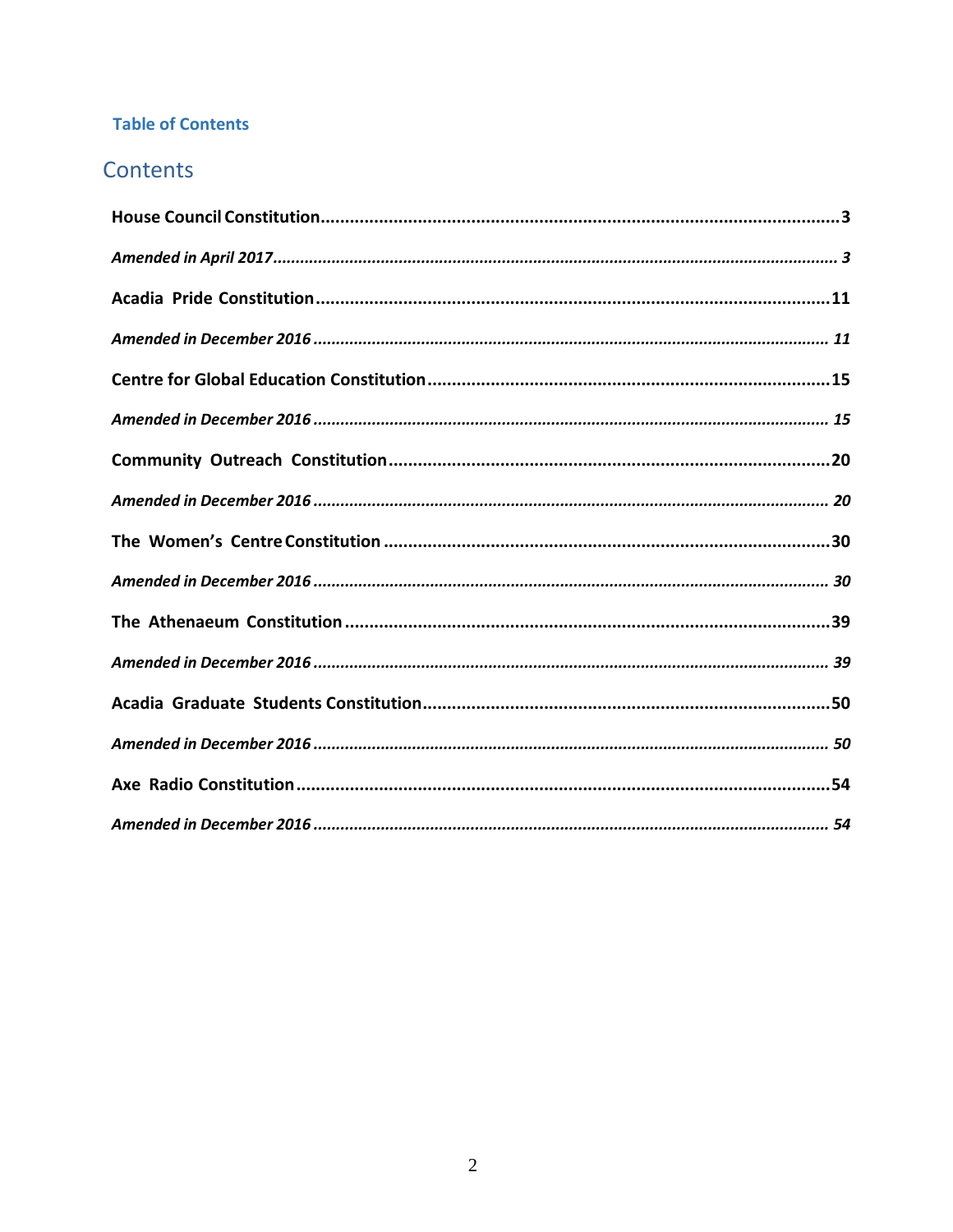# <span id="page-2-0"></span>**House Council Constitution**

## **Amended in April 2017**

#### Article I: Purpose and Intent

- 1. House Councils shall strive to:
	- a) Foster a sense of community, house pride, and spirit among the residents of the House;
	- b) Represent residents' interests to Vice President Student Life;
	- c) Afford opportunities for all residents to meet new people and engage in social activities designed for their enjoyment and benefit;
	- d) Foster a sense of pride in the accomplishments of residents and of the House;
	- e) Make all residents aware of the resources available across

#### campus.

#### Article II: Membership

- 1. Any resident of the house is eligible for any House Council position provided that they:
	- a) Retain a 2.0 GPA at the time of hiring/nomination
	- b) Conform with University and ASU Policy and Federal, Provincial, and Municipal Law
- 2. The House Council shall consist of the following voting members:
	- a) Executive Board (appointed):
		- i. President;
		- ii. Vice President of Communications; and
		- iii. Vice President of Events.
	- b) Representatives (elected):
- i. First Year Representative;
- ii. The Diversity and Inclusion Representative;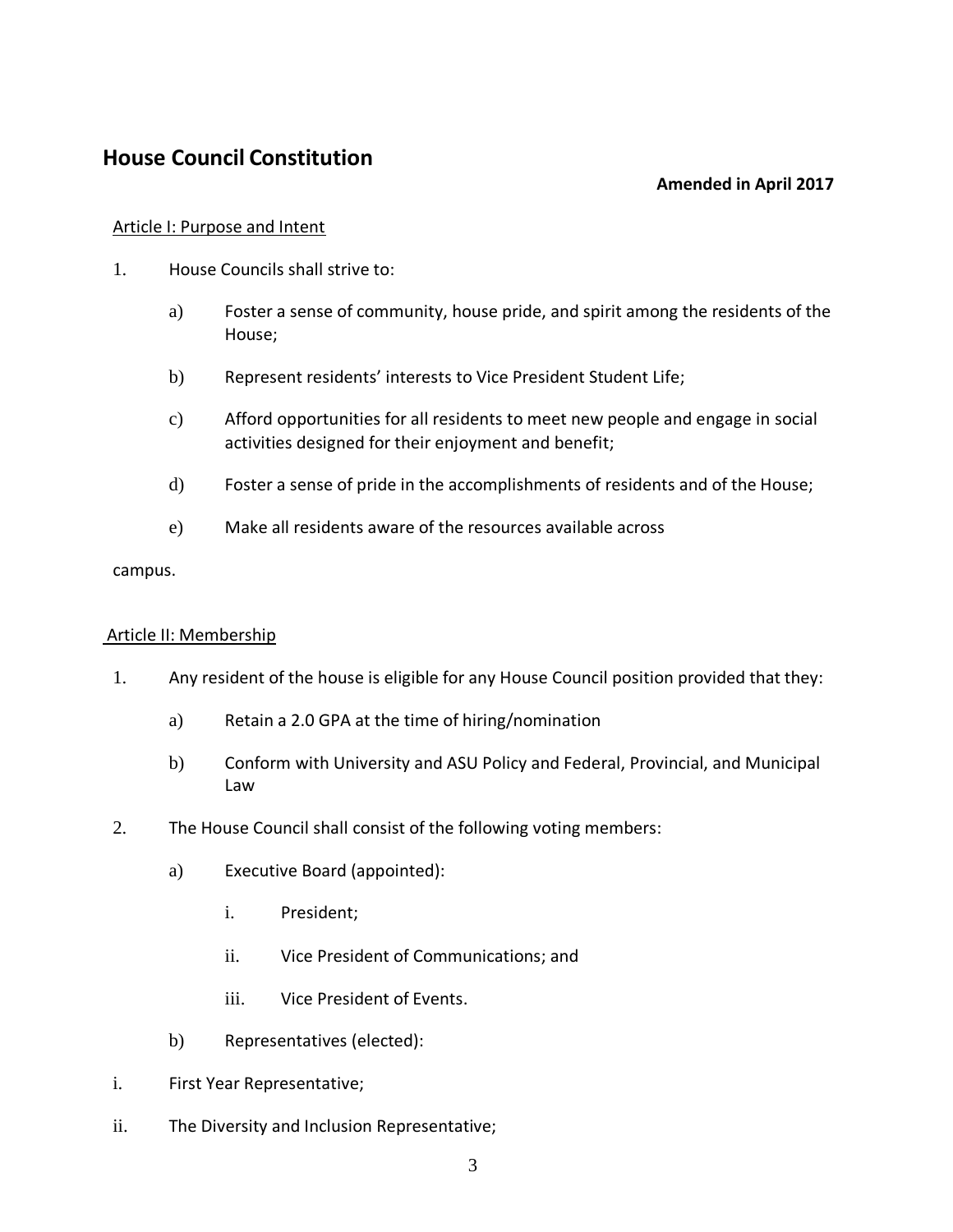- iii. Sports Representative;
- iv. International Representative;
- v. Environmental Representative; and
- vi. Health & Wellness Representative.
- 3. The Senior Residence Assistant (SRA) of the residence shall be invited to participate in all meetings as a non-voting member.
- 4. Honorary, non-voting members may be invited to attend regular meetings upon consensus of House Council.
- 5. The Vice President Student Life may, attheir option, attend any meeting of House Council.

#### Article III: Responsibilities

- 1. The President shall:
	- a) Preside over all meetings of House Council and the executive board;
	- b) Promote constructive student spirit;
	- c) Provide a monthly report detailing the activities of the House Council to the Vice President Student Life;
	- d) Represent residents at all House Presidents Committee meetings of the Students' Representative Council (SRC);
	- e) Provide detailed communication about House activity during each meeting of the House Presidents Committee;
	- f) Supervise the work of the Executive Vice President and all other House Council members;
	- g) Supervise the day-to-day affairs of the House Council;
	- h) Supervise all programs of the House Council;
	- i) Draft a year-long budget to be ratified at the first meeting of House Council in order to ensure finances are responsibly used throughout the year;
	- j) Report to House Council on the financial affairs of the House;
	- k) Work with all members on House Council to ensure projects are fiscally responsible; and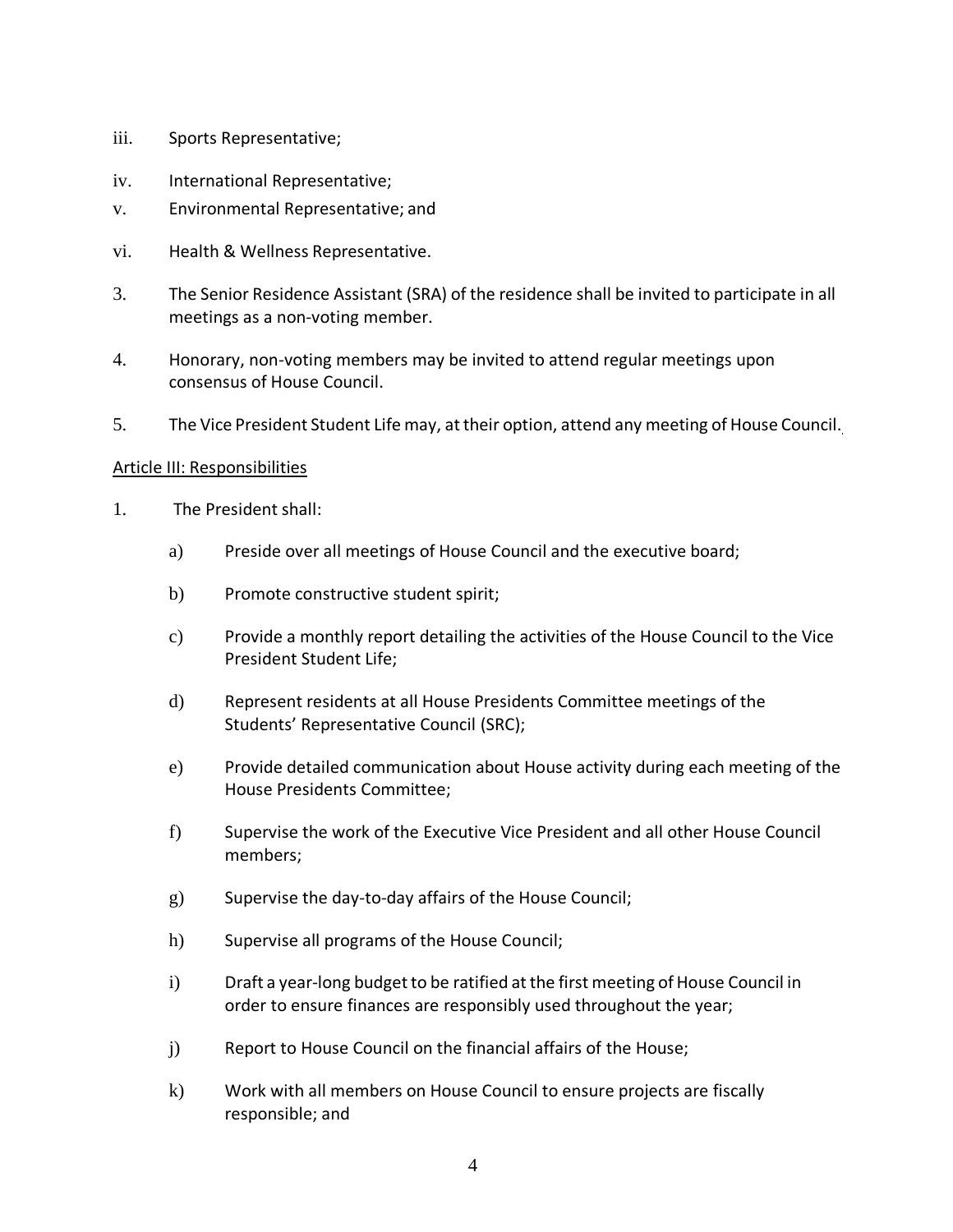- l) Maintain a sessional GPA of 2.0.
- 2. The Vice President of Communications shall:
	- a) Perform the duties of the President in their absence;
	- b) Assume the position of President if the President is removed from or leaves office;
	- c) Develop a communication strategy to advertise all meetings, events, and activities within the House;
	- d) Draft social media posts and submit them to the President for approval;
	- e) Take the Minutes for House Council meetings;
	- f) Share and invite students over social media to all campus events directed by House President and the SRC;
	- g) Take all reasonable steps necessary to ensure the safety and well-being of all students at House events;
	- h) Communicate with the appropriate Residence Assistant(s) and Senior Resident Assistant of their residence and the Vice President of Student Life about House events and activities; and
	- i) Attend the regularly scheduled House Council meetings.
- 3. The Vice President of Events shall:
	- a) Serve as the main resource for event planning within their residence;
	- b) Coordinate with, attend scheduled meetings with, and serve as the main point of contact for the VP Events and Promotions of the ASU;
	- c) Provide a proposal of events at the first regular meeting of House Council in each semester, including at least one event each month, four of which must be alcohol- free;
	- d) Serve as the liaison with the ASU Bar Manager, ASU Building Manager and any other event contacts;
	- e) Organize and oversee all social events approved by House Council;
	- f) Ensure that events being held are inclusive or that alternative options are available and being held to promote maximum involvement;
	- g) Book and gather equipment and supplies necessary for sanctioned events;
	- h) Take all reasonable steps necessary to ensure the safety and well-being of all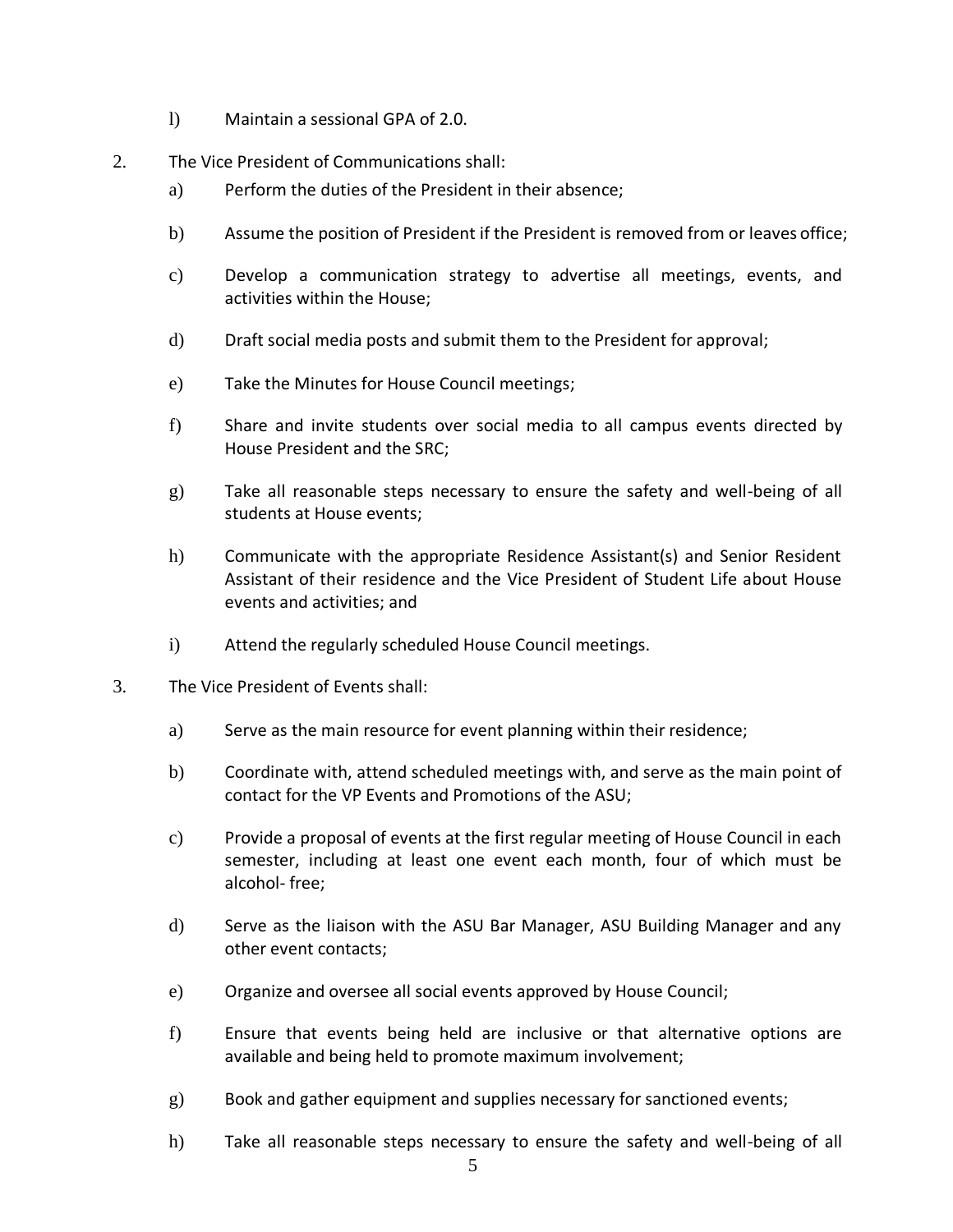students at House events;

- i) Work with the House Council President and ASU VP Finance and Operations to ensure fiscally responsible events;
- j) Coordinate House Council involvement in all House events and activities; and
- k) Attend the regularly scheduled House Council meetings.
- 4. The First Year Representative shall:
	- a) Serve as the voice of all first-year residents in meetings of House Council;
	- b) Facilitate communications with first-year residents of the House;
	- c) Work with the Executive Vice President to ensure that programming meets the expectations of under-age residents;
	- d) Encourage first-year residents to actively participate in the events of the House.
- 5. The Diversity and Inclusion Representative shall:
	- a) Promote the student inclusion and diversity on-campus;
	- b) Meet on a regular basis with the ASU Diversity & Inclusion Representative as determined by the ASU Diversity & Inclusion Representative;
	- c) Provide information campaigns and events that support the equity and inclusion efforts of the ASU.
- 6. The Sports Representative shall:
	- a) Arrange all intramural teams of the House;
	- b) Encourage resident participation at House games;
	- c) Coordinate practice times, if requested;
	- d) Be responsible for promotions of sporting games on campus;
	- e) Be responsible for bi-weekly or monthly meeting with Intramural Coordinator or as determined by Intramural Coordinator;
	- f) Be responsible for meeting with Acadia Athletics Department at the start of every month or as determined by ASU Vice President Events and Promotions.
- 7. The International Representative shall:
	- a) Serve as the voice of international residents at House Council;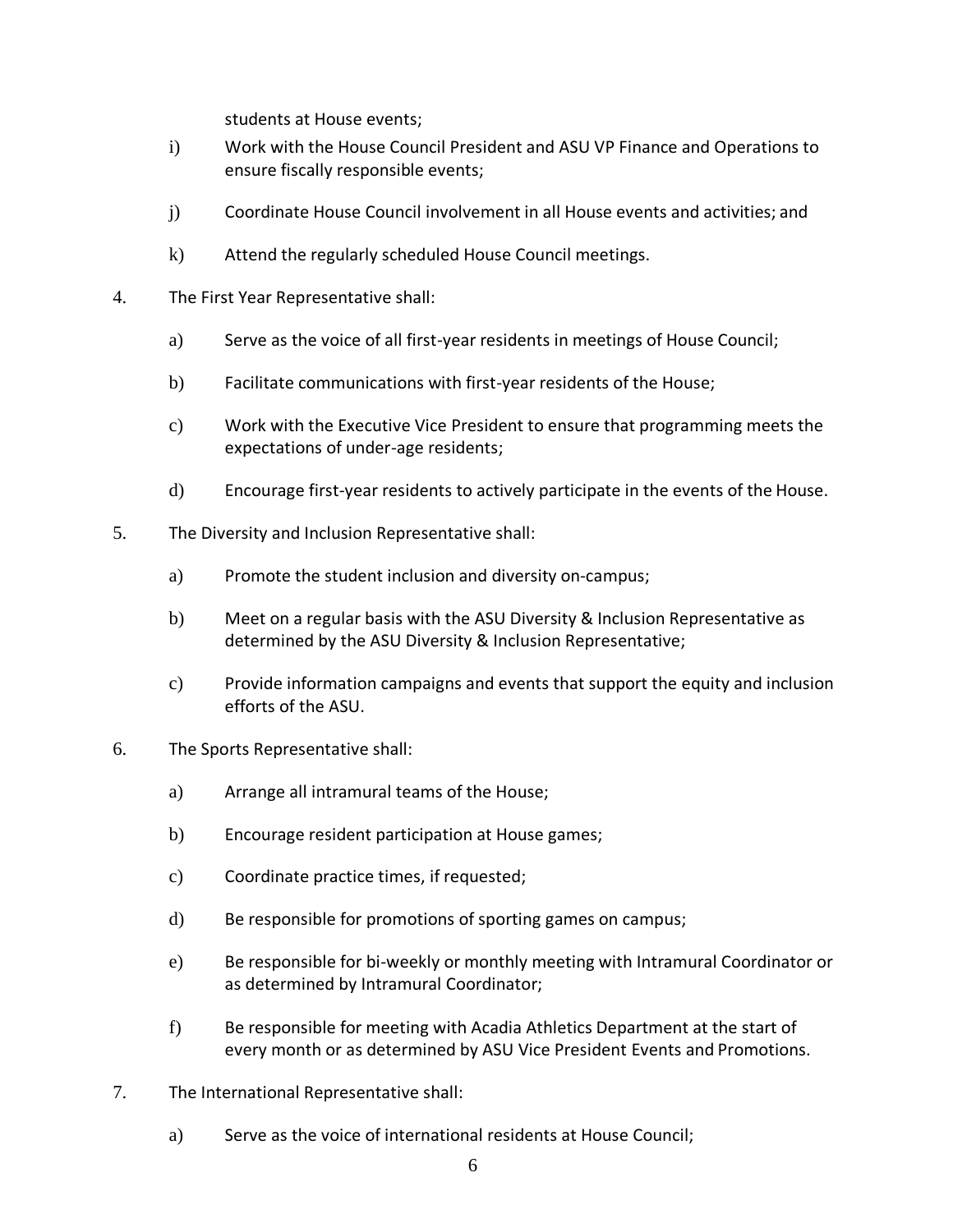- b) Facilitate communications with international residents of the House and ensure adequate programming;
- c) Serve as a liaison with the ASU Centre for Global Education and the Acadia University Wong International Centre.
- 8. The Environmental Representative shall:
	- a) Encourage House Council to be environmentally conscious;
	- b) Meet on a regular basis with the ASU Sustainability Representative as determined by the ASU Sustainability Representative;
	- c) Provide information campaigns and events that support the sustainability efforts of the ASU.
- 9. The Health and Wellness Representative shall:
	- a) Encourage House Council to be conscious of the sexual, mental, emotional, and physical health of students when planning events;
	- b) Work with the Acadia Sexual Health Working Group, Acadia Mental Health Initiative, Peer Support Centre, Women's Centre, and other on- and off-campus groups to build events, policy and programs that address the needs of all oncampus students;
	- c) Actively engage and participate in the promotion of all sexual, mental, emotion and physical health related events or campaigns hosted by the ASU;
	- d) Promote all forms of wellness within the context of Welcome Week and throughout the year.

#### Article IV: Finances

- 1. All funds collected through membership dues or fundraising shall be managed in the best interest of all residents.
- 2. Any student may request a copy of the President's Report on the financial affairs of the House.
- 3. A detailed report of all financial activities of the term will be made available to students upon request within reasonable amount of time.
- 4. If any resident should have a concern regarding the fiscal management of House Council, they may submit a complaint, in writing, to the ASU Vice President Student Life. The complaint shall include a summary of the nature of the concern regarding the financial management of the House Council including the particulars of any alleged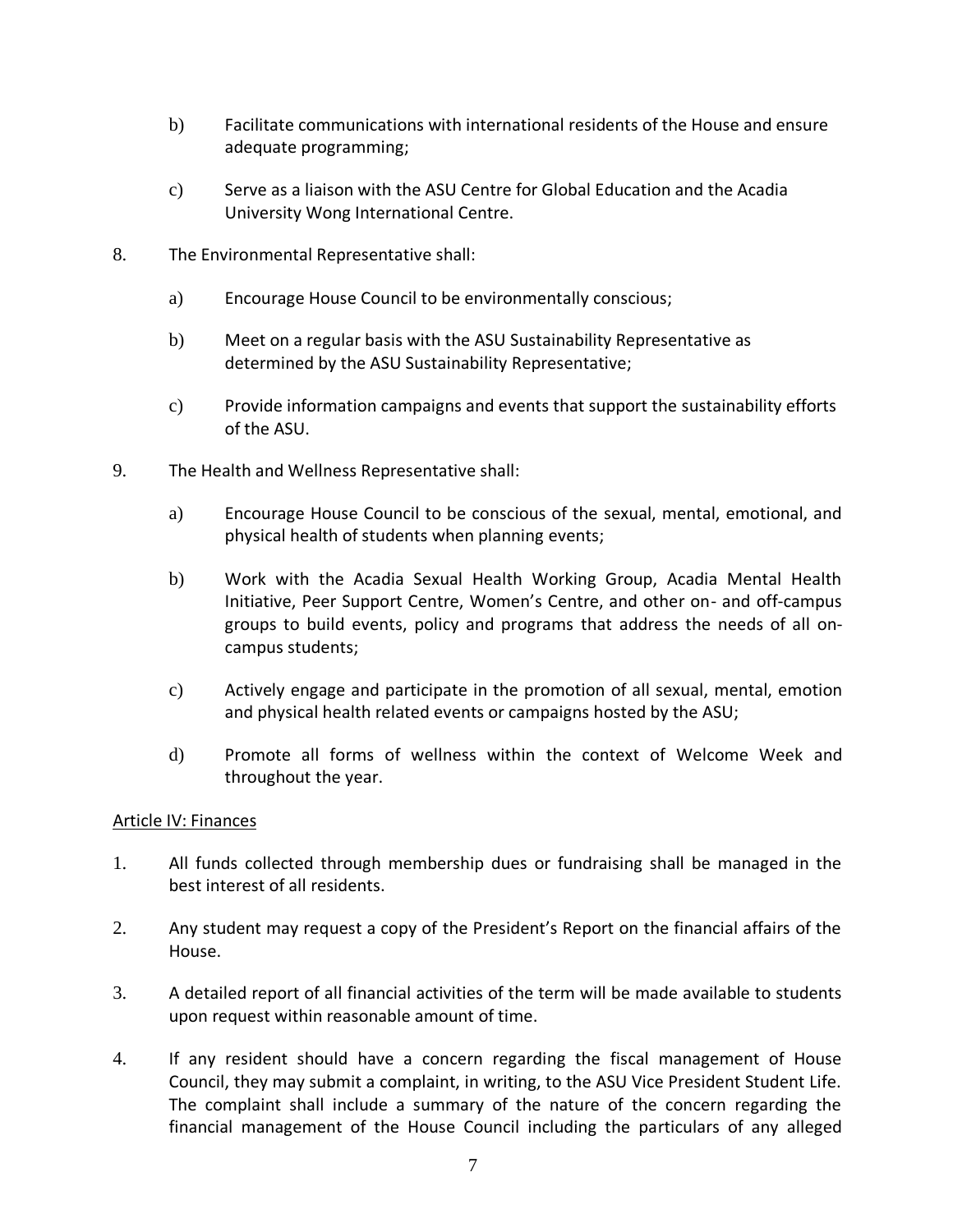## financial

mismanagement. A reply will be provided to the complainant by the Vice President Student Life within five (5) business days starting on the day the complaint was submitted.

5. All reimbursement requests for House Council expenditures must be signed by the House Council President and Executive Vice President.

## Article V: Meetings

- 1. Meetings shall provide an opportunity for robust discussion and debate of all issues relevant to residents.
- 2. House Council shall meet at least once per month, at a time announced by the President, at a time determined by general consensus. Members will be informed of all House Council meetings at least seven (7) days in advance of the meeting.
- 3. The Executive Board shall meet at least twice a month, at a time announced by the President, at a time determined by general consensus.
- 4. House Council meeting times shall be published on the lobby bulletin board, in all House emails, and n the residence Facebook Group.
- 5. All meetings of House Council shall be open to residents, unless in-camera status is deemed necessary by two-thirds of House Council.
- 6. Each member is responsible for providing notice of absence at least 12 hours in advance of the meeting. If a member fails to provide adequate notice, they may be subject to disciplinary action as outlined in this constitution.
- 7. The Vice President shall keep record of the Minutes of all meetings of House Council and shall provide the approved Minutes to the ASU Vice President Student Life.

## Article VI: Hiring of Executive Board

- 1. The President and Executive Vice President of each House Council shall be hired by a hiring committee comprised of the incoming ASU Vice President Student Life, the outgoing House President, two (2) non-Executive Members of the ASU Students' Representative Council, and the incoming Senior Residence Assistant (SRA) as a voting member.
- 2. The hiring process shall consist of the following elements and timeline dates;
	- a) The application period shall open no later than the 15th day of February at 4pm in each year and shall close no later than the 15th day of March in the same year.
	- b) Applicants shall submit a cover letter, resume, and unofficial transcript as well as a creative submission that illustrates why they would be the best candidate for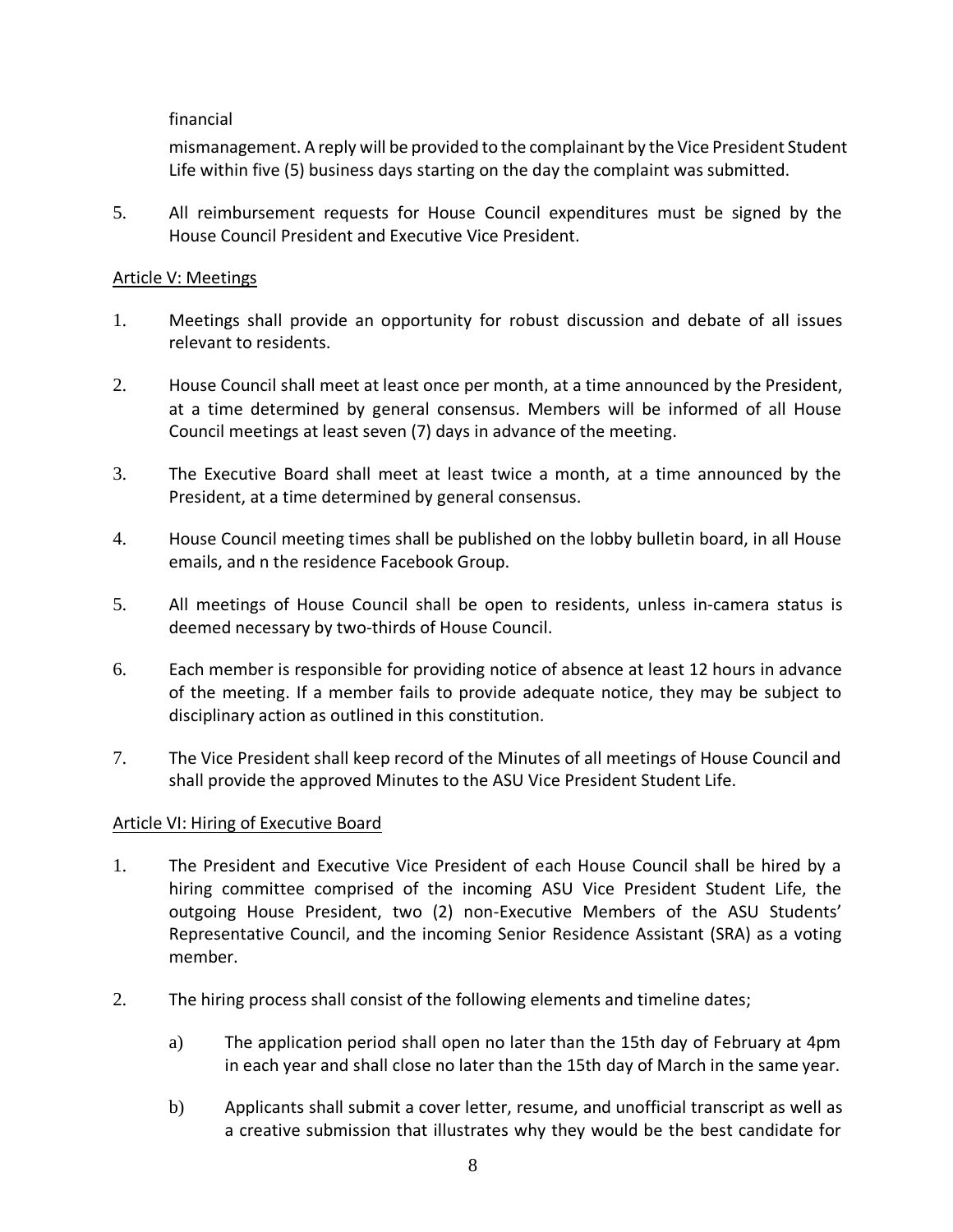the position and what the Acadia University student experience, event planning, and residence life means to the candidate.

- c) After the application period closes, the Vice President Student Life shall short list and contact all applicants of sufficient quality to invite them to a group interview session.
- d) The group interview process shall be determined by the Vice President Student Life, in consultation with the House Presidents Committee and Residence Life staff to ensure that all aspects of the positions are evaluated in a fair and equitable manner.
- e) During the group interview process, outgoing House Presidents and Vice President Communications who are not running for re-appointment will participate as facilitators and observers.
- f) All facilitators and observers shall provide some form of written documentation on each candidate at their station (i.e. scoring rubric, comment card, etc.) for the Hiring Committee to review.
- g) After the group interview(s) are completed, the Hiring Committees shall meet collectively to discuss the selection for each House. Facilitators and note takers can share their input on every House contest with the decision to be made by the individual Hiring Committee of each residence.
- h) Successful candidates shall be contacted by the Vice President Student Life within 48 hours of the decision to inquire if they accept the position.
- i) All candidates and members of each House will be informed of the hiring decisions within 48 hours of the successful candidate's acceptance of the offer to serve by the Vice President Student Life.
- 3. The Acadia Students' Union retains the right to not fill the position and also reserves the right to offer any position to an applicant and is not limited to the position for which the applicant applied.

## Article VII: Election of Representatives

- 1. The By-Election, for all Representatives shall take place no later than the first Wednesday of October.
- 2. All candidates shall submit a nomination form to the Vice President Communications, including the signatures of ten residents, supporting their candidacy.
- 3. All candidates will have the opportunity to make a presentation at a Candidate Forum held by the Vice President Communications and the President.
- 4. The ballots shall list all candidates in alphabetical order by last name.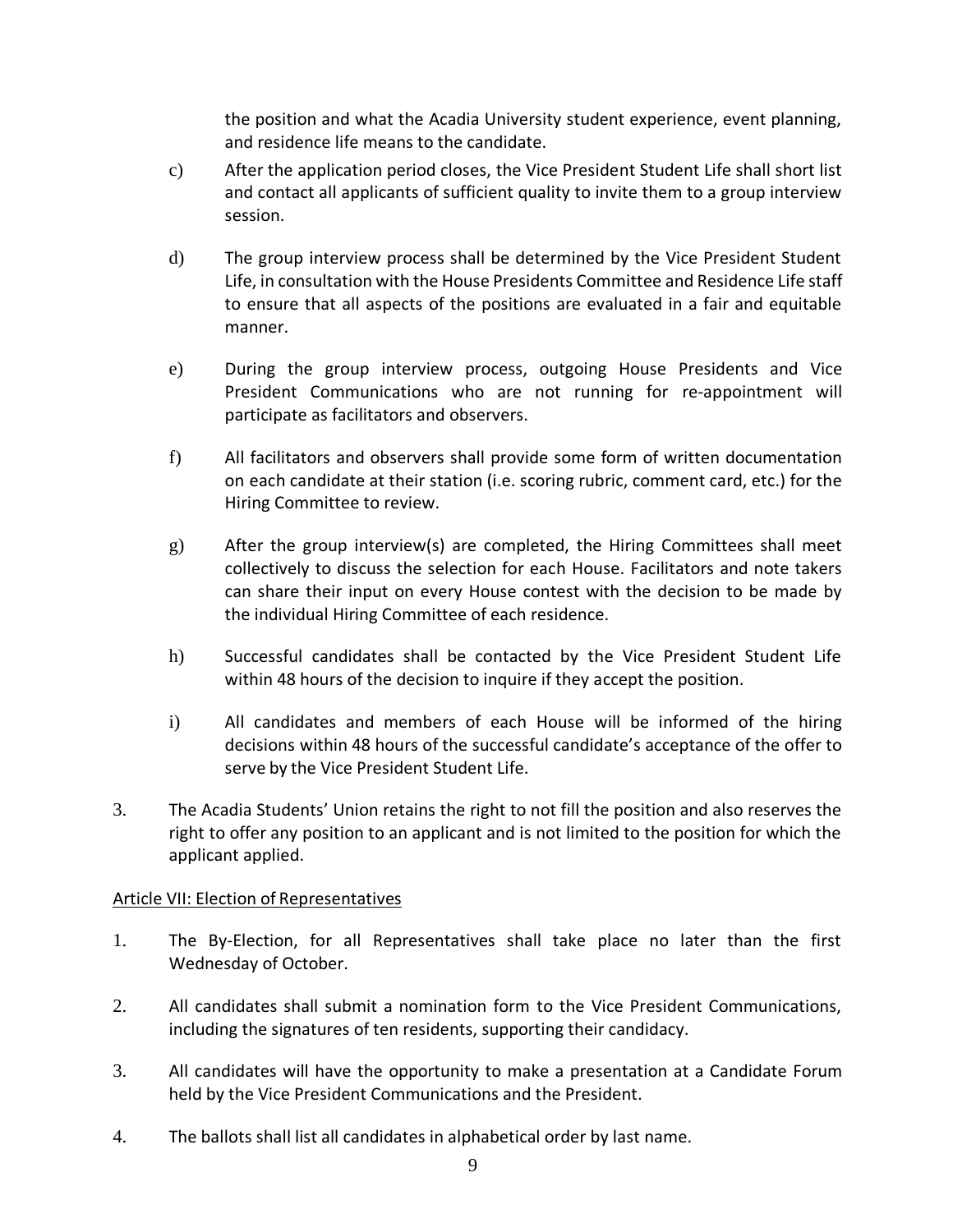- 5. A candidate who receives the most votes cast shall be declared elected.
- 6. Any candidates running unopposed must receive a majority of ballots cast in order to win the election in the Yes/No election for that position.
- 7. In the event of electronic balloting House President shall certify the election results.
- 8. Any election complaints will be heard the ASU Student Life Committee.

## Article VIII: Impeachment

- 1. Any member of House Council can be impeached upon:
	- a) A motion supported by two-thirds of House Council;
	- b) Missing three meetings without notice
	- c) A motion supported by two-thirds of the ASU Student Life Committee.
- 2. The President of House Council will be impeached if they miss three meetings of the House Presidents Committee, provided that they do not send a delegate.

#### Article IX: Complaints

- 1. Any resident may submit a complaint, in writing, about a member on House Council regarding the fulfillment of their respective duties.
- 2. Complaints will be submitted to the ASU Vice President Student Life.
- 3. The complaint will be heard by the ASU Student Life Committee.
- 4. If the Committee determines that an action committed by a member of House Council breached the duty of the member as an Executive or Representative, then the Committee shall provide impose appropriate discipline which may include:
	- a) Written warning;
	- b) Full or partial reduction in benefits or honorarium;
	- c) Suspension of duties;
	- d) Other measures deemed appropriate up to and including termination or removal of office.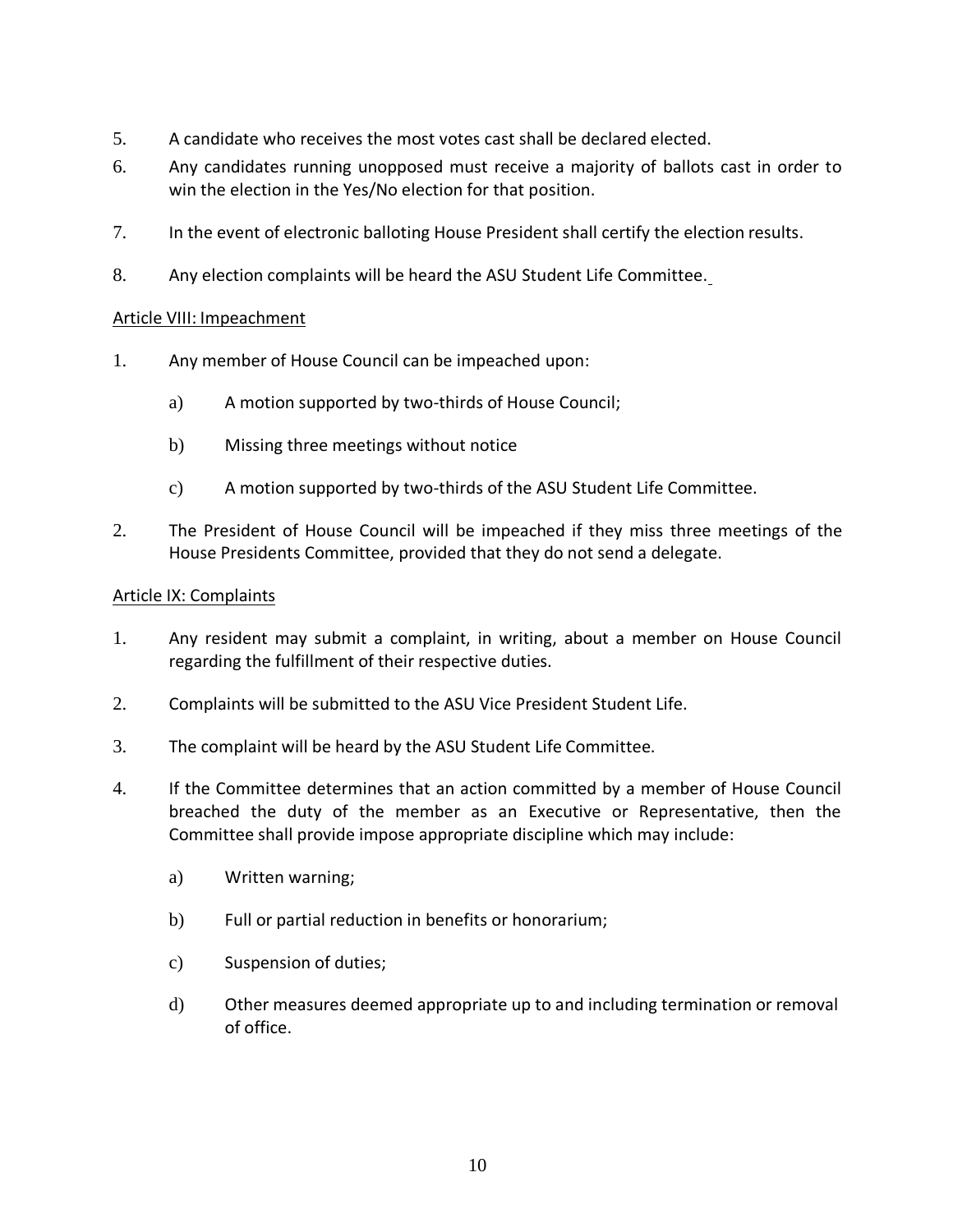# <span id="page-10-1"></span><span id="page-10-0"></span>**Acadia Pride Constitution**

#### **Amended in December 2016**

#### 1. Name

- a) The name of this organization shall be Acadia Pride.
- 2. Objectives
	- a) The purpose of Acadia Pride is to provide a positive atmosphere to students, faculty, staff and alumni of Acadia University who are homosexual, bisexual, transsexual, transgender, and those who are either curious or supportive of any of thelifestyles.
- 3. Membership
	- a) All ASU members, regardless of sex, age, ethnic origin, religion, physical/mental disabilities, sexuality or political affiliation are eligible to become members of Acadia Pride;
	- b) Honorary membership may be bestowed on non-union members at the discretion of the coordinator; and
	- c) An active member is defined as someone who attends scheduled meetings and events and/or is included on the Acadia Pride email list.
- 4. Officers
	- a) There will be one (1) coordinator to oversee the operations of Acadia Pride;
	- b) The coordinator will be hired by the outgoing coordinator, the outgoing ASU Vice President Student Life and the incoming ASU Vice President Student Life;
	- c) The coordinator shall appoint the following officers to assist with operations of Acadia Pride:
		- i. Financial officer; ii. Communications officer; and iii. Events officer.
- 5. Duties of Officers
	- a) The coordinator:
		- i. Shall attend all scheduled meetings with the ASU Vice President Student Life; ii. Shall hold a minimum of three (3) office hours per week;
		- ii. Shall enforce the organization's constitution;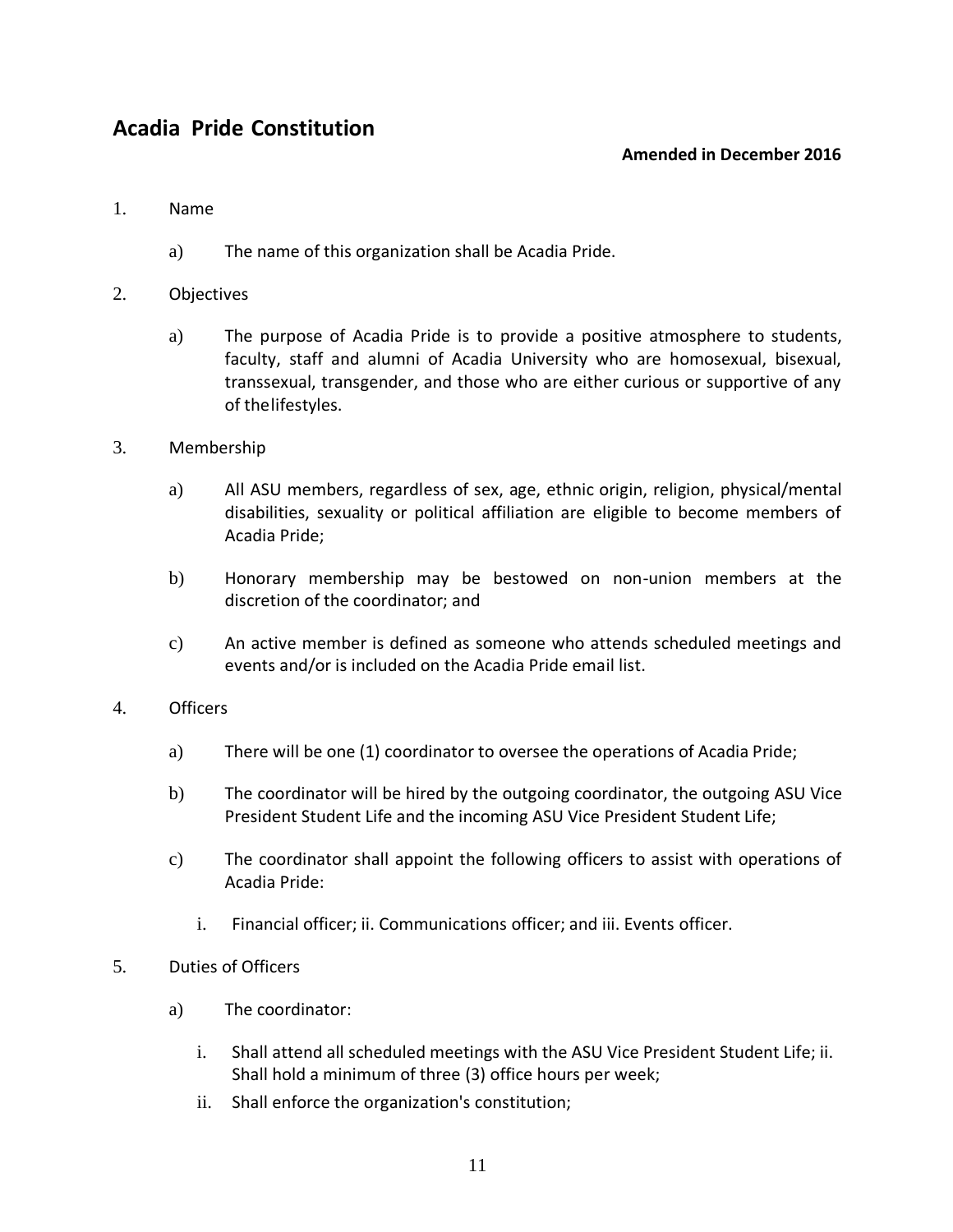- iii. Shall be the primary officer responsible for recruiting new members; v. Shall sit on the Campus Representation Committee vi. Shall organize and facilitate regular meetings of the organization; vii. Shall oversee and sign all reimbursements and/or purchase orders of the organization;
- viii. Shall perform at least two (2) hours of transition with the incoming coordinator before the completion of their term of office; and
- ix. Shall present a semesterly report to the ASU Vice President Student Life.
- b) The financial officer:
	- iii. Shall oversee the administration of the organization's budget in conjunction with the coordinator and the ASU Vice President Finance & Operations;
	- iv. Shall oversee and sign all reimbursements and/or purchase orders of the organization;
	- v. Shall keep a record of all the organization's purchased property; iv. Shall organize any necessary fundraising for the organization; and
	- v. Shall be responsible for any other duties as requested by the coordinator.
- c) The communications officer:
	- i. Shall ensure regularmeetings are publicized tomembers and to the general student body;
	- ii. Shall advertise any events held by the organization;
	- iii. Shall be responsible for publicizing the coordinator position to members during the hiring process; and
	- iv. Shall be responsible for any other duties as requested by the coordinator.
- d) The events officer:
	- i. Shall work in conjunction with the coordinator to determine special events for the organization;
	- ii. Shall be responsible for organizational elements of special events such as booking event space, arranging catering, soliciting guest speakers, etc.;
	- iii. Shall work with the financial officer to ensure events follow the organization's budget; and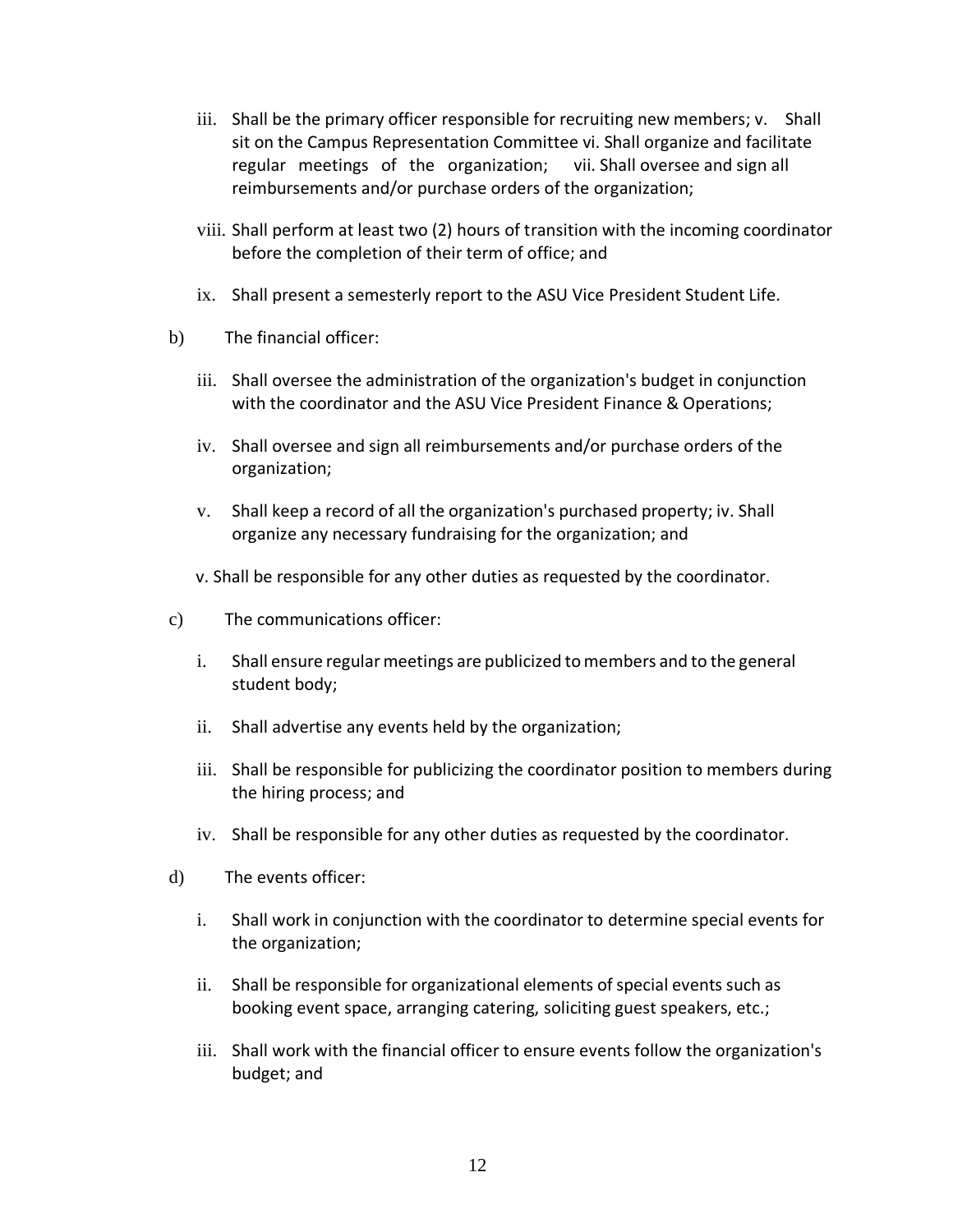- iv. Shall be responsible for any other duties as requested by the coordinator.
- 6. Meetings
	- a) Acadia Pride shall meet regularly at a time determined by the coordinator;
	- b) Meetings shall be publicized to members and the general student body at least a week in advance; and
	- c) The regular meeting time shall be publicized by meansincluding but not limited to:
		- vi. Notice on the ASU website; ii. Posters; iii. Notice to email list; and/or iv. Notice in the ASU all student email.
- 7. Impeachment of Officers
	- a) Either the financial, communications or events officer may be impeached by an anonymous vote of all officers including the coordinator but excluding the officer in question;
		- vii. Any impeachment vote by the two officers not affected and the coordinator must be unanimous to take effect; and
		- viii. Any successful impeachment vote must be reported to the ASU Vice President Student Life before the next regular meeting of the organization.
	- b) A recommendation to dismiss the coordinator may be made to the Review Board if:

ix. A recommendation is made by the ASU Vice President Student Life to the Student Life Committee; and

x. The Student Life Committee votes with a majority (50% +1) in favour of the recommendation.

#### 8. Finance and Audit

- a) The coordinator of the organization will be responsible for the proper allocation of the funds provided by the Acadia Students' Union, in conjunction with the financial officer and the ASU Vice President Finance & Operations;
- b) All additional funds collected by the organization through fundraising initiatives shall be deposited directly into the organization's ASU account and held in trust by the ASU;
- c) The fiscal period for the organization shall coincide with the fiscal period of the ASU;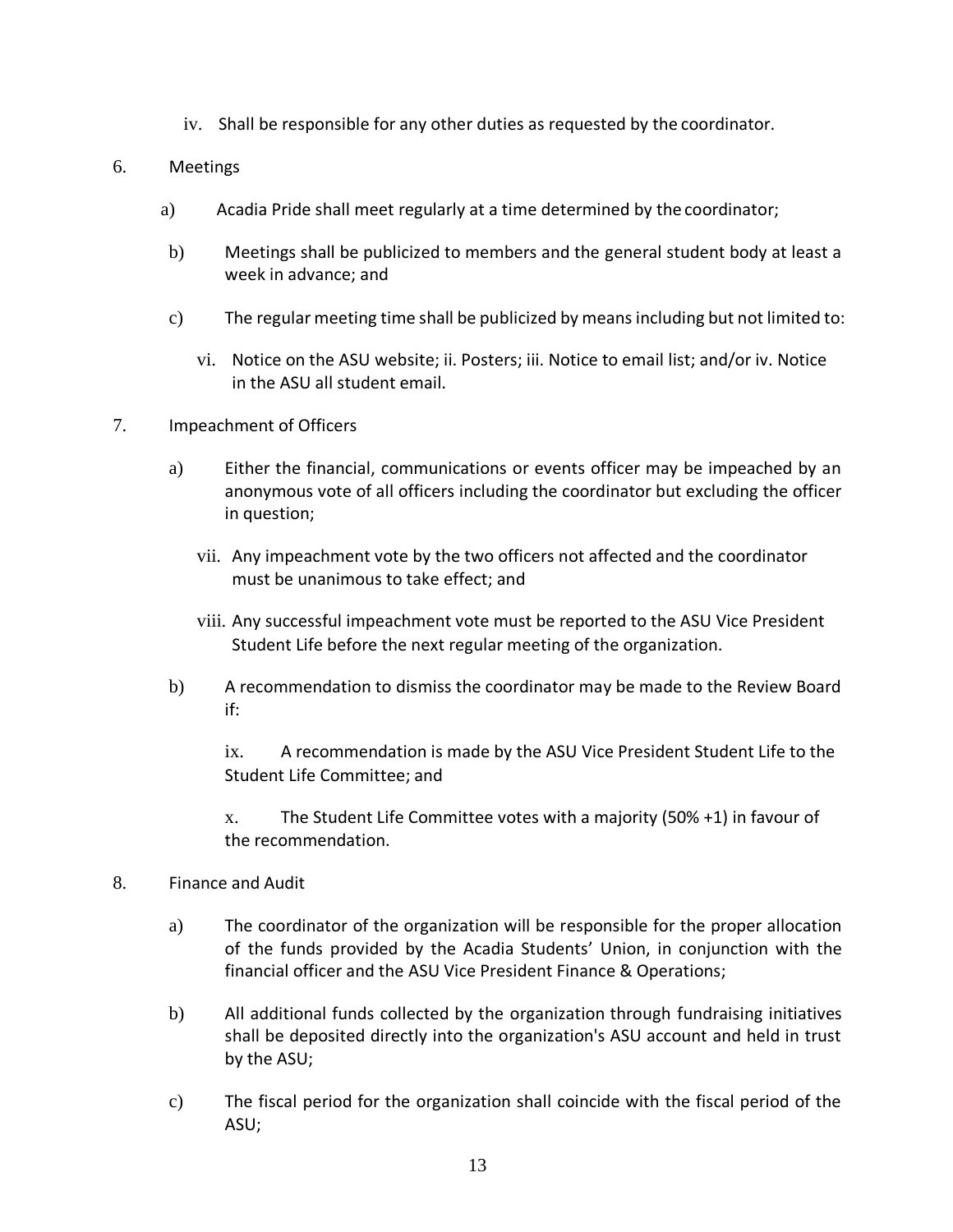- d) Both the coordinator and the financial officer must sign all reimbursement requests and/or purchase orders; and
- e) All expenditures for the organization shall be subject to the approval of the ASU Vice President Finance & Operations.
- 9. Property
	- a) Any items purchased by the organization shall be recorded by the financial officer and be included in the semesterly reports submitted by the coordinator;
	- b) All items purchased by the organization shall remain property of the organization and held in trust by the ASU.
- 10. Internal Policies
	- a) The organization may develop internal policies as the coordinator and the officers see fit, subject to the approval of the ASU Vice President Student Life.
- 11. Constitutional Amendment
	- a) Either the coordinator or the ASU Vice President Student Life may propose amendments to this constitution;
	- b) The ASU Vice President Student Life shall bring any proposed constitutional amendments to the Chairperson of the SRC for consideration by the Review Board.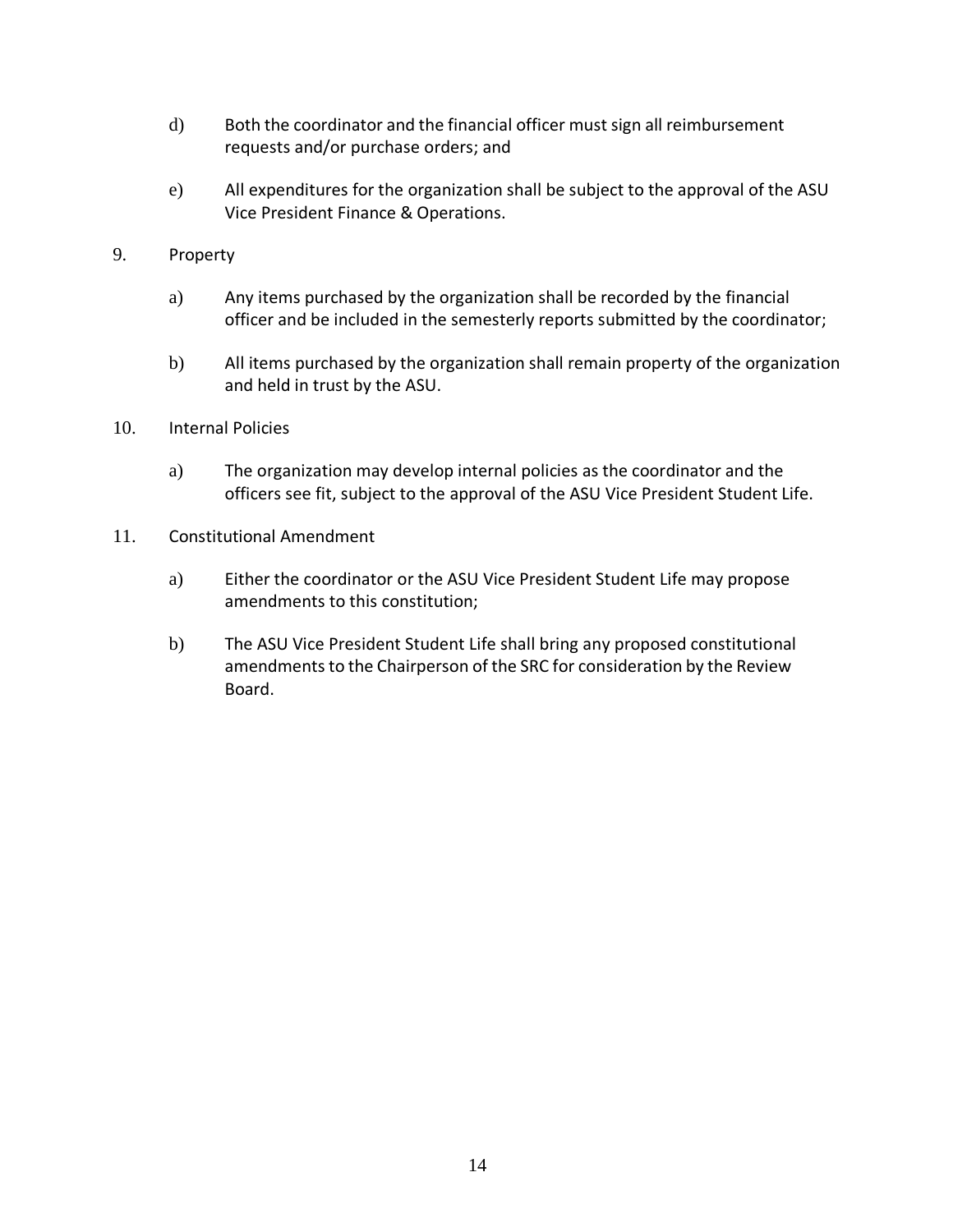# <span id="page-14-1"></span><span id="page-14-0"></span>**Centre for Global Education Constitution**

## **Amended in December 2016**

#### 1. Name

- a) The name of this organization shall be the Centre for Global Education.
- 2. Objectives
	- a) The purpose of the Centre for Global Exchange is to facilitate and promote cultural celebration and inclusiveness within the student population and the broader community by providing students, faculty, staff and alumni of Acadia University with cultural event opportunities.
- 3. Membership
	- a) All ASU members, regardless of sex, age, ethnic origin, religion, physical/mental disabilities, sexuality or political affiliation are eligible to become members of the Centre for Global Education;
	- b) Honorary membership may be bestowed on non-union members at the discretion of the coordinator; and
	- c) An active member is defined as someone who attends scheduled meetings and events and/or is included on the Centre for Global Education email list.
- 4. Officers
	- a) There will be one (1) coordinator to oversee the operations of the Centre for Global Education;
	- b) The coordinator will be hired by the outgoing coordinator, the outgoing ASU Vice President Student Life and the incoming ASU Vice President Student Life;
	- c) The coordinator shall appoint the following officers to assist with operations of the Centre for Global Education:
		- i) Financial officer;
		- ii) Communications officer; and
		- iii) Events officer.
- 5. Duties of Officers
	- a) The coordinator: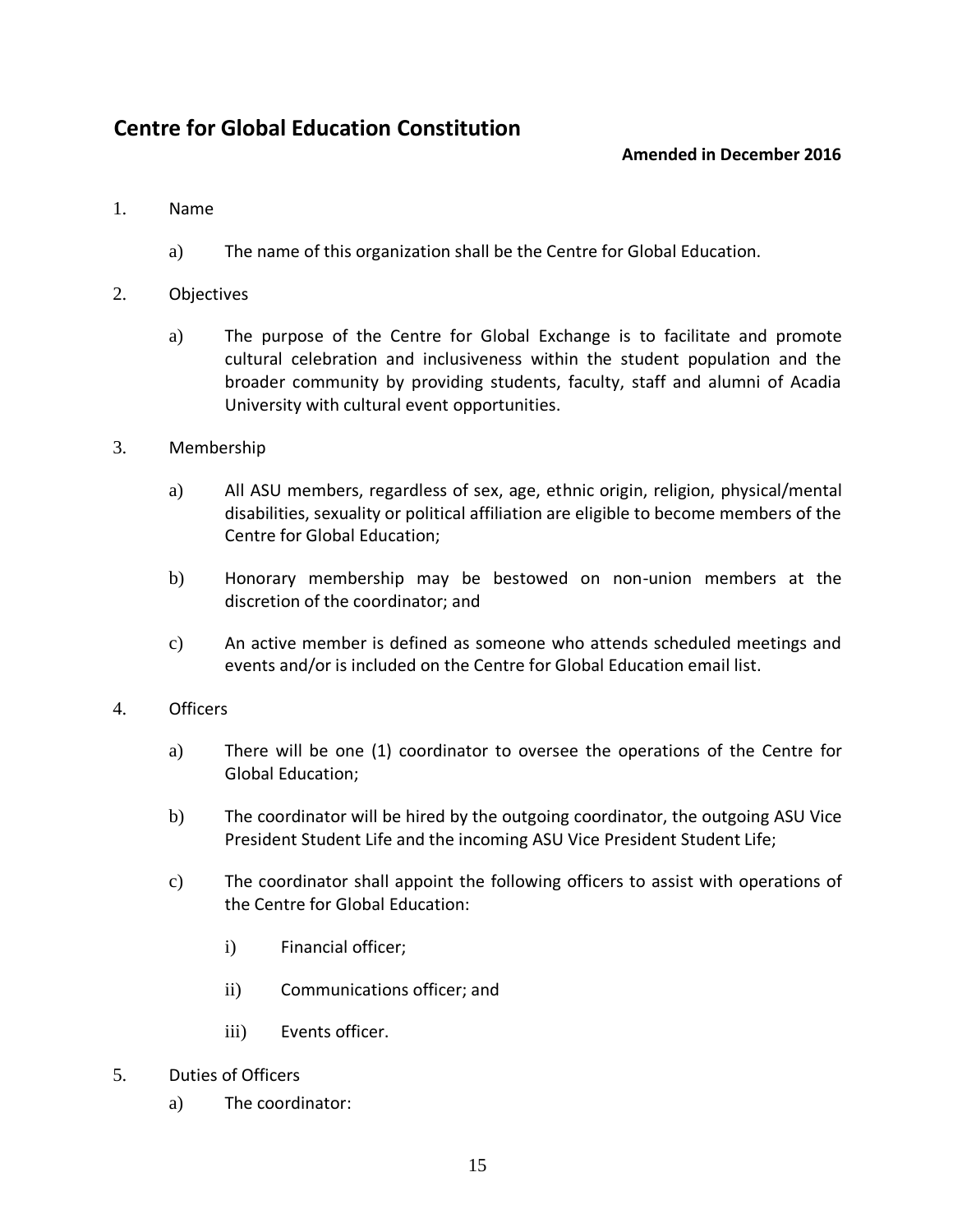- i. Shall attend all scheduled meetings with the ASU Vice President Student Life; ii. Shall hold a minimum of three (3) office hours per week;
- iii. Shall enforce the organization's constitution;
- iv. Shall be the primary officer responsible for recruiting new members;
- v. Shall sit on the Campus Representation Committee
- vi. Shall organize and facilitate regular meetings of the organization;
- vii. Shall act as an International Ambassador during international student orientation in both September and January, hosting one event per orientation;

viii. Shall organize and host at least two (2) events during the fall semester aimed at integrating Canadian and international students, with one event being held before October 31st and one before December 31st;

ix. Shall organize and host at least two (2) events during the winter semester aimed at integrating Canadian and international students, with one event being held before March 1st and one being the International Banquet;

- x. Shall oversee and sign all reimbursements and/or purchase orders of the organization;
- xi. Shall perform at least two (2) hours of transition with the incoming coordinator before the completion of their term of office;
- xii. Shall present a semesterly report to the ASU Vice President Student Life; and xiii. Shall oversee and assist officers in the performance of their duties.
- b) The financial officer:
	- ii. Shall oversee the administration of the organization's budget in conjunction with the coordinator and the ASU Vice President Finance & Operations;
	- iii. Shall oversee and sign all reimbursements and/or purchase orders of the organization;
	- iv. Shall keep a record of all the organization's purchased property;
	- v. Shall organize any necessary fundraising for the organization; and
		- vi. Shall be responsible for any other duties as requested by the coordinator.
- c) The communications officer: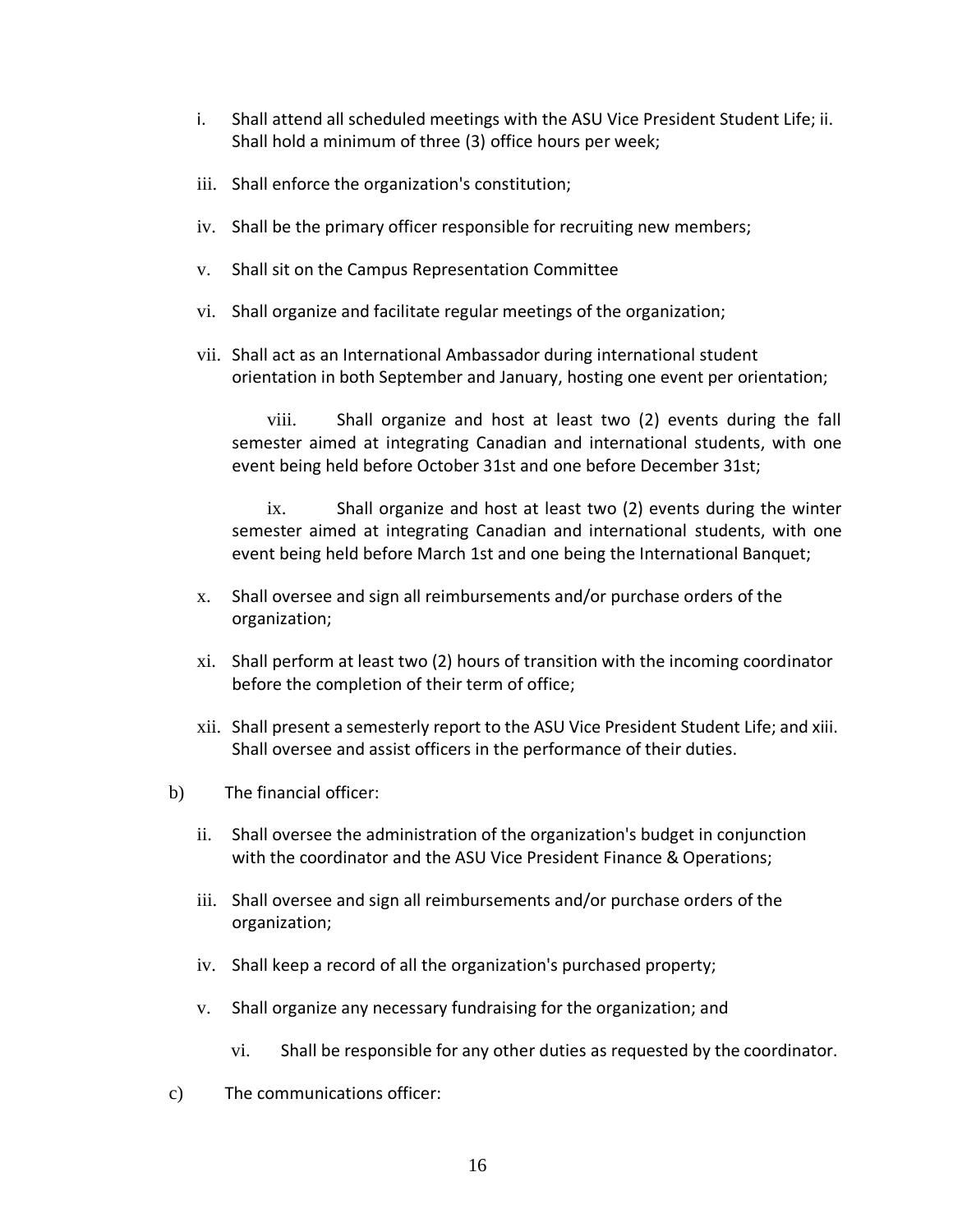- i. Shall ensure regular meetings are publicized to members and to the general student body;
- ii. Shall advertise any events held by the organization;
- iii. Shall be responsible for publicizing the coordinator position to members during the hiring process; and
- iv. Shall be responsible for any other duties as requested by the coordinator.
- d) The events officer:
	- i. Shall work in conjunction with the coordinator to determine special events for the organization;
	- ii. Shall be responsible for organizational elements of special events such as booking event space, arranging catering, soliciting guest speakers, etc.;
	- iii. Shall work with the financial officer to ensure events follow the organization's budget; and
	- iv. Shall be responsible for any other duties as requested by the coordinator.
- 6. Meetings
	- a) The Centre for Global Education shall meet regularly at a time determined by the coordinator;
	- b) Meetings shall be publicized to members and the general student body at least a week in advance; and
	- c) The regular meeting time shall be publicized by meansincluding but not limited to:
		- i. Notice on the ASU website;
		- ii. Posters;
		- iii. Notice to email list; and/or
		- iv. Notice in the ASU all student email.
- 7. Impeachment of Officers
	- a) Either the financial, communications or events officer may be impeached by an anonymous vote of all officers including the coordinator but excluding the officer in question;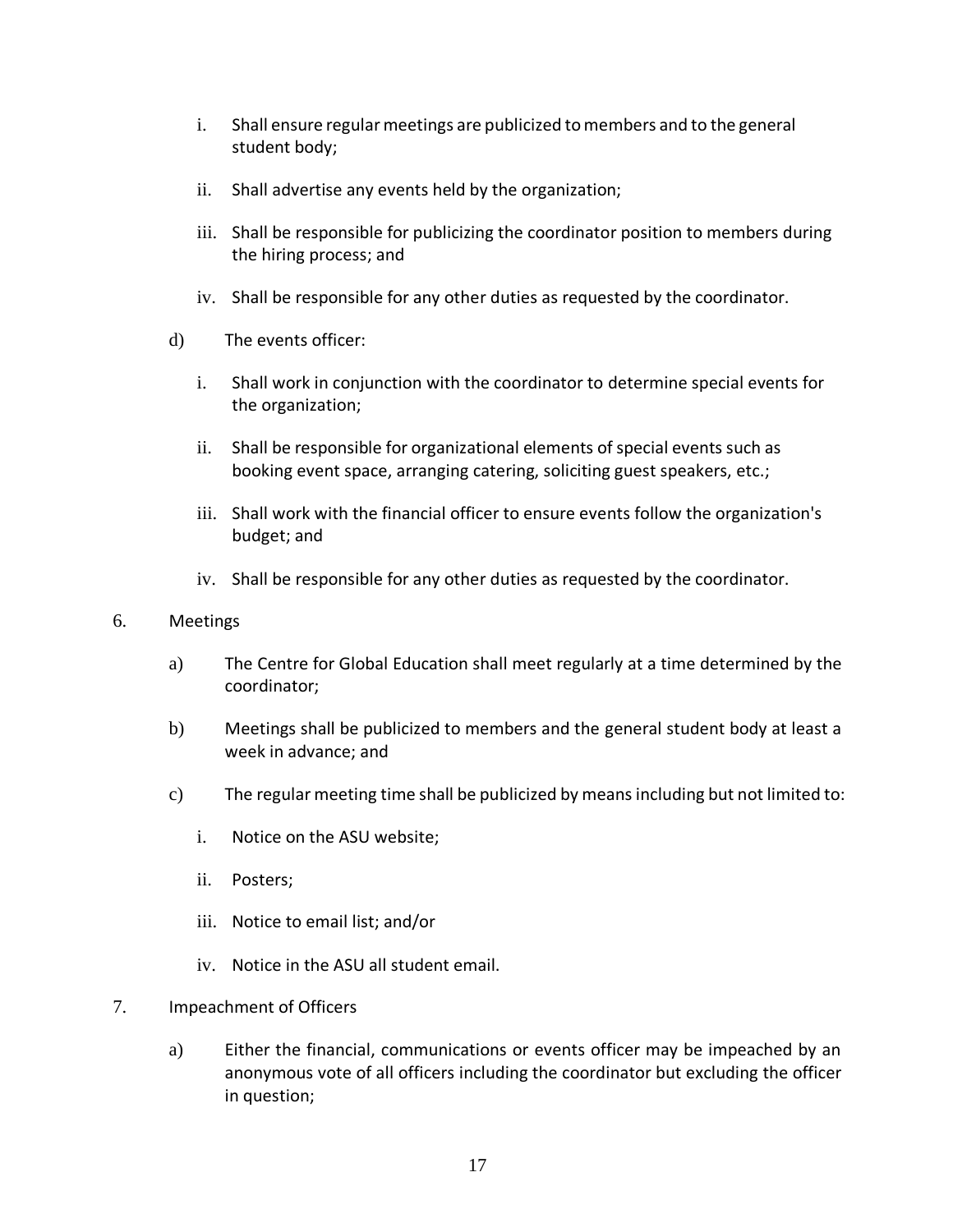- v. Any impeachment vote by the two officers not affected and the coordinator must be unanimous to take effect;
- vi. Any successful impeachment vote must be reported to the ASU Vice President Student Life before the next regular meeting of the organization.
- b) A recommendation to dismiss the coordinator may be made to the Review Board if:

vii. A recommendation is made by the ASU Vice President Student Life to the Student Life Committee; and

viii. The Student Life Committee votes with a majority (50% +1) in favour of the recommendation.

### 8. Finance and Audit

- a) The coordinator of the organization will be responsible for the proper allocation of the funds provided by the Acadia Students' Union, in conjunction with the financial officer and the ASU Vice President Finance & Operations;
- b) All additional funds collected by the organization through fundraising initiatives shall be deposited directly into the organization's ASU account and held in trust by the ASU;
- c) The fiscal period for the organization shall coincide with the fiscal period of the ASU;
- d) Both the coordinator and the financial officer must sign all reimbursement requests and/or purchase orders; and
- e) All expenditures for the organization shall be subject to the approval of the ASU Vice President Finance & Operations.

## 9. Property

- a) Any items purchased by the organization shall be recorded by the financial officer and be included in the semesterly reports submitted by the coordinator;
- b) All items purchased by the organization shall remain property of the organization and held in trust by the ASU.
- 10. Internal Policies
	- a) The organization may develop internal policies as the coordinator and the officers see fit, subject to the approval of the ASU Vice President Student Life.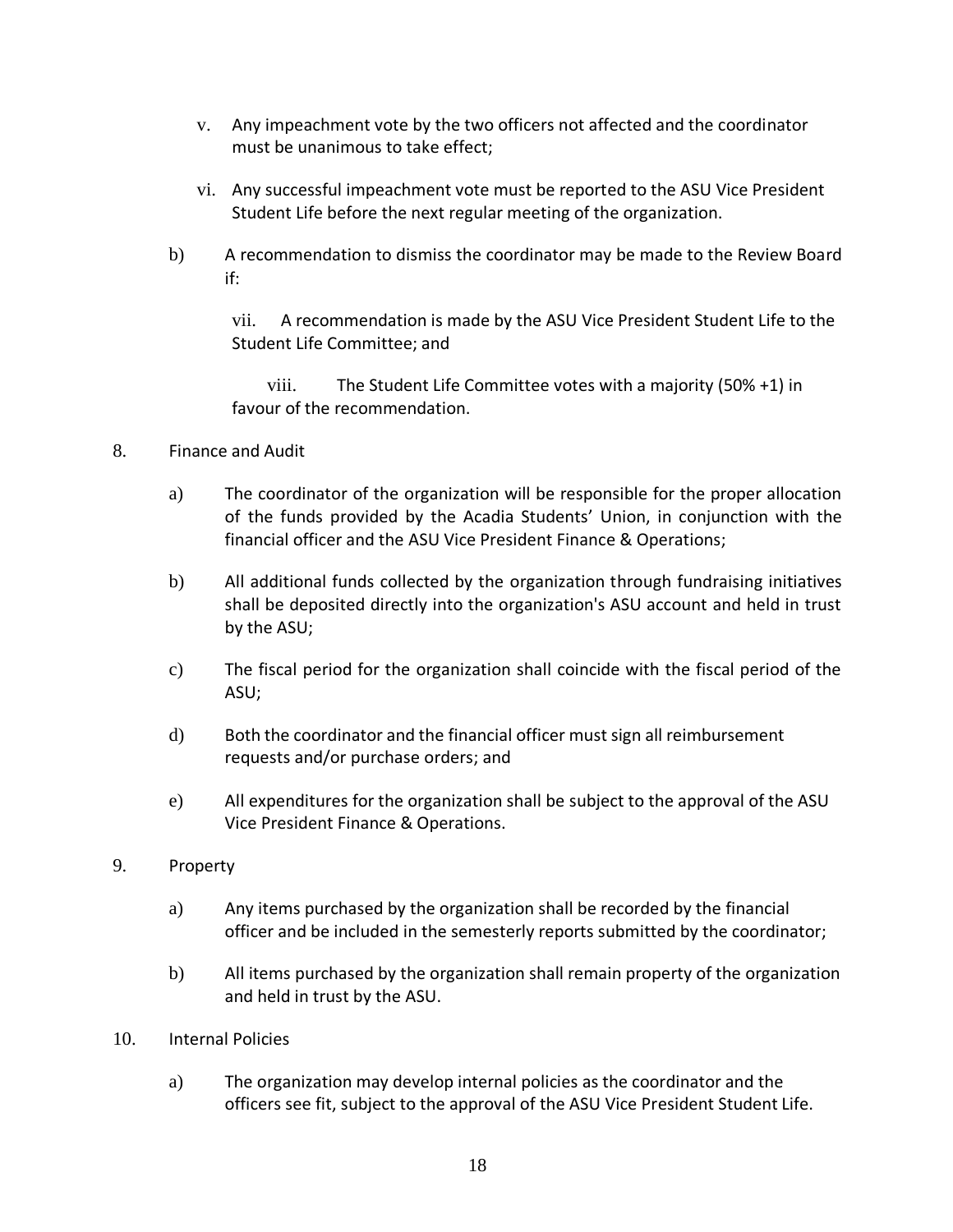- 11. Constitutional Amendment
	- a) Either the coordinator or the ASU Vice President Student Life may propose amendments to this constitution;
	- b) The ASU Vice President Student Life shall bring any proposed constitutional amendments to the Chairperson of the SRC for consideration by the Review Board.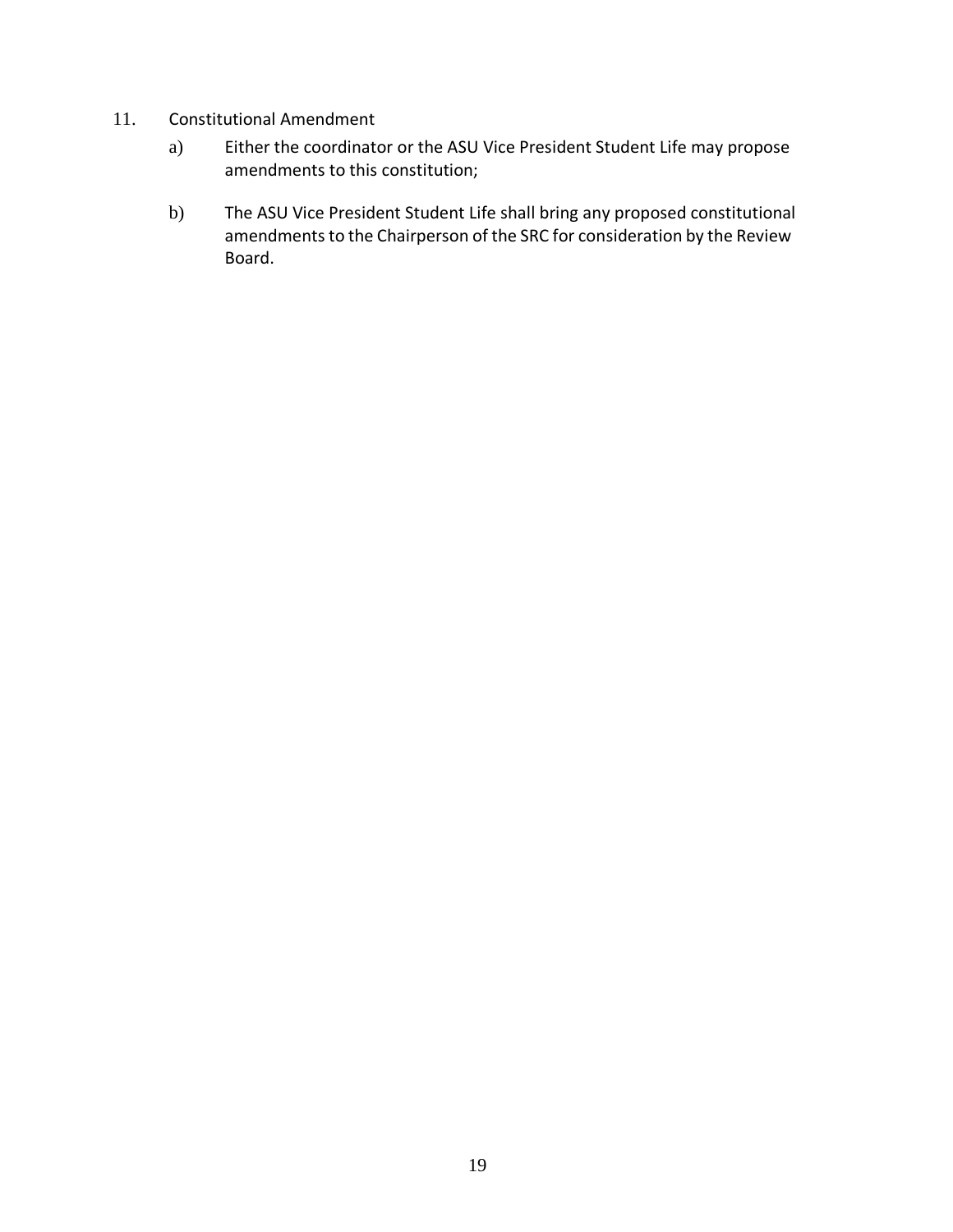# <span id="page-19-1"></span><span id="page-19-0"></span>**Community Outreach Constitution**

### **Amended in December 2016**

#### 1. Name

a) The name of this organization shall be Community Outreach.

## 2. Objectives

- a) The purpose of Community Outreach shall be to inform Acadia students, faculty, staff, and community members about the multi-dimensional nature of hunger; and to enable anyone who is interested to participate in initiatives to help combat hunger in the surrounding community.
- 3. Membership
	- a) All ASU members, regardless of sex, age, ethnic origin, religion, physical/mental disabilities, sexuality or political affiliation are eligible to become members of Community Outreach;
	- b) Honorary membership may be bestowed on non-union members at the discretion of the coordinator; and
	- c) An active member is defined as someone who attends scheduled meetings and events and/or is included on the Community Outreach email list.

## 4. Officers

- a) There will be one (1) coordinator to oversee the operations of Community Outreach;
- b) The coordinator will be hired by the outgoing coordinator, the outgoing ASU Vice President Finance & Operations and the incoming ASU Vice President Student Life;
- c) The coordinator shall appoint the following officers to assist with operations of Community Outreach:
	- i) Financial officer;
	- ii) Promotion and Education officer;
	- iii) Human Resource officer; and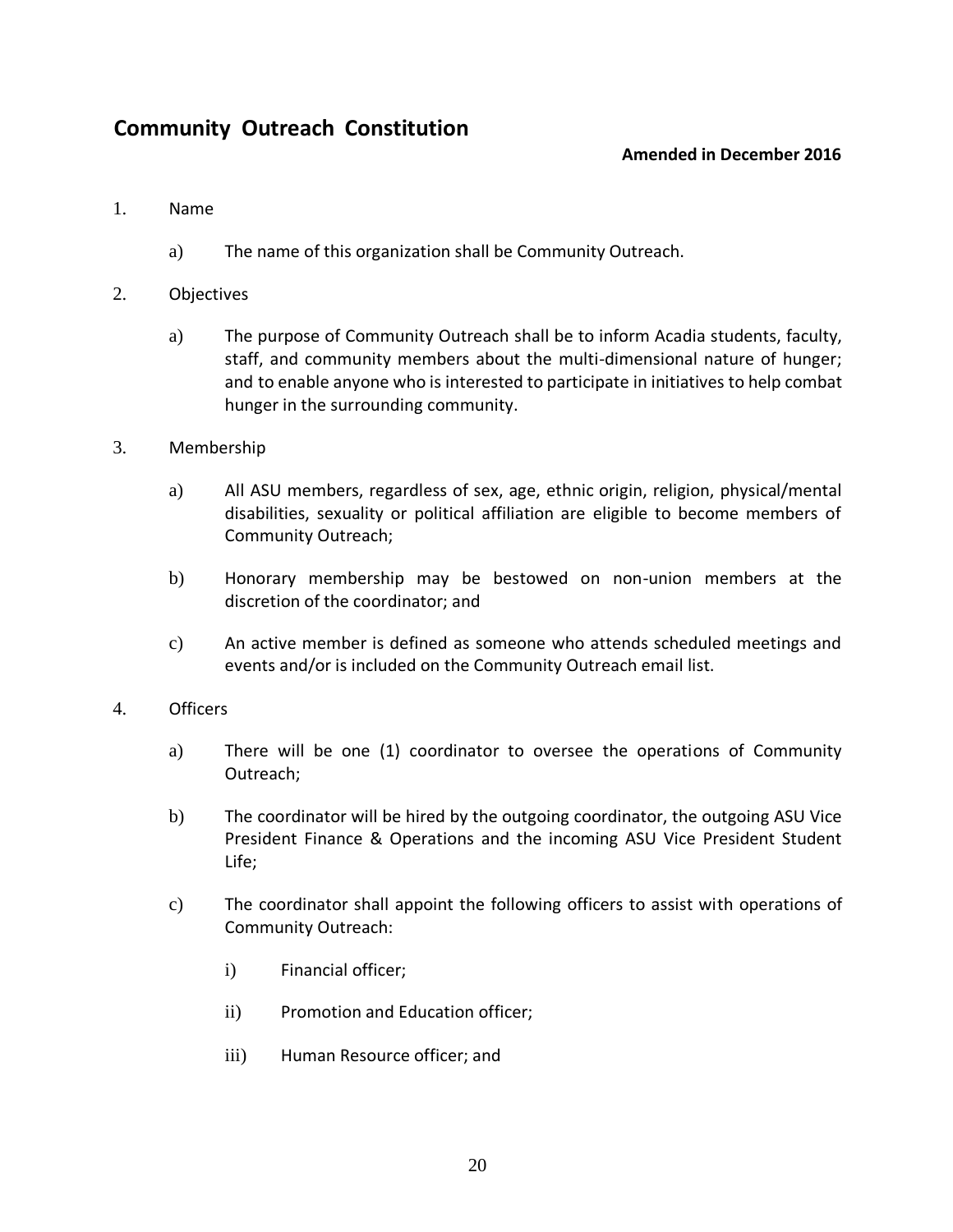- iv) Donation and Community Outreach officer.
- 5. Duties of Officers
	- a) The coordinator:
		- i) Shall attend all scheduled meetings with the ASU Vice President Student Life;
		- ii) Shall hold a minimum of three (3) office hours per week;
		- iii) Shall enforce the organization's constitution;
		- iv) Shall be the primary officer responsible for recruiting new members;
		- v) Shall organize and facilitate regular meetings of the organization;
		- vi) Shall act asthe chief liaison between the organization and the national Meal Exchange office;
		- vii) Shall act as the chief coordinator for the Trick-or-Eat, Skip-a-Meal and Clear-the-Shelves programs;
		- viii) Shall oversee and sign all reimbursements and/or purchase orders of the organization;
		- ix) Shall perform at least two (2) hours of transition with the incoming coordinator before the completion of their term of office; and
		- x) Shall present a semesterly report to the ASU Vice President Student Life; and
		- xi) Shall oversee and assist officers in the performance of their duties.
- 14. The financial officer:
	- i) Shall oversee the administration of the organization's budget in conjunction with the coordinator and the ASU Vice President Finance & Operations;
	- ii) Shall be responsible for completing a monthly budget form;
	- iii) Shall oversee and sign all reimbursements and/or purchase orders of the organization;
	- iv) Shall keep a record of all the organization's purchased property;
	- v) Shall organize any necessary fundraising for the organization;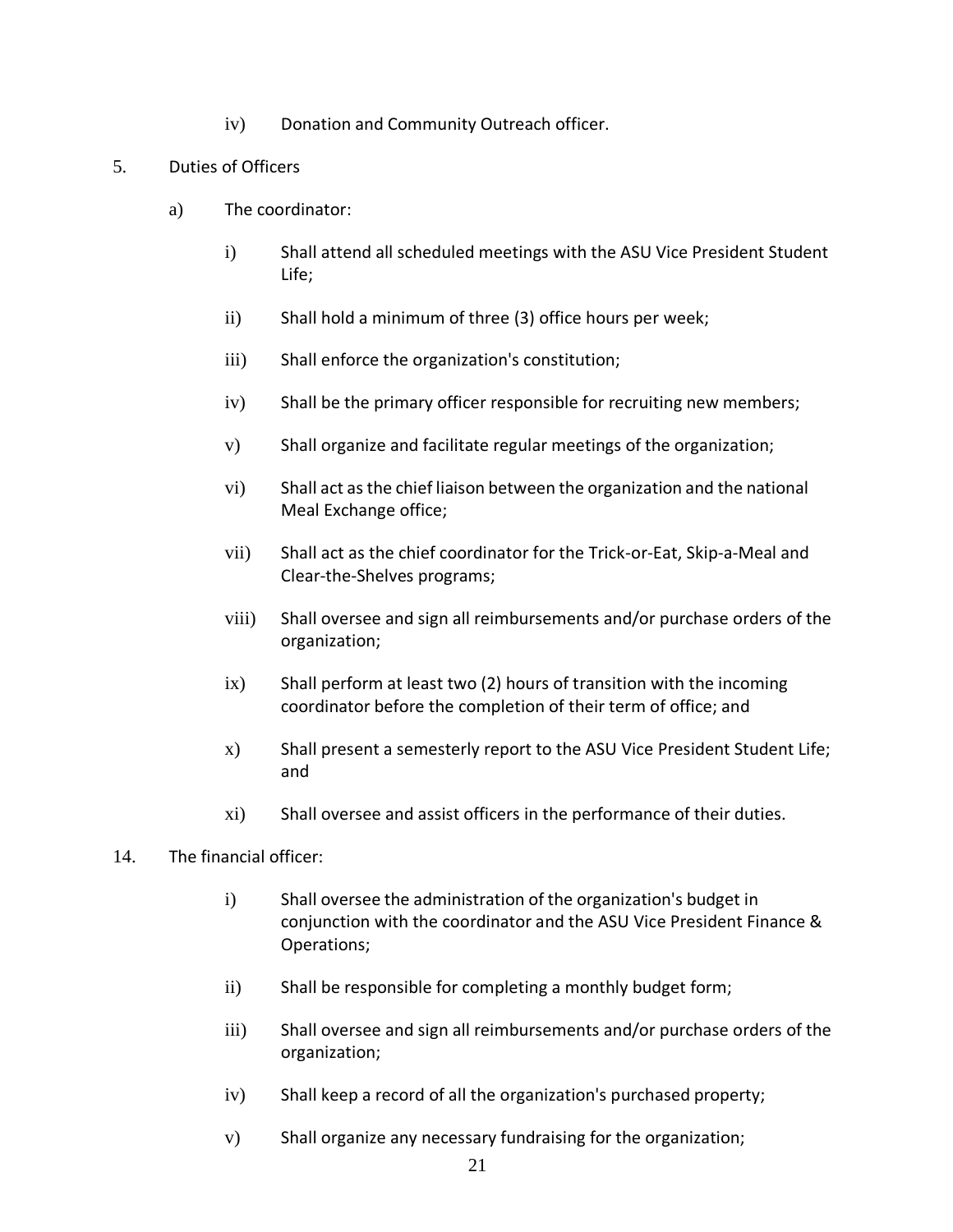- vi) Shall be the officer in charge of securing and depositing any funds; and
- vii) Shall be responsible for any other duties as requested by the coordinator.
- 15. The promotion and education officer:
	- i) Shall ensure volunteer opportunities are publicized to members and to the general student body;
	- ii) Shall advertise any events held by the organization;
	- iii) Shall be the liaison between the organization and local and campus media;
	- iv) Shall be responsible for awareness and education campaigns about local hunger;
	- v) Shall be responsible for promoting the organization's vision to other groups on campus as well as administration;
	- vi) Shall be responsible for publicizing the coordinator position to members during the hiring process; and
	- vii) Shall be responsible for any other duties as requested by the coordinator.
	- b) The human resources officer:
		- i) Shall work with the coordinator to recruit new committee members and volunteers;
		- ii) Shall be responsible for any records of volunteers' involvement;
		- iii) Shall be responsible for recognizing efforts of volunteers;
		- iv) Shall be responsible for increasing on campus presence of the organization; and
		- v) Shall be responsible for any other duties as requested by the coordinator.
	- c) The donation and community outreach officer:
		- i) Shall be the liaison between the organization and community agencies;
		- ii) Shall coordinate food deliveries;
		- iii) Shall be responsible for conveying the mission of the organization to the community;
		- iv) Shall liaise with the financial officer on event budgets;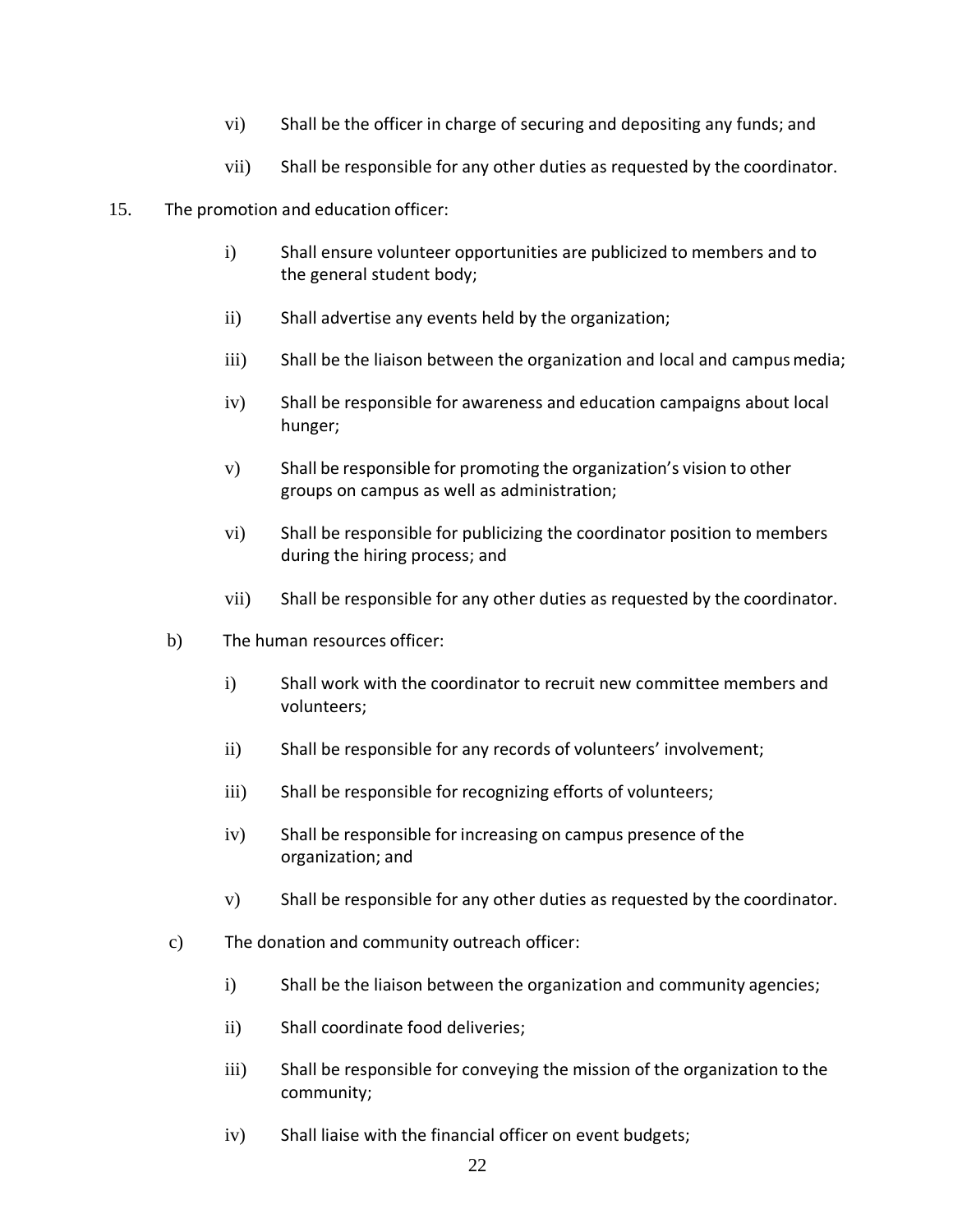- v) Shall be responsible for corresponding all campaign information with the national office; and
- vi) Shall be responsible for any other duties as requested by the coordinator.
- 6. Meetings
	- a) Officers of Community Outreach shall meet regularly at a time determined by the coordinator; and
	- b) The coordinator shall publicize the regular meeting time to the officers by emails.
- 7. Impeachment of Officers
	- a) Any officer may be impeached by an anonymous vote of all officers including the coordinator but excluding the officer in question;
		- i) Any impeachment vote by the three officers not affected and the coordinator must be unanimous to take effect; and
		- ii) Any successful impeachment vote must be reported to the ASU Vice President Student Life before the next regular meeting of the organization.
- 16. A recommendation to dismiss the coordinator may be made to the Review Board if:
- 17. A recommendation is made by the ASU Vice President Student Life to the Student Life Committee; and
- 18. The Student Life Committee votes with a majority (50% +1) in favour of the recommendation.
- 8. Finance and Audit
	- a) The coordinator of the organization will be responsible for the proper allocation of the funds provided by the Acadia Students' Union, in conjunction with the financial officer and the ASU Vice President Finance & Operations;
	- b) All additional funds collected by the organization through fundraising initiatives shall be deposited directly into the organization's ASU account and held in trust by the ASU;
	- c) The fiscal period for the organization shall coincide with the fiscal period of the ASU;
	- d) Both the coordinator and the financial officer must sign all reimbursement requests and/or purchase orders; and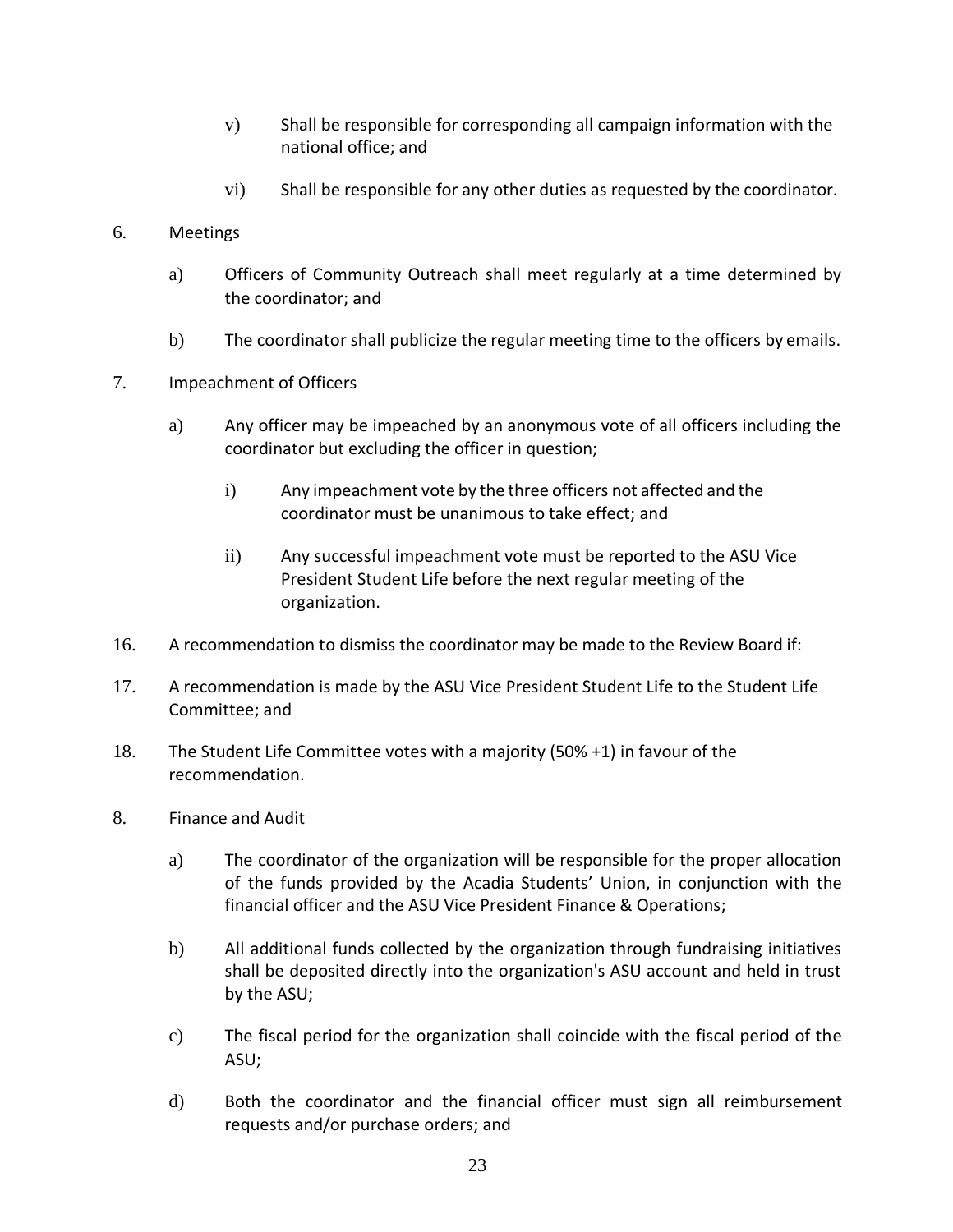- e) All expenditures for the organization shall be subject to the approval of the ASU Vice President Finance & Operations.
- 9. Property
	- a) Any items purchased by the organization shall be recorded by the financial officer and be included in the semesterly reports submitted by the coordinator; and
	- b) All items purchased by the organization shall remain property of the organization and held in trust by the ASU.
- 10. Internal Policies
	- a) The organization may develop internal policies as the coordinator and the officers see fit, subject to the approval of the ASU Vice President Student Life.
- 11. Constitutional Amendment
	- a) Either the coordinator or the ASU Vice President Student Life may propose amendments to this constitution; and
	- b) The ASU Vice President Student Life shall bring any proposed constitutional amendments to the Chairperson of the SRC for consideration by the Review Board.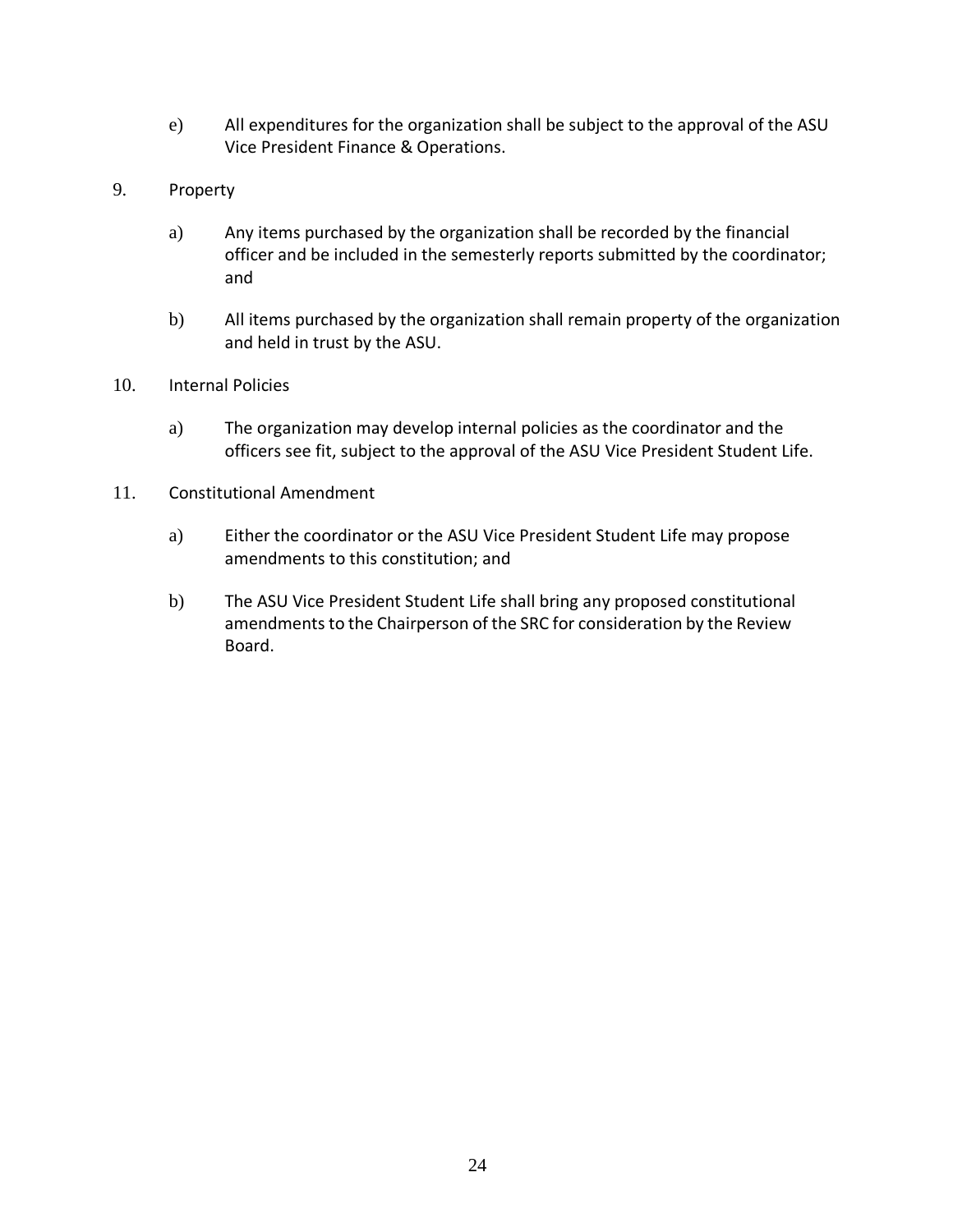# **Acadia Mental Health Initiative Constitution**

## **Amended in December 2016**

#### 1. Name

a) The name of this organization shall be the Acadia Mental Health Initiative.

#### 2. Objectives

- a) Promote mental wellness in the Acadia community through both individual peer support and advocacy initiatives;
- b) Create and maintain a supportive and collaborative working environment for the executive officers and membership;
- c) Create and maintain a safe, inclusive and stigma-free environment in all meetings and events in which participants may speak openly about mental health and related topics;
- d) Provide training and workshop opportunities that empower students with the knowledge and skills needed to promote mental wellness and respond to mental distress as a community;
- e) During coordinator office hours, provide a safe, inclusive and stigma-free environment, assistive listening, and referral to additional supports;
- f) Promote Acadia- and community-based resources and mental health supports to the student body;
- g) Strive to generate discussion and action on mental health that is inclusive of the interests of students of all identities and cultural backgrounds;
- h) Strive to dismantle the stigma surrounding psychiatric disability and promote acceptance of neurodiversity in the Acadia community; and
- i) In all operations, understand and approach mental health and psychiatric disability as issues of social justice.

## 3. Membership

- a) All ASU members;
- b) Honorarium membership may be bestowed on non-union members at the discretion of the coordinator; and
- c) An active member is defined as someone who attends scheduled meetings and events and/or is included on the Acadia Mental Health Initiative email list or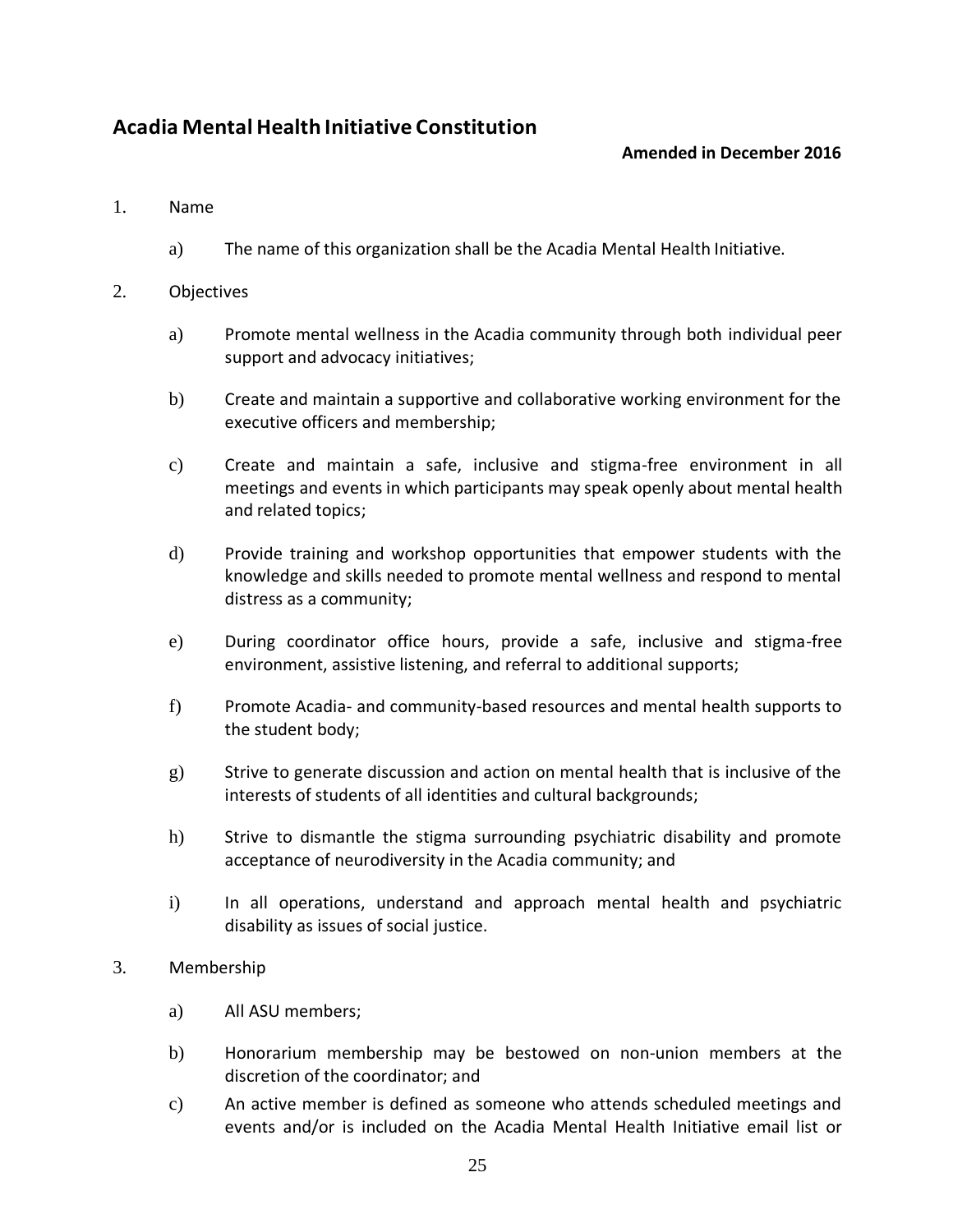social media.

#### 4. Officers

- a) There will be one (1) coordinator to oversee the operations of the Acadia Mental Health Initiative;
- b) The coordinator will be hired by the outgoing coordinator, the outgoing ASU Vice President Student Life and the incoming Vice President Student Life;
- c) The coordinator shall appoint the following officers to assist with operations of the Acadia Mental Health Initiative;
	- i) Finance and Administration Officer;
	- ii) Communications and Marketing Officer;
	- iii) Events Officer; and
	- iv) Community Outreach Officer.
- 5. Duties of Officers
	- a) The coordinator:
		- i) Shall attend all scheduled meetings with the ASU Vice President Student Life;
		- ii) Shall hold a minimum of three (3) office hours per week;
		- iii) Shall enforce the organization's constitution;
		- iv) Shall be the primary officer responsible for recruiting new members;
		- v) Shall organize and facilitate regular meetings of the organization;
		- vi) Shall oversee and sign all reimbursements and/or purchase orders of the organization;
		- vii) Shall perform at least two (2) hours of transition with the incoming coordinator before the completion of their term of office; and
		- viii) Shall present a semesterly report to the ASU Vice President Student Life.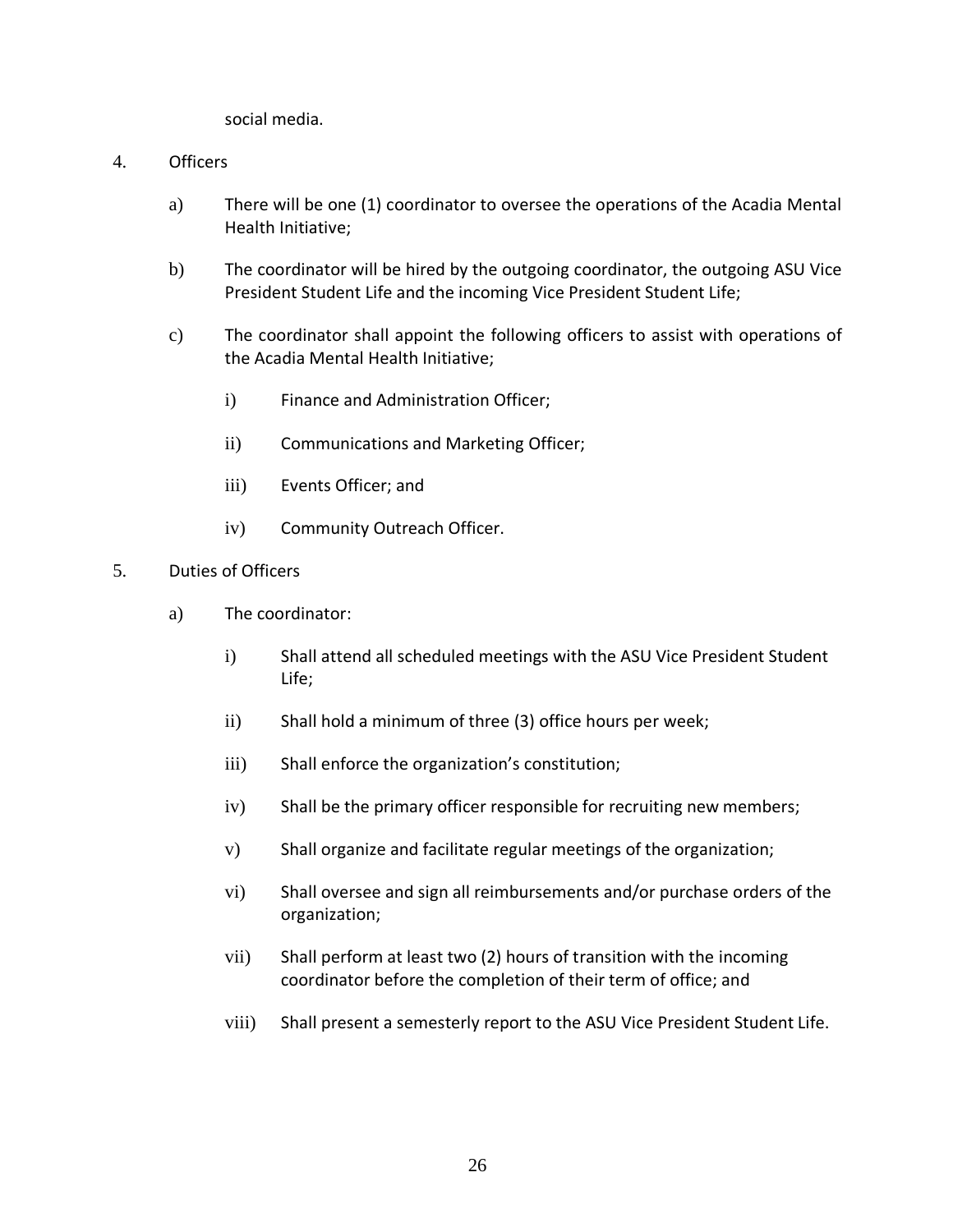- ix) Shall attend training and professional development opportunities hosted by the ASU or externally to qualify the coordinator to provide peer support to the student body.
- b) The Finance and Administration Officer:
	- i) Shall oversee the administration of the organization's budget in partnership with the coordinator and the ASU Vice President Finance & Operations;
	- ii) Shall oversee and sign all reimbursements and/or purchase orders of the organization;
	- iii) Shall keep a record of all the organization's purchased property;
	- iv) Shall organize any necessary fundraising for the organization; and
	- v) Shall be responsible for any other duties as requested by the coordinator;
- c) The Communications and Marketing Officer;
	- i) Shall ensure regular meetings are publicized to members and to the general student body;
	- ii) Shall work in partnership with the coordinator in managing the organization's social media;
	- iii) Shall advertise any events held by the organization; and
	- iv) Shall be responsible for any other duties as requested by the coordinator.
- d) The Events Officer:
	- i) Shall work in partnership with the coordinator to determine special events for the organization;
	- ii) Shall be responsible for organizational elements of special events such as booking event space, arranging catering, soliciting guest speakers, etc.;
	- iii) Shall work with the Finance and Administration Officer to ensure events follow the organization's budget; and
	- iv) Shall be responsible for any other duties as requested by the coordinator.
- e) The Community Outreach Officer:
	- i) Shall work in partnership with the coordinator to identify and liaise with on- campus and community resources relevant to, or that share the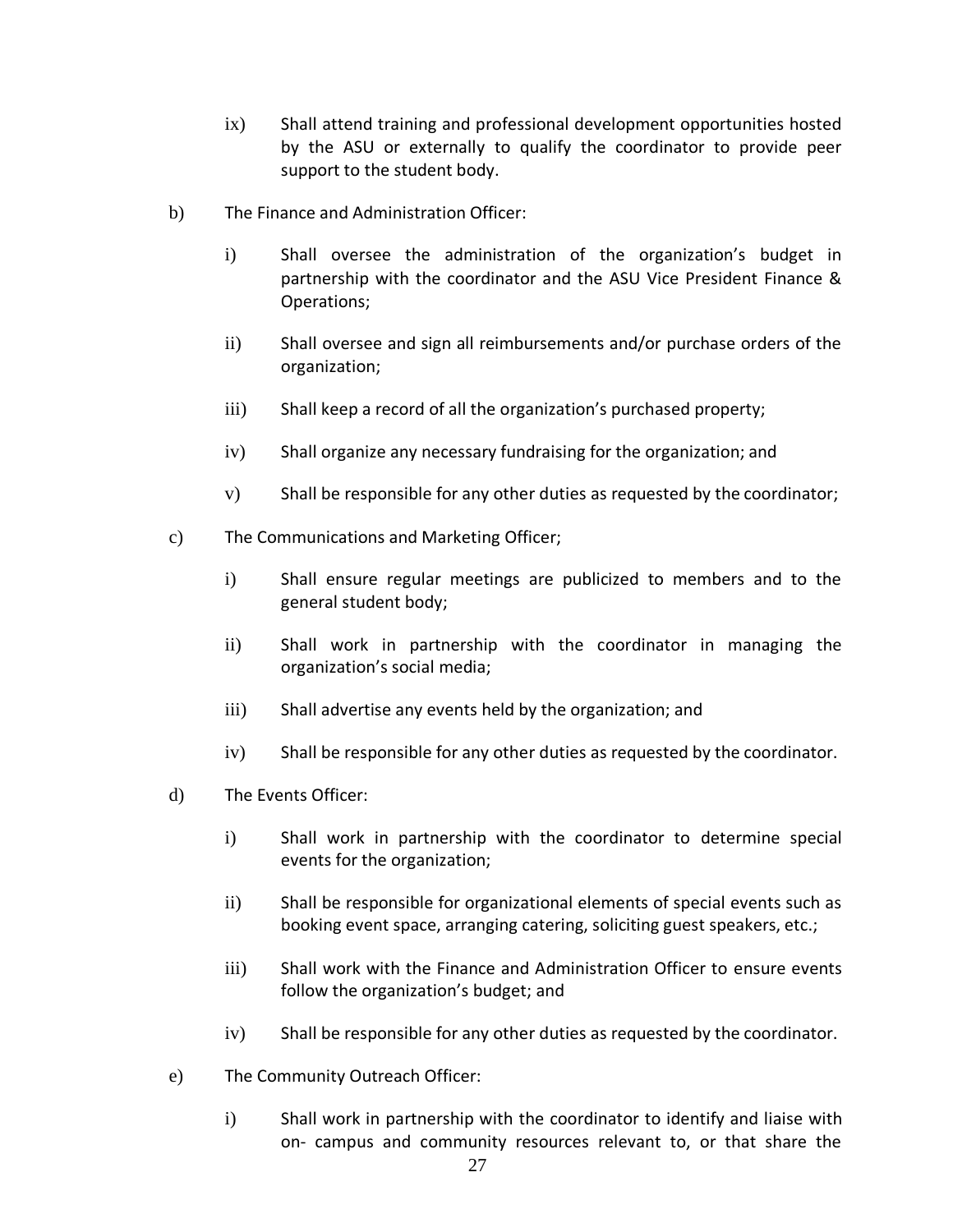mission of, the organization;

- ii) Shall work in partnership with the coordinator and the Communications and Marketing Officer to identify and promote on-campus and community resources relevant to student wellness to the Acadia student body.
- 6. Meetings
	- a) The Acadia Mental Health Initiative shall meet regularly at a time determined by the coordinator;
	- b) Meetings shall be publicized to the organization's membership and the general student body at least a week in advance; and
	- c) The regular meeting time shall be publicized by meansincluding but not limited to:
	- d) Notice on the ASU website;
	- e) Posters;
	- f) Notice to email list; and/or
	- g) Notice to the ASU all student email.
- 7. Impeachment of Officers
	- (a) Either the financial, communications or events officer may be impeached by an anonymous vote of all officers including the coordinator but excluding the officer in question;
		- i. Any impeachment vote by the two officers not affected and the coordinator must be unanimous to take effect; and
		- ii. Any successful impeachment vote must be reported to the ASU Vice President Student Life before the next regular meeting of the organization.
	- (b) A recommendation to dismiss the coordinator may be made to the Review Board if:
		- i. A recommendation is made by the ASU Vice President Student Life to the Student Life Committee; and
		- ii. The Student Life Committee votes with a majority (50% +1) in favour of the recommendation.
- 8. Finance and Audit
	- a) The coordinator of the organization will be responsible for the proper allocation of the funds provided by the Acadia Students' Union, in conjunction with the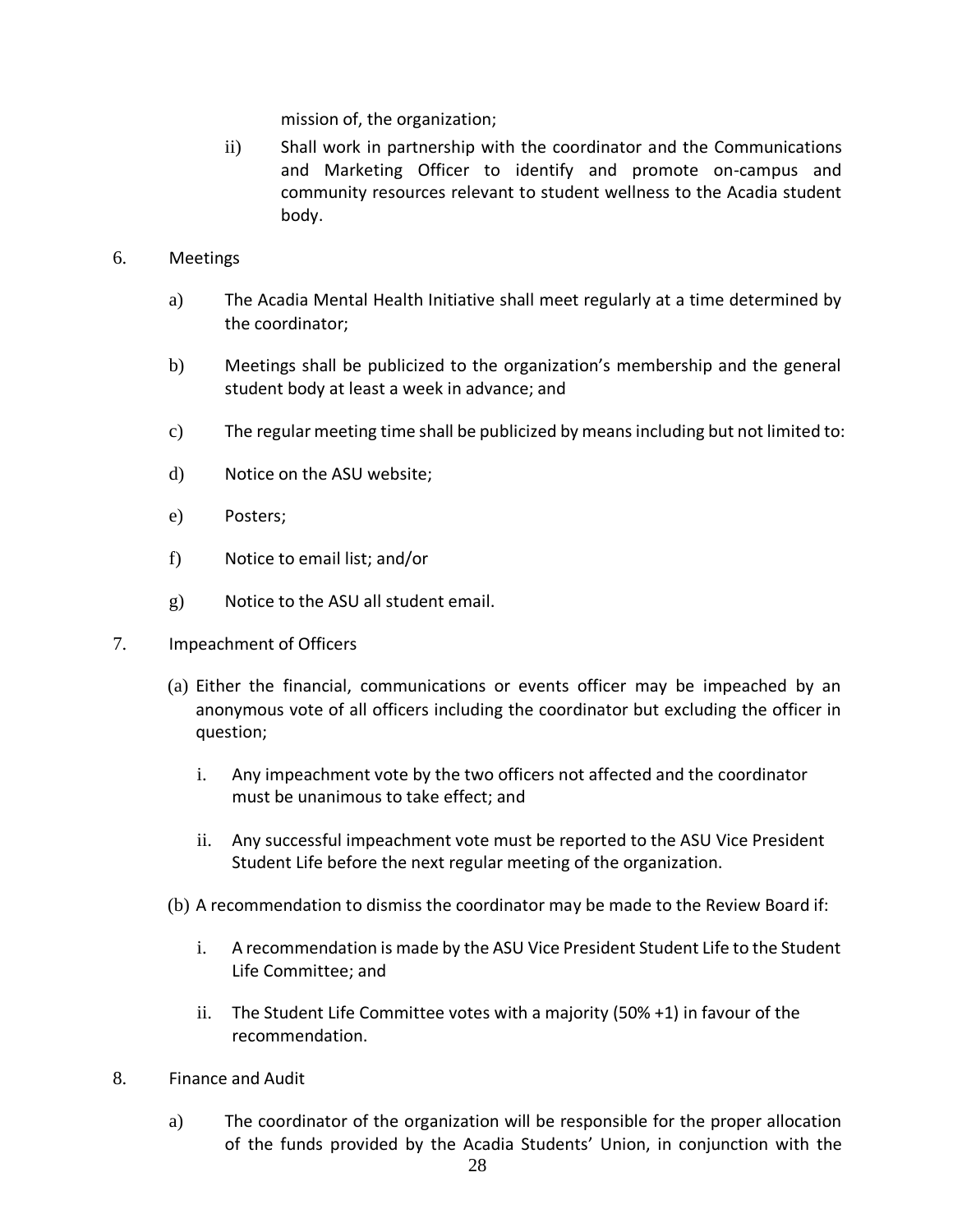financial officer and the ASU Vice President Finance & Operations;

- b) All additional funds collected by the organization through fundraising initiatives shall be deposited directly into the organization's ASU account and held in trust by the ASU;
- c) The fiscal period for the organization shall coincide with the fiscal period of the ASU;
- d) The coordinator or the Finance and Administration Officer must sign all reimbursement requests and/or purchase orders; and
- e) All expenditures for the organization shall be subject to the approval of the ASU and Vice President Finance & Operations.

### 9. Property

- a) Any items purchased by the organization shall be recorded by the financial officer and be included in the semesterly reports submitted by the coordinator; and
- b) All items purchased by the organization shall remain property of the organization and held in trust by the ASU.
- 10. Internal Policies
	- a) The organization may develop internal policies as the coordinator and the officers see fit, subject to the approval of the ASU Vice President Student Life.
- 11. Constitutional Amendment
	- a) Either the coordinator or the ASU Vice President Student Life may propose amendments to this constitution; and
	- b) The ASU Vice President Student Life shall bring any proposed constitutional amendments to the Chairperson of the SRC for consideration by the Review Board.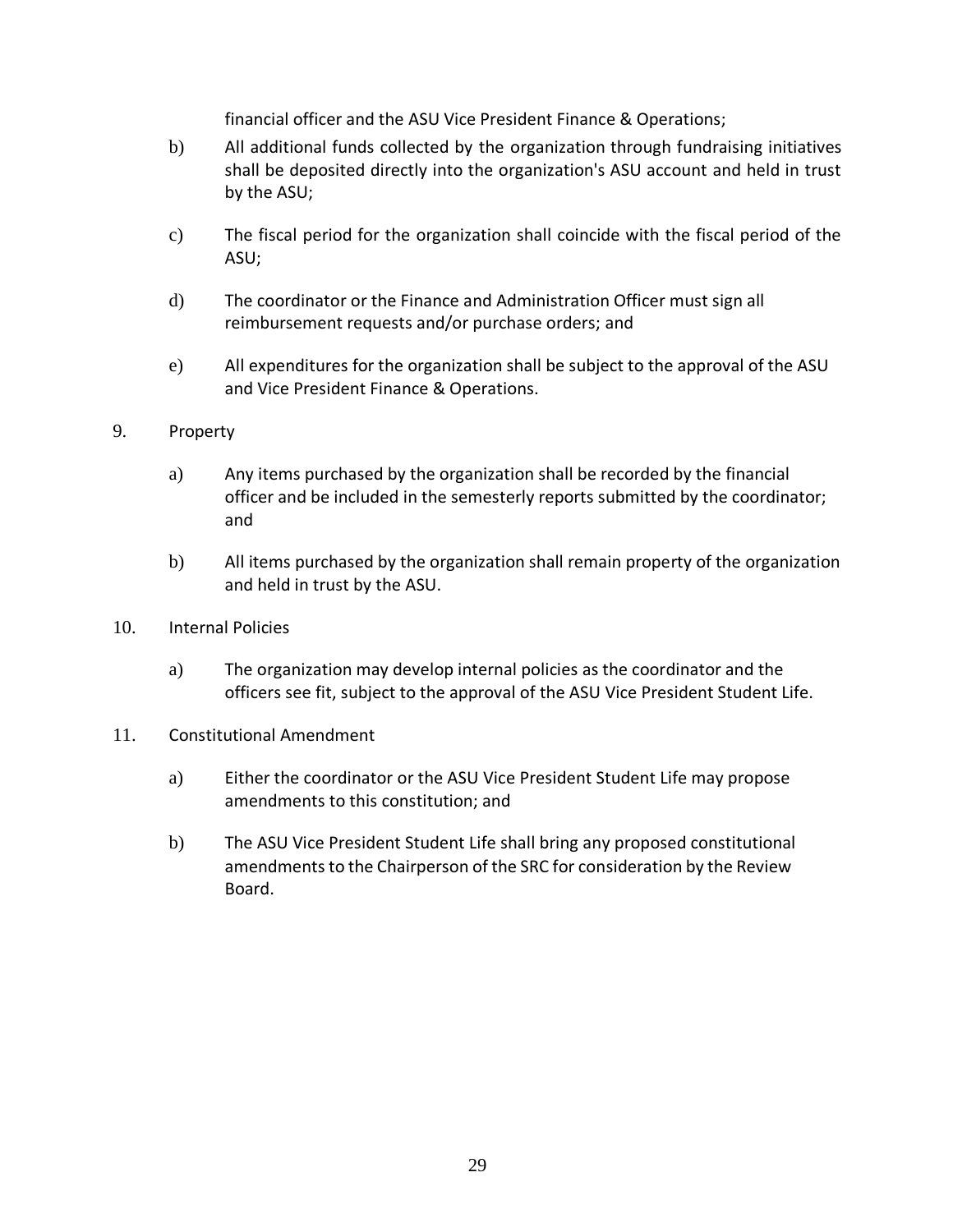# <span id="page-29-1"></span><span id="page-29-0"></span>**The Women's Centre Constitution**

## **Amended in December 2016**

### 1. Name

a) The name of this organization shall be the Women's Centre.

#### 2. Objectives

a) The purpose of the Women's Centre is to raise awareness of women's issues on the Acadia University campus, provide a safe and welcoming environment for any person in need of peer counselling or referral services, create unity among the female population of Acadia University, recognize important events/dates for females, and promote gender equality.

#### 3. Membership

- a) All ASU members, regardless of sex, age, ethnic origin, religion, physical/mental disabilities, sexuality or political affiliation are eligible to become members of the Women's Centre;
- b) Honorary membership may be bestowed on non-union members at the discretion of the coordinator; and
- c) An active member is defined as someone who attends scheduled meetings and events and/or is included on the Women's Centre email list.

#### 4. Officers

- a) There will be one (1) coordinator to oversee the operations of the Women's Centre;
- b) The coordinator will be hired by the outgoing coordinator, the outgoing ASU Vice President Student Life and the incoming ASU Vice President Student Life;
- c) The coordinator shall appoint the following officers to assist with operations of the Women's Centre:
	- i) Financial officer;
	- ii) Communications officer; and
	- iii) Events officer.
- 5. Duties of Officers
	- a) The coordinator: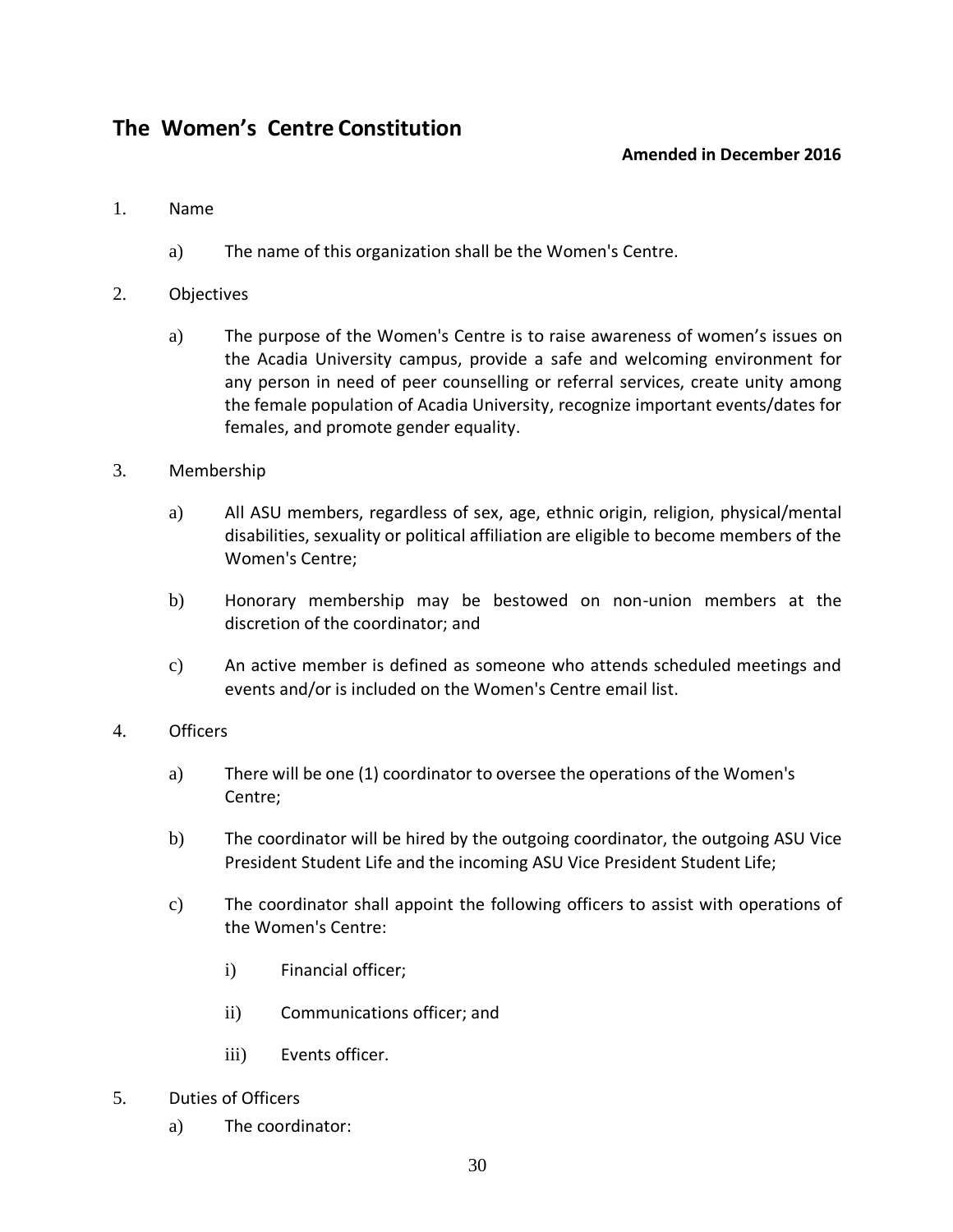- i. Shall attend all scheduled meetings with the ASU Vice President Student Life;
- ii. Shall hold a minimum of three (3) office hours per week;
- iii. Shall enforce the organization's constitution;
- iv. Shall be the primary officer responsible for recruiting new members;
- v. Shall sit on the Campus Representation Committee;
- vi. Shall organize and facilitate regular meetings of the organization;
- vii. Shall oversee and sign all reimbursements and/or purchase orders of the organization;
- viii. Shall perform at least two (2) hours of transition with the incoming coordinator before the completion of their term of office;
- ix. Shall present a semesterly report to the ASU Vice President Student Life; and
- x. Shall oversee and assist officers in the performance of their duties.
- b) The financial officer:
	- i) Shall oversee the administration of the organization's budget in conjunction with the coordinator and the ASU Vice President Finance & Operations;
	- ii) Shall oversee and sign all reimbursements and/or purchase orders of the organization;
	- iii) Shall keep a record of all the organization's purchased property;
	- iv) Shall organize any necessary fundraising for the organization; and
	- v) Shall be responsible for any other duties as requested by the coordinator.
- c) The communications officer:
	- i) Shall ensure regular meetings are publicized to members and to the general student body;
	- ii) Shall advertise any events held by the organization;
	- iii) Shall be responsible for publicizing the coordinator position to members during the hiring process; and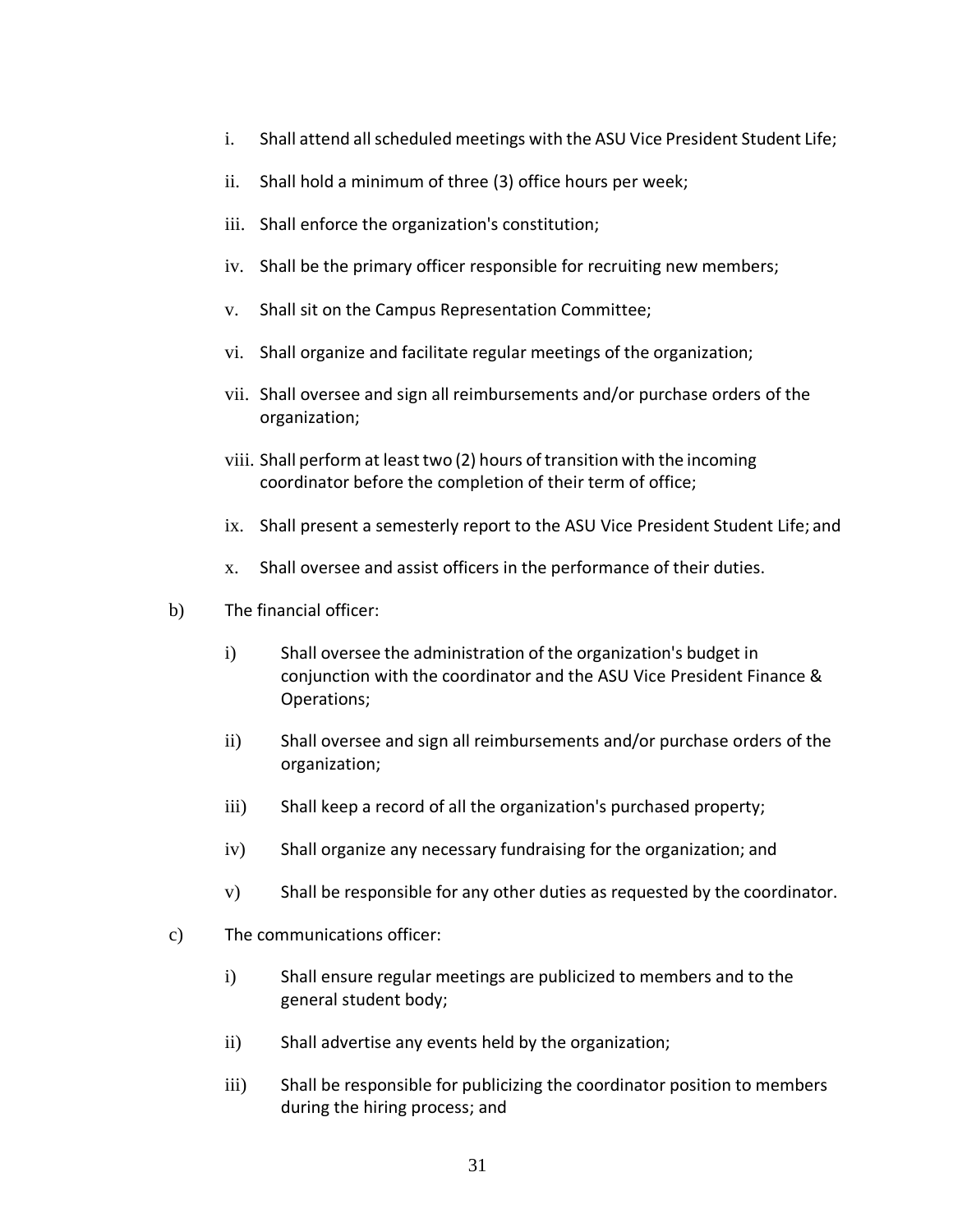- iv) Shall be responsible for any other duties as requested by the coordinator.
- d) The events officer:
	- i) Shall work in conjunction with the coordinator to determine special events for the organization;
	- ii) Shall be responsible for organizational elements of special events such as booking event space, arranging catering, soliciting guest speakers, etc.;
	- iii) Shall work with the financial officer to ensure events follow the organization's budget; and
	- iv) Shall be responsible for any other duties as requested by the coordinator.

#### 6. Meetings

- a) The Women's Centre shall meet regularly at a time determined by the coordinator;
- b) Meetings shall be publicized to members and the general student body at least a week in advance; and
- c) The regular meeting time shall be publicized by means including but not limited to:
	- i) Notice on the ASU website;
	- ii) Posters;
	- iii) Notice to email list; and/or
	- iv) Notice in the ASU all student email.
- 7. Impeachment of Officers
	- a) Either the financial, communications or events officer may be impeached by an anonymous vote of all officers including the coordinator but excluding the officer in question;
	- b) Any impeachment vote by the two officers not affected and the coordinator must be unanimous to take effect;
	- c) Any successful impeachment vote must be reported to the ASU Vice President Student Life before the next regular meeting of the organization.
	- d) A recommendation to dismiss the coordinator may be made to the Review Board if:
		- i) A recommendation is made by the ASU Vice President Student Life to the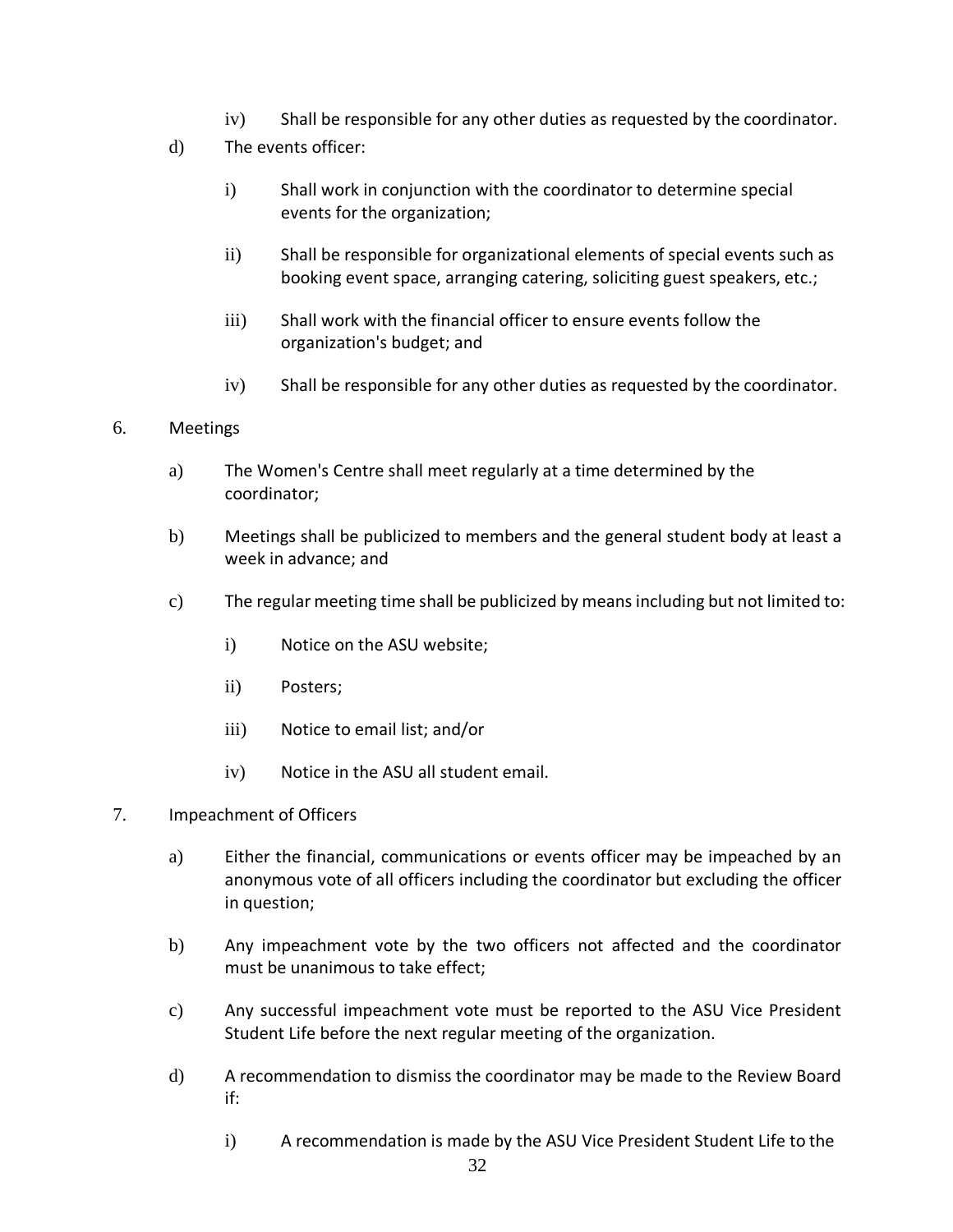- ii) Student Life Committee; and ii. The Student Life Committee votes with a majority (50% +1) in favour of the recommendation.
- 8. Finance and Audit
	- a) The coordinator of the organization will be responsible for the proper allocation of the funds provided by the Acadia Students' Union, in conjunction with the financial officer and the ASU Vice President Finance & Operations;
	- b) All additional funds collected by the organization through fundraising initiatives shall be deposited directly into the organization's ASU account and held in trust by the ASU;
	- c) The fiscal period for the organization shall coincide with the fiscal period of the ASU;
	- d) Both the coordinator and the financial officer must sign all reimbursement requests and/or purchase orders; and
	- e) All expenditures for the organization shall be subject to the approval of the ASU Vice President Finance & Operations.
- 9. Property
	- a) Any items purchased by the organization shall be recorded by the financial officer and be included in the semesterly reports submitted by the coordinator;
	- b) All items purchased by the organization shall remain property of the organization and held in trust by the ASU.
- 10. Internal Policies
	- a) The organization may develop internal policies as the coordinator and the officers see fit, subject to the approval of the ASU Vice President Student Life.
- 11. Constitutional Amendment
	- a) Either the coordinator or the ASU Vice President Student Life may propose amendments to this constitution; and
	- b) The ASU Vice President Student Life shall bring any proposed constitutional amendments to the Chairperson of the SRC for consideration by the Review Board.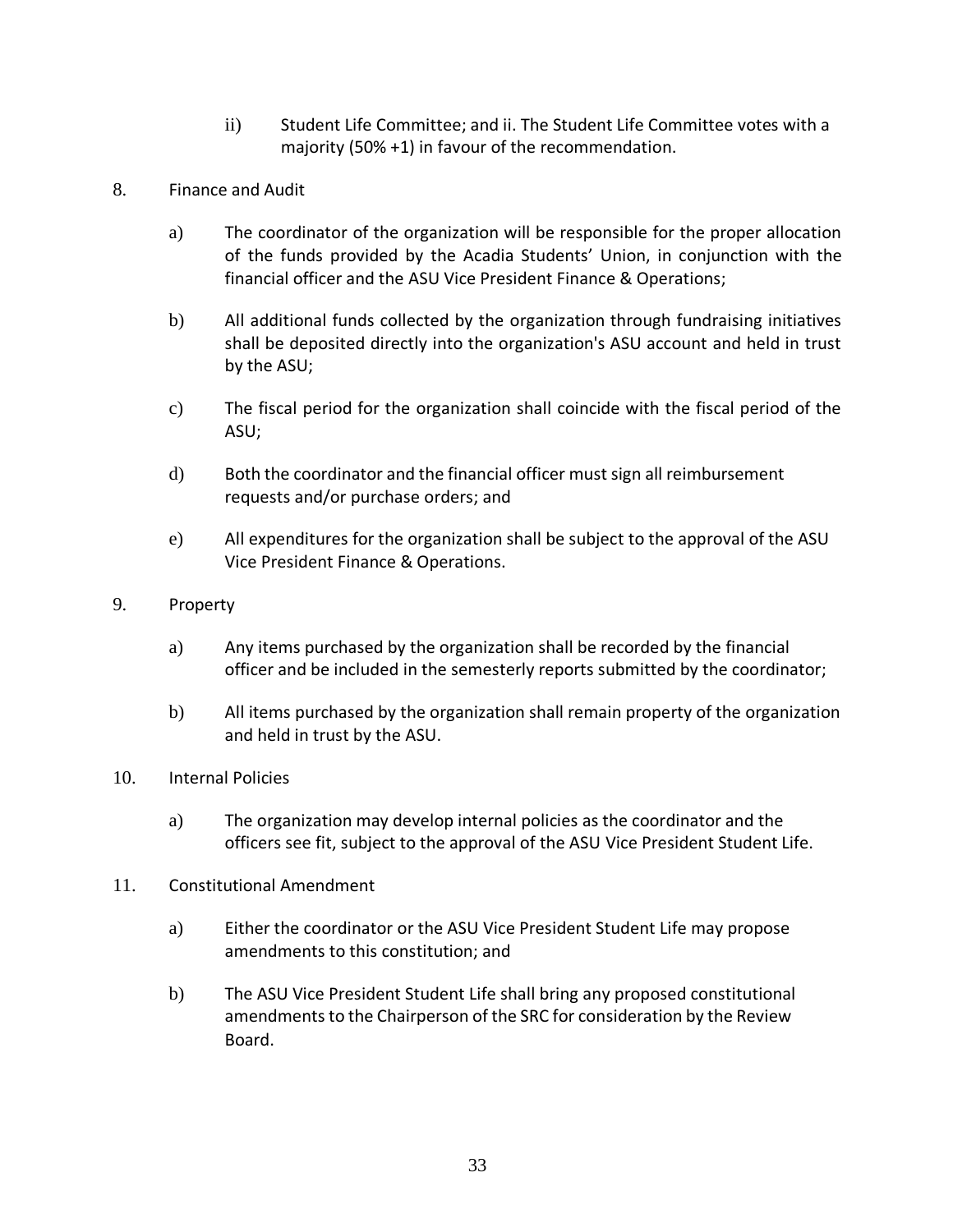# **The** *Axe Yearbook***Constitution**

### **Amended in December 2016**

#### 1. Name

- a) The name of this organization shall be the *Axe Yearbook*.
- 2. Objectives
	- a) The purpose of the *Axe Yearbook* is to publish a yearbook of the highest quality that represents as many aspects of the Acadia University experience as possible while striving to include high quality journalism.
- 3. Membership
	- a) Members shall include all staff and volunteer positions;
	- b) All ASU members, regardless of sex, age, ethnic origin, religion, physical/mental disabilities, sexuality or political affiliation are eligible to apply for staff or volunteer positions;
	- c) Staff positions will be hired by the Publication Coordinator and subject to the discretion of the ASU Vice President Student Life; and
	- d) Volunteer positions will be assigned by the Editor and subject to the discretion of the ASU Vice President Student Life.

#### 4. Officers

- a) Publication Coordinator;
- b) Assistant Editor;
- c) Photography Editor;
- d) Head Photographer; and
- e) Digital Design Editor.
- 5. Duties of Officers
	- a) Publication Coordinator: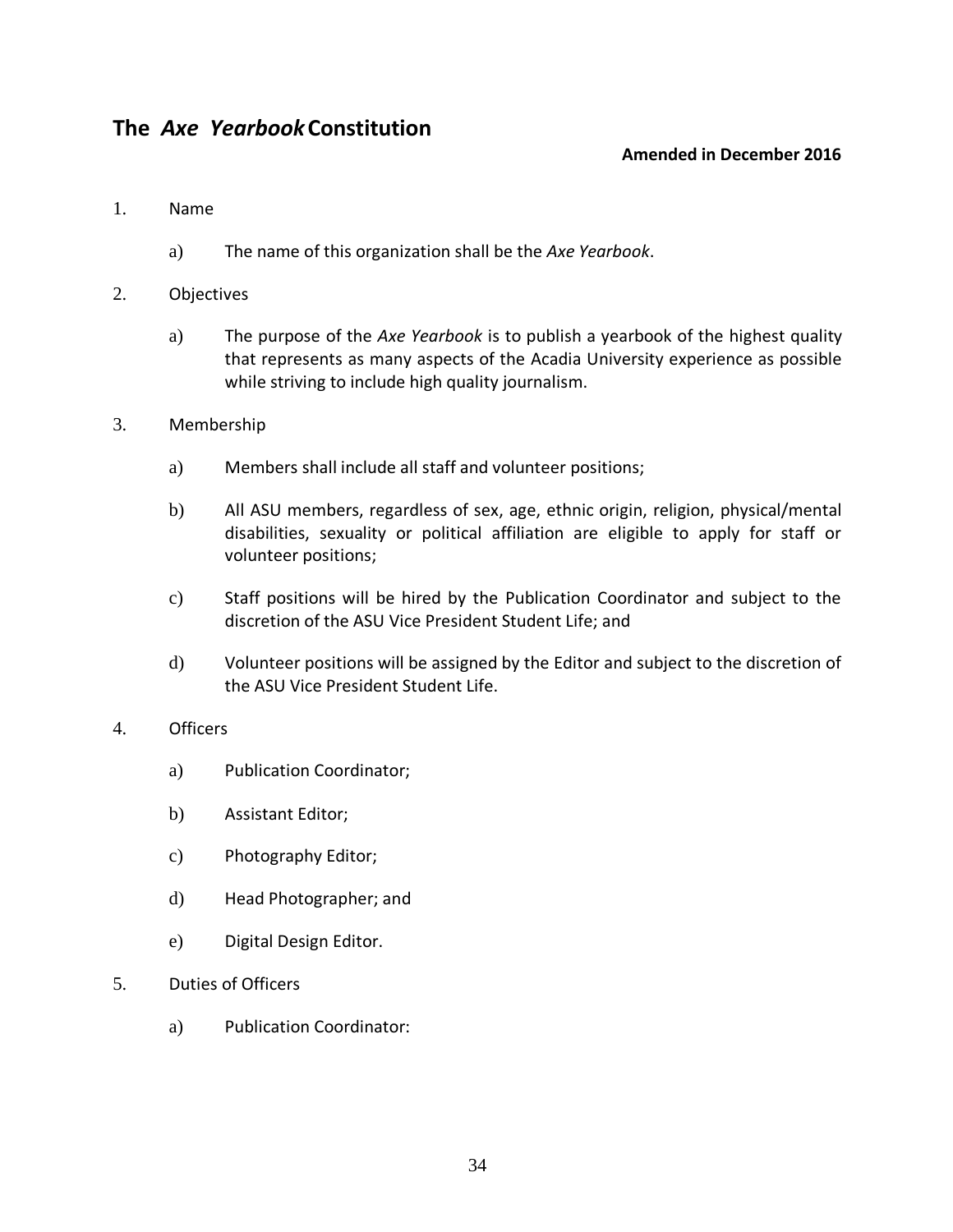- i) Shall attend all scheduled meetings with the ASU Vice President Student Life;
- ii) Shall hold a minimum of three (3) regular office hours per week;
- iii) Shall enforce the Axe Yearbook's constitution;
- iv) Shall organize and facilitate regular meetings of the organization;
- v) Shall oversee and sign all reimbursements and/or purchase orders of the organization;
- vi) Shall present a semesterly report to the ASU Vice President Student Life;
- vii) Shall oversee officers in the performance of their duties;
- viii) Shall design the Axe Yearbook using creativity and imagination;
- ix) Shall design and layout ads for inclusion in the Axe Yearbook;
- x) Shall ensure that the information featured in the Axe Yearbook is accurate and conveys a positive image for the ASU;
- xi) Shall solicit and collect information for publication, including information and pictures pertinent to student life;
- xii) Shall ensure that each event featured in the Axe Yearbook has a description and/or write-up of at least 75 words;
- xiii) Shall promote use of the Axe Yearbook within the ASU;
- xiv) Shall coordinate the flow of information generic to Axe Yearbook;
- xv) Shall ensure that at least ¼ of all pictures have a caption or names;
- xvi) Shall liaise with the publisher to ensure proper and effective communication regarding the publishing of the Axe Yearbook, including dates of publication and deadlines;
- xvii) Shall adhere to publication deadlines set by the Editor and the ASU Vice President Student Life together;
- xviii) Shall perform at least two (2) hours of transition with the incoming coordinator before the completion of the academic year of their term of office;
- xix) Shall liaise with the ASU Advertising Manager regarding the placing and quality of advertising within Axe Yearbook; and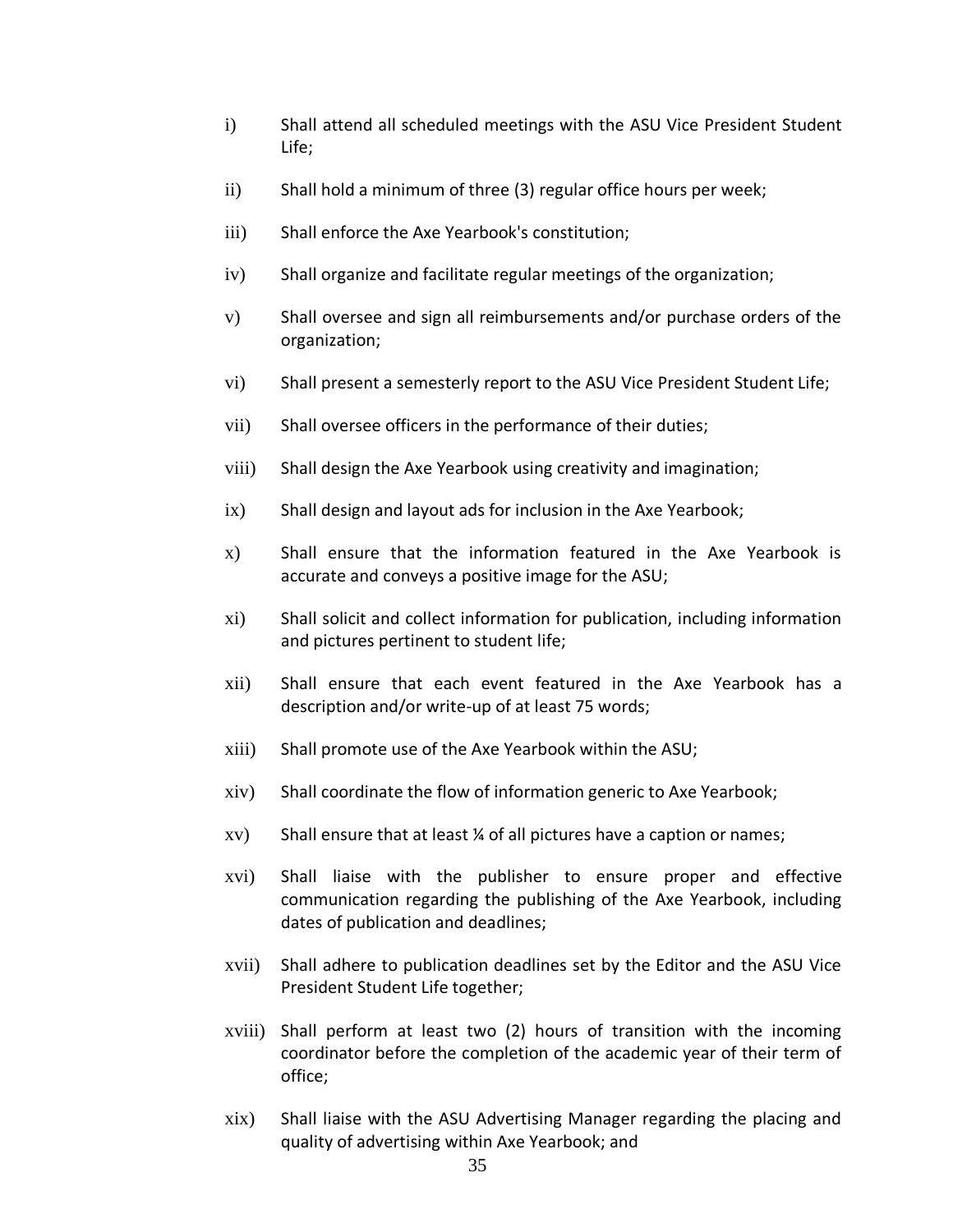- xx) Shall submit a semesterly report as well as a report upon completion of the Axe Yearbook to the ASU Vice President Student Life.
- b) Assistant Editor:
	- i) To assist the editor in planning and producing the Axe yearbook;
	- ii) To attend weekly staff meetings;
	- iii) To design and produce layouts;
	- iv) To be involved in all aspects of producing the Axe yearbook as needed; and
	- v) To hold regular office hours (minimum 3 hours per week).
- c) Photography Editor:
	- i) To choose photos for layouts;
	- ii) To design and produce layouts;
	- iii) To act as a photographer as needed;
	- iv) To attend weekly staff meetings; and
	- v) To hold regular office hours (minimum 3 hours per week).
- 19. Head Photographer:
	- i) To arrange for volunteer photographers to attend and photograph all campus events;
	- ii) To liaison between the volunteer photographers and the Axe Yearbook staff;
	- iii) To attend weekly staff meetings; and
	- iv) To hold regular office hours (minimum 3 hours per week).
- 20. Digital Design Editor:
	- i) To design and create all digital art needed for the Axe Yearbook; and
	- ii) To meet with the Editor for approval of digital art.
- 21. Financial Officer:
	- i) Shall oversee the administration of the organization's budget in conjunction with the Editor and the ASU Vice President Finance &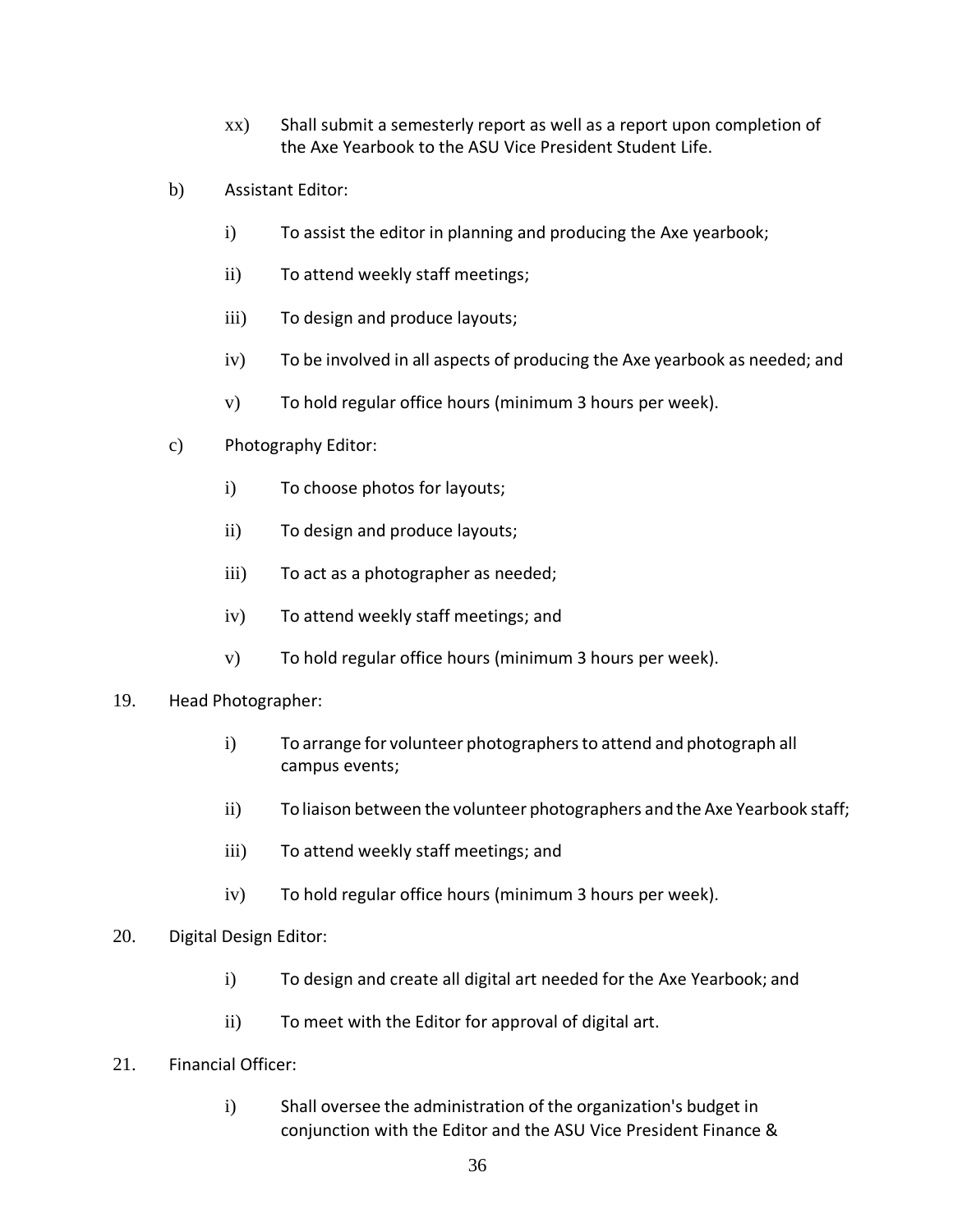Operations;

- ii) Shall oversee and sign all reimbursements and/or purchase orders of the organization;
- iii) Shall keep a record of all the organization's purchased property; and
- iv) Shall organize any necessary fundraising for the organization.
- 6. Meetings
	- a) Meetings shall be held on a weekly basis;
	- b) All staff members are required to attend each weekly meeting unless excused at the discretion of the Editor.
- 7. Impeachment of Officers
	- a) Either the Assistant Editor, the Photography Editor, the Head Photographer, or the Digital Design Editor may be dismissed by the coordinator subject to the approval of the ASU Vice President Student Life;
	- b) A recommendation to dismiss the coordinator may be made to the Review Board if:
		- i) A recommendation is made by the ASU Vice President Student Life to the Student Life Committee; and
		- ii) The Student Life Committee votes with a majority (50% +1) in favour of the recommendation.
- 8. Finance and Audit
	- a) The funds for the *Axe Yearbook* are derived from its annual operating budget as provided by the Acadia Students' Union as well as from funds solicited for advertising in the *Axe Yearbook*;
	- b) The Publication Coordinator will be responsible for the proper allocation of the funds provided by the Acadia Students' Union, in conjunction with the ASU Vice President Finance & Operations;
	- c) All additional funds collected by the organization through fundraising initiatives shall be deposited directly into the organization's ASU account and held in trust by the ASU;
	- d) The fiscal period for the organization shall coincide with the fiscal period of the ASU;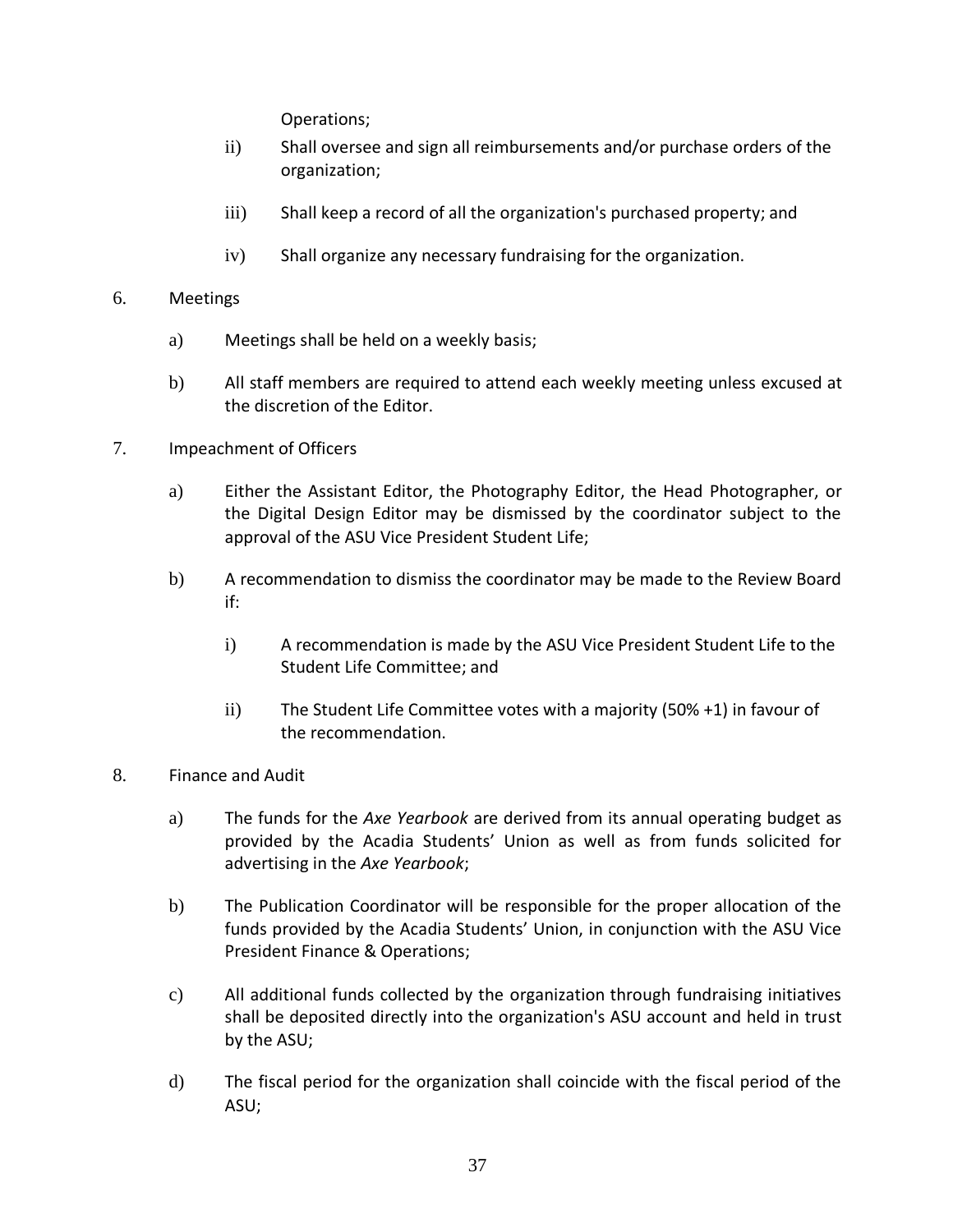- e) Both the Publication Coordinator and the financial officer must sign all reimbursement requests and/or purchase orders; and
- f) All expenditures for the organization shall be subject to the approval of the ASU Vice President Student Life and Vice President Finance & Operations.
- 9. Property
	- a) Any items purchased by the organization shall be recorded by the Publication Coordinator and included in the semesterly reports submitted to the ASU Vice President Student Life; and
	- b) All items purchased by the organization shall remain property of the organization and held in trust by the ASU.
- 10. Internal Policies
	- a) The organization may develop internal policies as the coordinator and the officers see fit, subject to the approval of the ASU Vice President Student Life.
- 11. Constitutional Amendment
	- a) Either the coordinator or the ASU Vice President Student Life may propose amendments to this constitution;
	- b) The ASU Vice President Student Life shall bring any proposed constitutional amendments to the Chairperson of the SRC for consideration by the Review Board.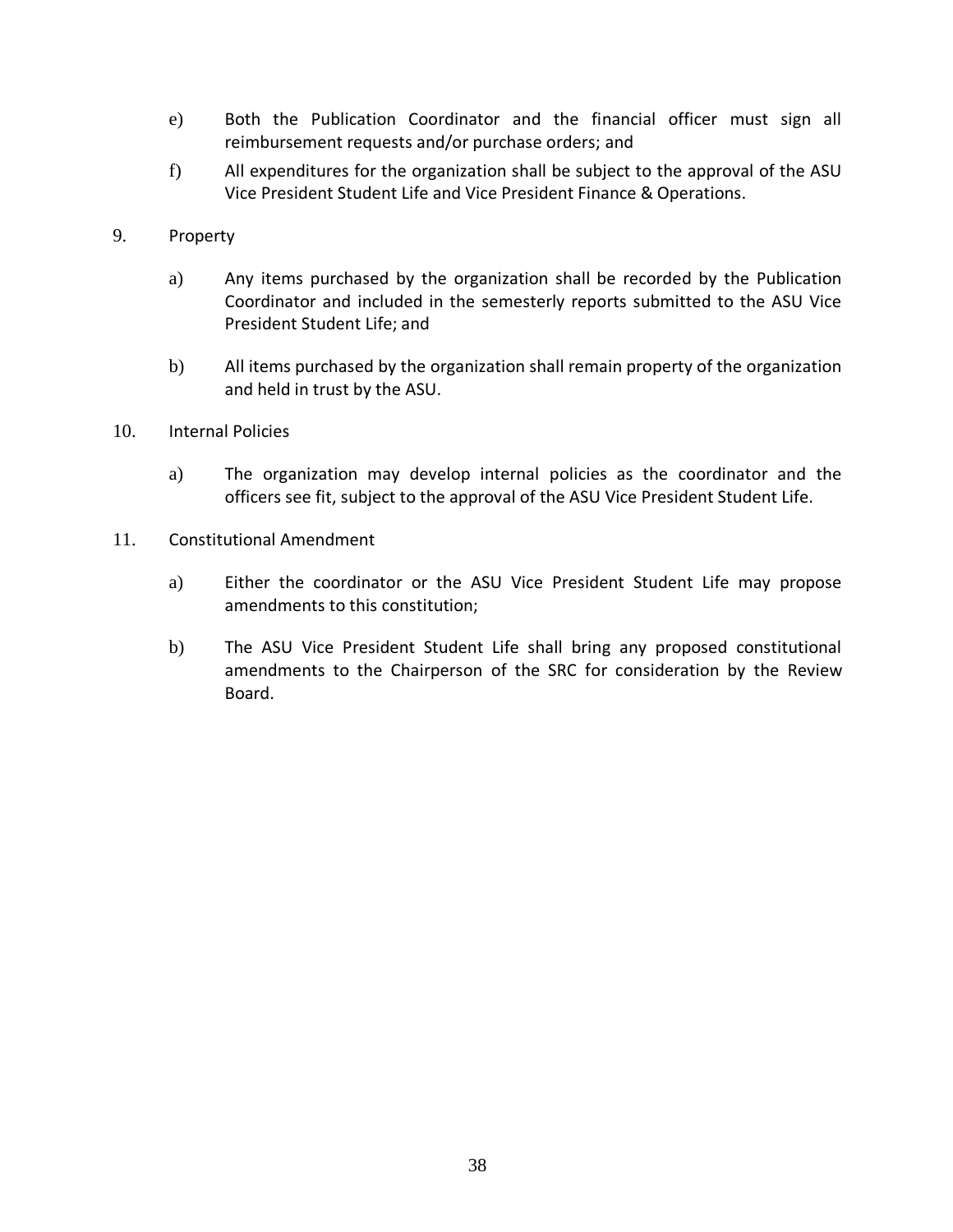# <span id="page-38-1"></span><span id="page-38-0"></span>**The Athenaeum Constitution**

### **Amended in December 2016**

#### 1. Name

a) The name of this organization shall be *The Athenaeum*.

#### 2. Objectives

- a) Facilitate the production and printing of Acadia's weekly student newspaper;
- b) Create and maintain a positive and creative working environment for staff and volunteers;
- c) Provide staff and volunteers with basic training and skills in journalism;
- d) Provide staff and volunteers with a safe and welcoming environment in which to debate and express ideas;
- e) Strive to be a medium of expression for socially underrepresented groups;
- f) Be an active member of the Acadia and Wolfville communities; and
- *g)* Maintain the standards of journalistic integrity and ethics as established by the Canadian University Press (CUP) guidelines and the Mission Statement formulated annually by the staff of *The Athenaeum.*
- 3. Membership
	- a) Any Acadia student who is currently a member of the Acadia Students Union. Membership may also be extended to any member of the Acadia and local community, broadly defined. Membership includes the right to contribute to the Athenaeum.
- 4. Officers
	- a) The title of Chief Executive Officer of *The Athenaeum* refers to the "Editor-in-Chief." The Editor-in-Chief is responsible for the hiring of the following paid members
		- i) Managing Editor;
		- ii) Business Manager;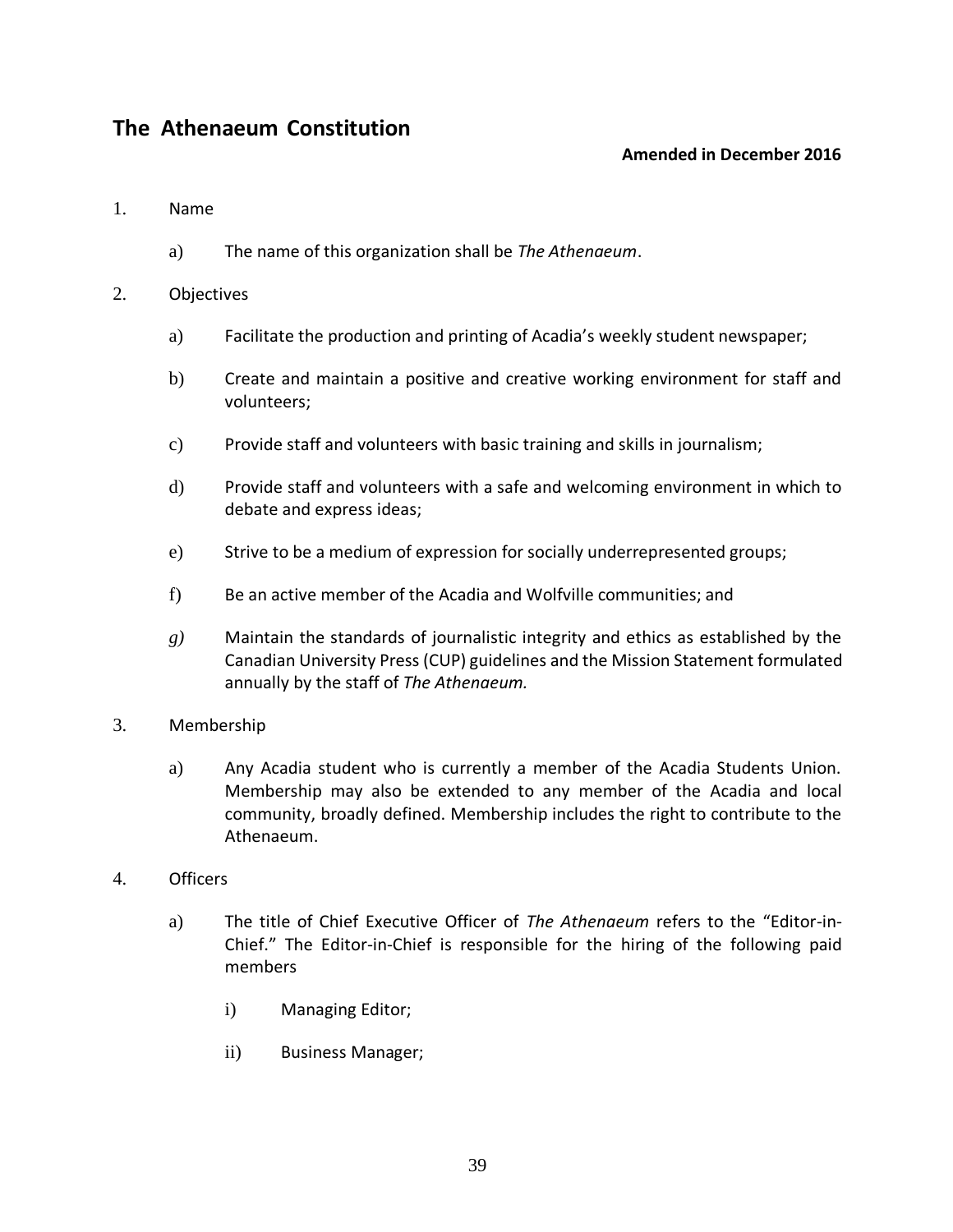- iii) News Editor;
- iv) Features Editor;
- v) Arts & Culture Editor;
- vi) Sports Editor;
- vii) Opinions Editor;
- viii) Science Editor;
- ix) Photography & Graphics Editor;
- x) Advertising Manager;
- xi) Web Manager;
- xii) Distribution Manager;
- xiii) Production Manager ;
- xiv) Copy Editor; and
- xv) Staff Writer/Photographer.
- b) Several of the positions listed in Section 4(a) require the hiring of two or more officers in order to further the efficiency of the newspaper. The Editor-in-Chief shall hire additional officers to fill any of the positions in Section 4(a) if they feel the newspaper would benefit from their doing so.
- c) It is at the discretion of the Editor-in-Chief to decide which of these positions will be filled. The Editor-in-Chief shall choose not to fill a position if he or she feels the newspaper would benefit from their doing so.
- d) Officers hired for positions listed in Section 4(a) shall be paid an honorarium determined by the Editor-in-Chief.
- 5. Duties of Officers
	- a) Editor-in-Chief:
		- i) Shall act as Chief Executive Officer for The Athenaeum.
		- ii) Shall appoint all other staff members of The Athenaeum.
		- iii) Shall foster communication and openness within the staff and volunteers at The Athenaeum.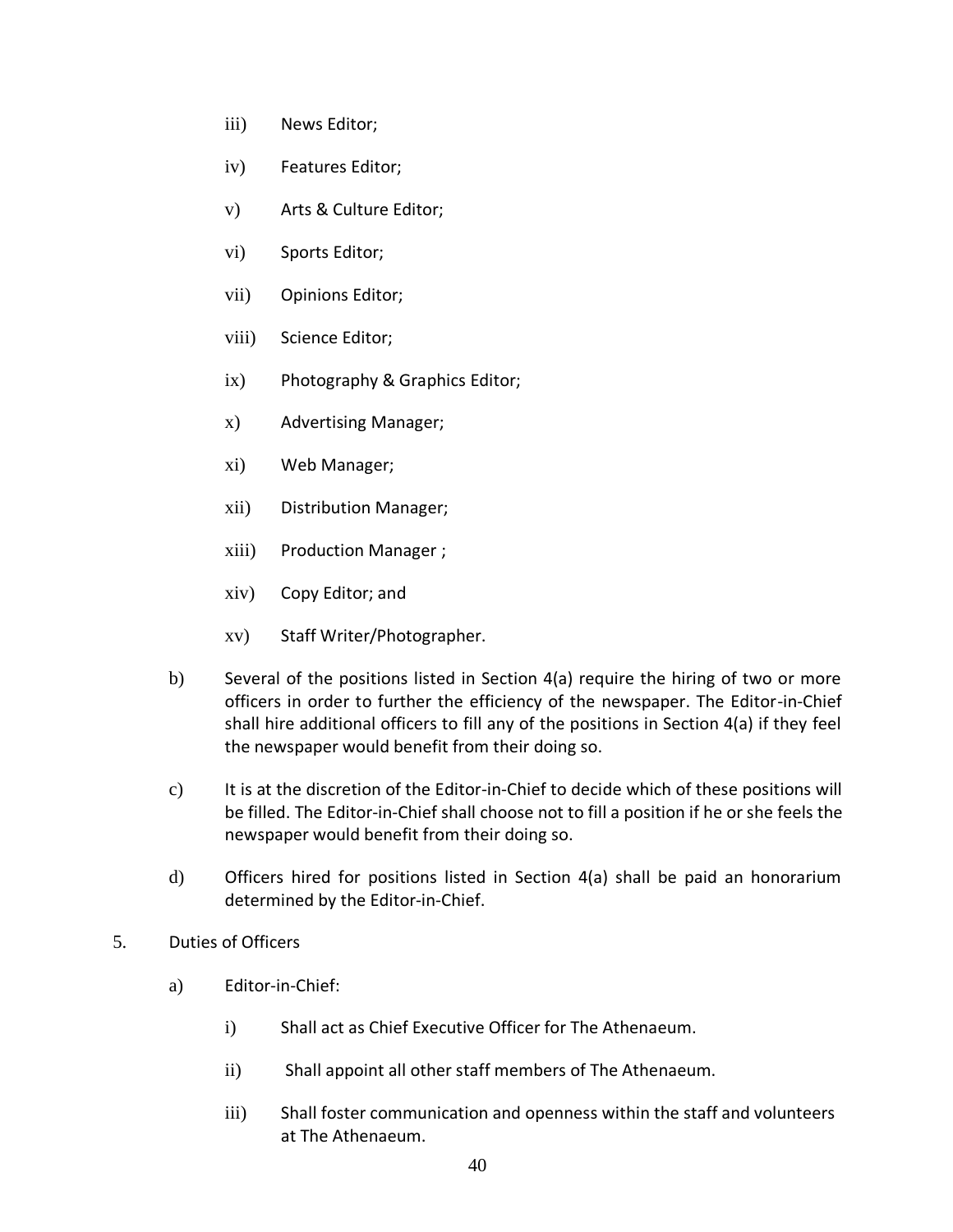- iv) Shall maintain amicable relations with Canadian University Press and its affiliated organizations.
- v) Shall facilitate the training of staff and volunteers. vi. Shall be responsible for the integrity and quality of content within The Athenaeum.
- vi) Shall be responsible for ensuring the financial stability of The Athenaeum.
- vii) Shall ensure that all material printed in The Athenaeum is in accordance with legal codes and the ethical and procedural codes of Canadian University Press.
- viii) Shall act as spokesperson for The Athenaeum, and as such shall encourage and respond promptly to correspondence between the readership/public and the office of the Editor-in-Chief.
- ix) Shall be responsible to ensure the maintenance of archives for the Athenaeum.
- x) Shall keep office hours for a minimum of four hours per week.
- b) Managing Editor:
	- i) Shall oversee the editorial content of The Athenaeum.
	- ii) Shall facilitate communication between the editorial staff and provide constructive feedback regarding the quality, breadth and integrity of textual content.
	- iii) Shall communicate the needs and comments of the editorial department to the Editor-in-Chief.
	- iv) Shall be responsible for staff development and training.
	- v) In the absence of the Editor-in-Chief, the Managing Editor shall be required to perform the EIC's duties including, but not restricted to heading meetings and overseeing production.
	- vi) Shall attend interviews and advise the Editor-in-Chief in the hiring of Section Editors, when possible.
	- vii) Shall keep office hours for a minimum of three hours per week.
	- viii) Shall attend all required meetings of the Athenaeum unless excused by the Editor-in-Chief.
- c) Business Manager: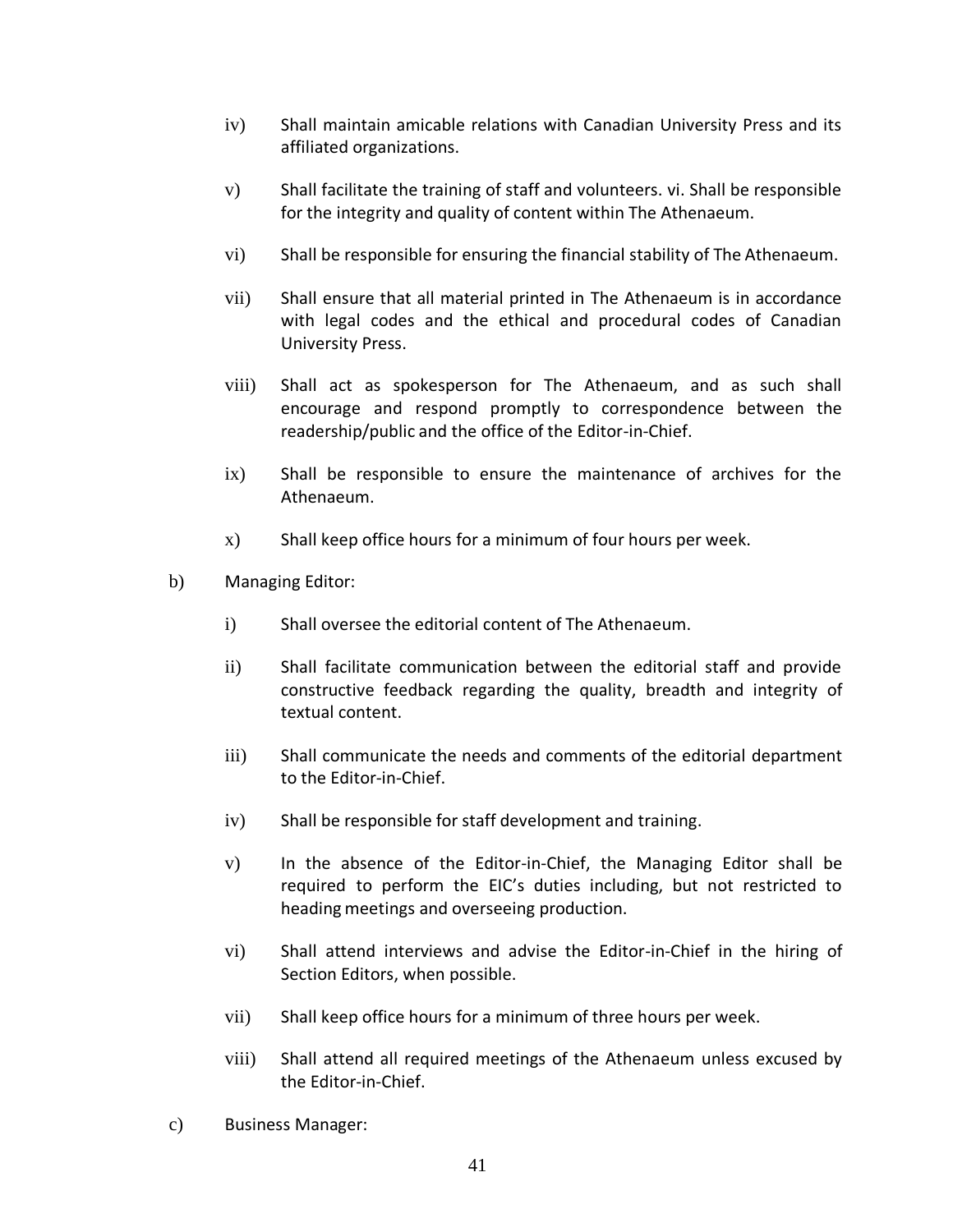- i) Shall be responsible for monitoring the financial stability of The Athenaeum
- ii) Shall be responsible for the organization and management of the business branch of The Athenaeum.
- iii) Shall be readily available through electronic communication and shall communicate effectively and regularly with the Editor-in-Chief, The Athenaeum business partners, and advertisers.
- iv) Shall issue weekly reports to the Editor-in-Chief of The Athenaeum and monthly reports to the Vice President Finance & Operations regarding the financial situation of The Athenaeum.
- v) Shall investigate and pursue new streams of revenue and possible clients for the benefit of The Athenaeum and work with the members of the Business Branch and the Editor-in-Chief to pursue these changes.
- vi) Shall attend interviews and advise the Editor-in-Chief in the hiring of the Advertising Manager and Advertising Designer.
- vii) Shall assume the responsibilities of the Advertising Manager if no Advertising Manager is hired for that year.
- viii) Shall attend all required meetings of the Athenaeum unless excused by the Editor-in-Chief.
- d) Section Editor (The following description shall apply for the News Editor, Features Editor, Opinions Editor, Arts & Cultures Editor, Science Editor, and Sports Editor of the Athenaeum):
	- i) Shall be responsible for maintaining the quality of their section of The Athenaeum.
	- ii) Shall be readily available through electronic communication and shall communicate effectively and regularly with the Editor-in-Chief, The Athenaeum staff and volunteers.
	- iii) Shall formulate ideas for the stories appearing in their section of The Athenaeum.
	- iv) Shall read and edit all articles appearing in their section, editing each for grammar and punctuation errors, general fluidity and libelous/slanderous materials.
	- v) Shall be responsible to ensure full, fair, balanced and honest coverage of issues pertaining to their section.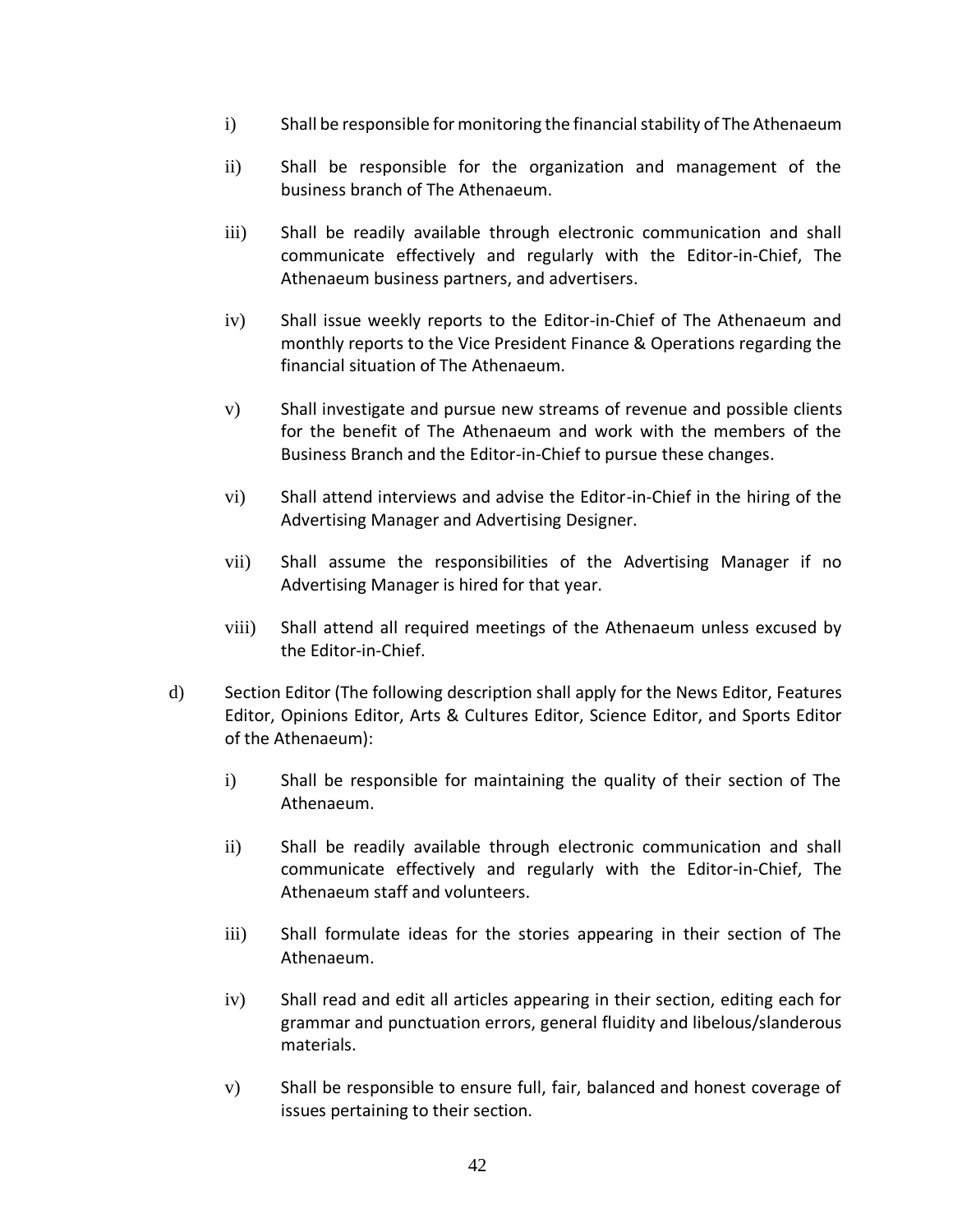- vi) Shall be accountable for the layout and production of their section, in collaboration with the Editor-in-Chief, the Managing Editor, the Multimedia team, and the Production Editor.
- vii) Shall recruit and train interested students for staff writer positions, both volunteer and paid.
- viii) Shall attend all required meetings of the Athenaeum unless excused by the Editor-in-Chief.
- e) Photography & Graphics Editor:
	- i) Shall be responsible for maintaining the quality of the photography and graphics of The Athenaeum.
	- ii) Shall formulate ideas for images to complement the textual elements of the newspaper.
	- iii) Shall recruit and train interested students for staff photographer positions, both volunteer and paid. The distribution of honorarium to staff writers shall be determined by the Editor-in-Chief.
	- iv) Shall develop and digitally prepare photographs and images for inclusion in both web and paper versions of the newspaper.
	- v) Shall work with the production department to ensure that the visual elements of the newspaper are incorporated in an appropriate and creative manner
	- vi) Shall monitor the maintenance and safety of the Athenaeum digital camera and other photography equipment
	- vii) Shall attend all required meetings of the Athenaeum unless excused by the Editor-in-Chief.
- f) Advertising Manager
	- i) Responsible for the solicitation of all advertisements.
	- ii) Responsible for design and placement of all advertisements.
	- iii) Must maintain communication with the Accounting Manager of the Acadia Students' Union regarding overdue accounts.
	- iv) Responsible for communicating with Campus Plus and ensuring that payments are received from this organization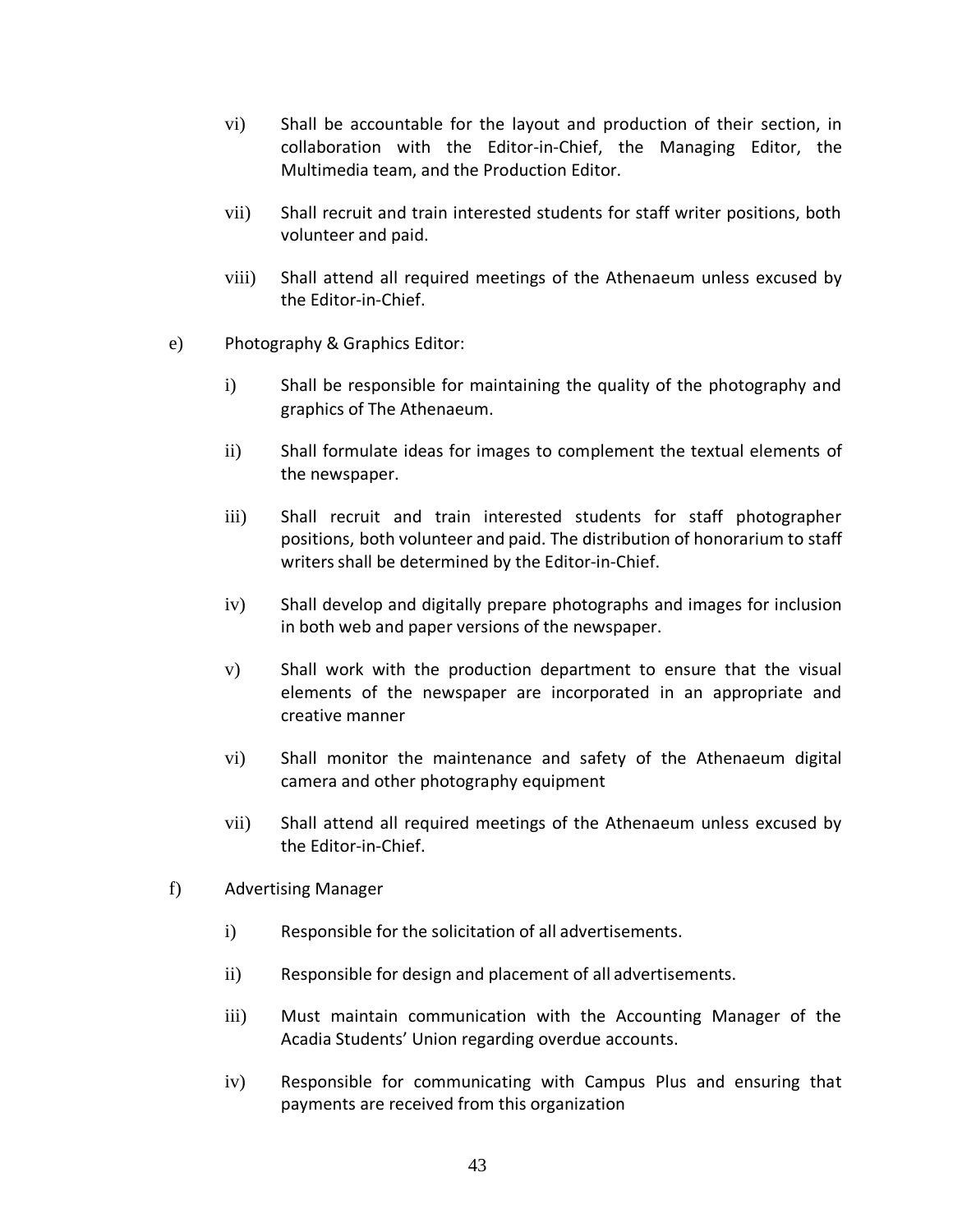- v) Reports to the Editor-in-Chief.
- vi) Shall always endeavour to preserve and uphold the integrity, quality, and reputation of The Athenaeum.
- vii) Shall take steps to ensure that editorial policy is not breached by the sale of any advertisement.
- viii) Shall be responsible for coordinating the sale of any advertisements to appear on the online version of The Athenaeum
- ix) Shall attend all required meetings of the Athenaeum unless excused by the Editor-in-Chief.
- g) Advertising Designer
	- i) Shall design and be responsible for the placement of all paid advertising received by The Athenaeum, including advertising received from Canadian University Press.
	- ii) Shall ensure that ads are placed in the newspaper at least 24 hours prior to the production of the newspaper.
	- iii) Shall ensure that the advertisements designed for placement in The Athenaeum reflect the editorial policies and quality standards of The Athenaeum.
	- iv) Shall ensure that all advertisements designed for placement in The Athenaeum reflect, as closely as possible, the wishes of the client.
	- v) Shall attend all required meetings of the Athenaeum unless excused by the Editor-in-Chief.
- h) Web Manager:
	- i) Shall be responsible for maintaining and updating the official website of The Athenaeum.
	- ii) Shall facilitate the creative development of The Athenaeum website.
	- iii) Shall communicate with the Editorial Branch and Editor-in-Chief to facilitate the interaction between the text and digital versions of The Athenaeum.
	- iv) Shall communicate with the Business Branch regarding online advertising.
	- v) Shall maintain the Athenaeum's web presence via social media platforms including Facebook and Twitter.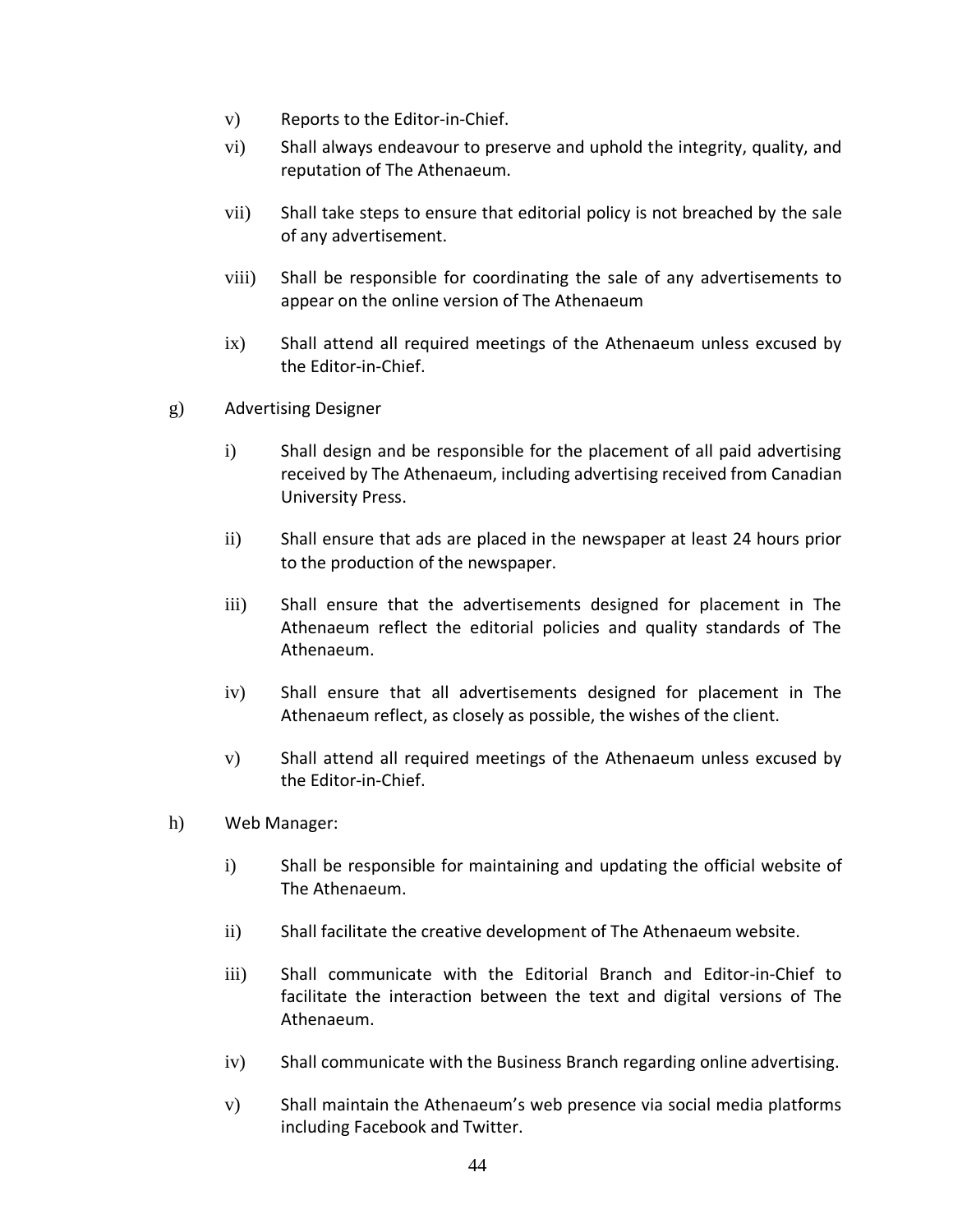- vi) Shall attend all required meetings of the Athenaeum unless excused by the Editor-in-Chief.
- i) Distribution Manager:
	- i) Shall distribute The Athenaeum to regular drop-off points.
	- ii) Should consider the business possibilities inherent in newspaper distribution and develop a plan to assist The Athenaeum in accomplishing its advertising objectives through strategic distribution.
	- iii) Shall report to the Editor-in-Chief on the success of distribution points.
	- iv) Shall be responsible for the maintenance of all the Athenaeum's newsstands.
	- v) Shall attend all required meetings of the Athenaeum unless excused by the Editor-in-Chief.
- j) Production Manager:
	- i) Shall be responsible for ensuring the high quality, clarity, and creativity of the newspaper's print editions.
	- ii) Shall act as director of the Production branch of The Athenaeum.
	- iii) Shall facilitate communication between the members of the production team, and between the editorial and production branches of The Athenaeum.
	- iv) Shall communicate the needs and comments of the Production Branch to the Editor-in-Chief.
	- v) Shall assume the responsibilities of the Advertising Designer if no Advertising Designer is hired.
	- vi) Shall attend all required meetings of the Athenaeum unless excused by the Editor-in-Chief.
- k) Production Assistant:
	- i) Shall assist in the layout of the print issues of The Athenaeum.
	- ii) Shall aim to incorporate quality, professionalism and creativity in the layout of The Athenaeum.
	- iii) Shall attend all required meetings of the Athenaeum unless excused by the Editor-in-Chief.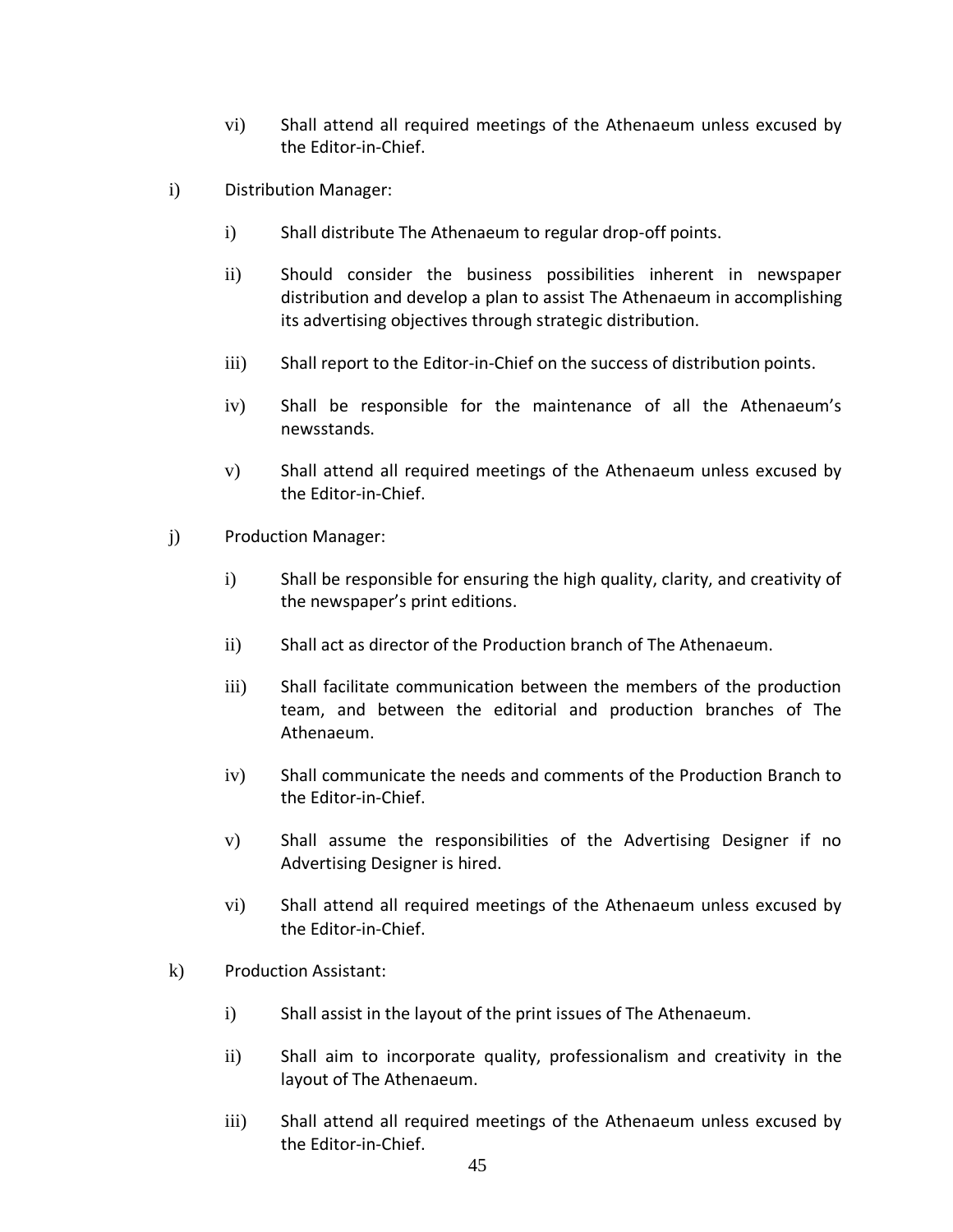- l) Copy Editor:
	- i) Shall review pre-production copies of The Athenaeum each week for errors in grammar and layout.
	- ii) Shall create and manage writing resources.
	- iii) Shall attend all required meetings of the Athenaeum unless excused by the Editor-in-Chief.
- m) Staff Writer/Photographer:
	- i) A volunteer writer is made a staff writer after the publication of three pieces by that author.
	- ii) Shall attend weekly General meetings.
	- iii) Shall be eligible to write the featured piece or photograph the featured photo essay in The Athenaeum.
	- iv) Shall receive training in journalism from Athenaeum staff.
	- v) The distribution of honorarium to staff writers shall be determined by the Editor-in-Chief.
	- vi) Shall attend all required meetings of the Athenaeum unless excused by the Editor-in-Chief.
- 6. Appointment of Officers
	- a) All officers except the Editor-in-Chief will be hired by The Editor-in-Chief.
	- b) The Editor-in-Chief should consult with the Managing Editor, Business Manager, Production Manager and Web Manager concerning the hiring of certain positions. No position will be filled without consultation from at least one member aside from the Editor-in-Chief.
	- c) The Editor-in-Chief shall be appointed at least 6 weeks before the end of the academic year for the following year. The Editor-in-Chief shall be appointed by the outgoing Publication Board.
- 7. *The Athenaeum* Publishing Board
	- *a) The Athenaeum* Publishing Board exists to handle issues of editorial policy relating to *The Athenaeum.*
	- b) The mandate of The Athenaeum Publishing Board is to discuss, interpret, and identify solutions to any problems or complaints that emerge in relation to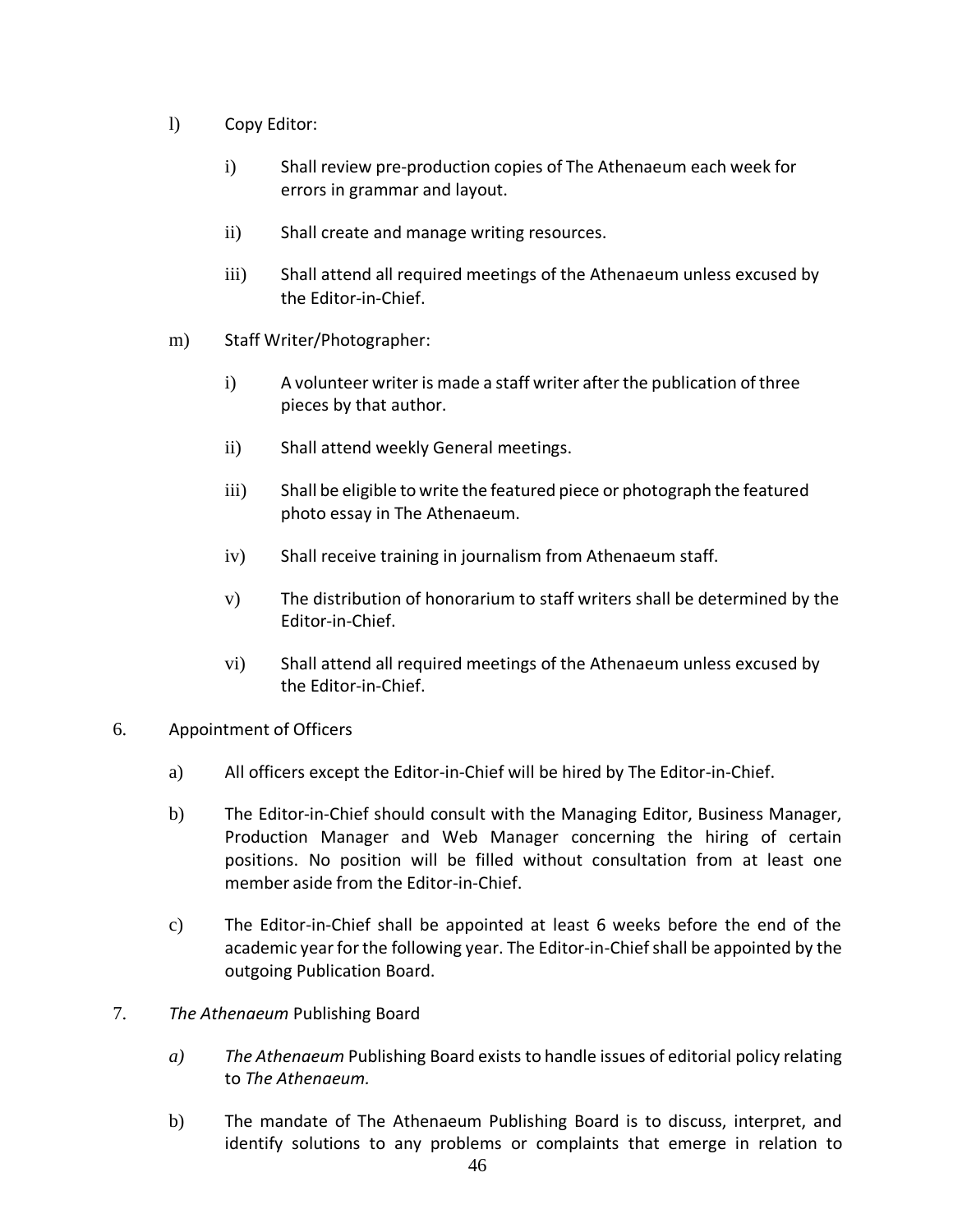editorial policy, as set by the Editor-in-Chief in September; and to act as a reference and resource body for the Editor-in-Chief whenever an editorial issue arisesthat cannot be resolved internally, as determined by the Editor-in-Chief.

- c) The Publishing Board shall consist of the following membership:
	- i) The Editor-in-Chief of The Athenaeum;
	- ii) One member of The Athenaeum staff (selected internally);
	- iii) One Acadia University faculty representative (2-year term);
	- iv) One Acadia University faculty representative (3-yearterm);
	- v) One member of the SRC (shall not be a member of the ASU Executive, or a member of the ASU Review Board);
	- vi) One member from the general student population (cannot be a member of any other ASU committee)
- d) The Chairperson shall be selected from within the Board for a period of one year.
	- i) The Editor-in-Chief shall not be eligible to serve as Chairperson.
	- ii) The Chairperson of The Athenaeum Publishing Board is eligible to vote.
- e) All other members of The Athenaeum Publishing Board shall have one vote.
- f) Quorum shall consist of five members of the Board, one whom must be a representative of The Athenaeum, and one of whom must be the Chairperson.
- g) The Athenaeum Publishing Board shall meet at least five times over the publishing year. One meeting shall be held in September (following publication of the first issue); one in October; one in November; one in January; one in February.
- h) Special meetings of The Athenaeum Publishing Board can be held outside of the five regular meetings on an as-needed basis. Special meetings of The Athenaeum Publishing Board can be called by the Editor-in-Chief or the Chairperson.
- i) The Editor-in-Chief shall present a report of recent activities and/or any problems that may have arisen for the consideration of The Athenaeum Publishing Board.
- j) Potential faculty representatives and the student at large must submit a statement of interest for the consideration of current members at the January meeting of The Athenaeum Publishing Board.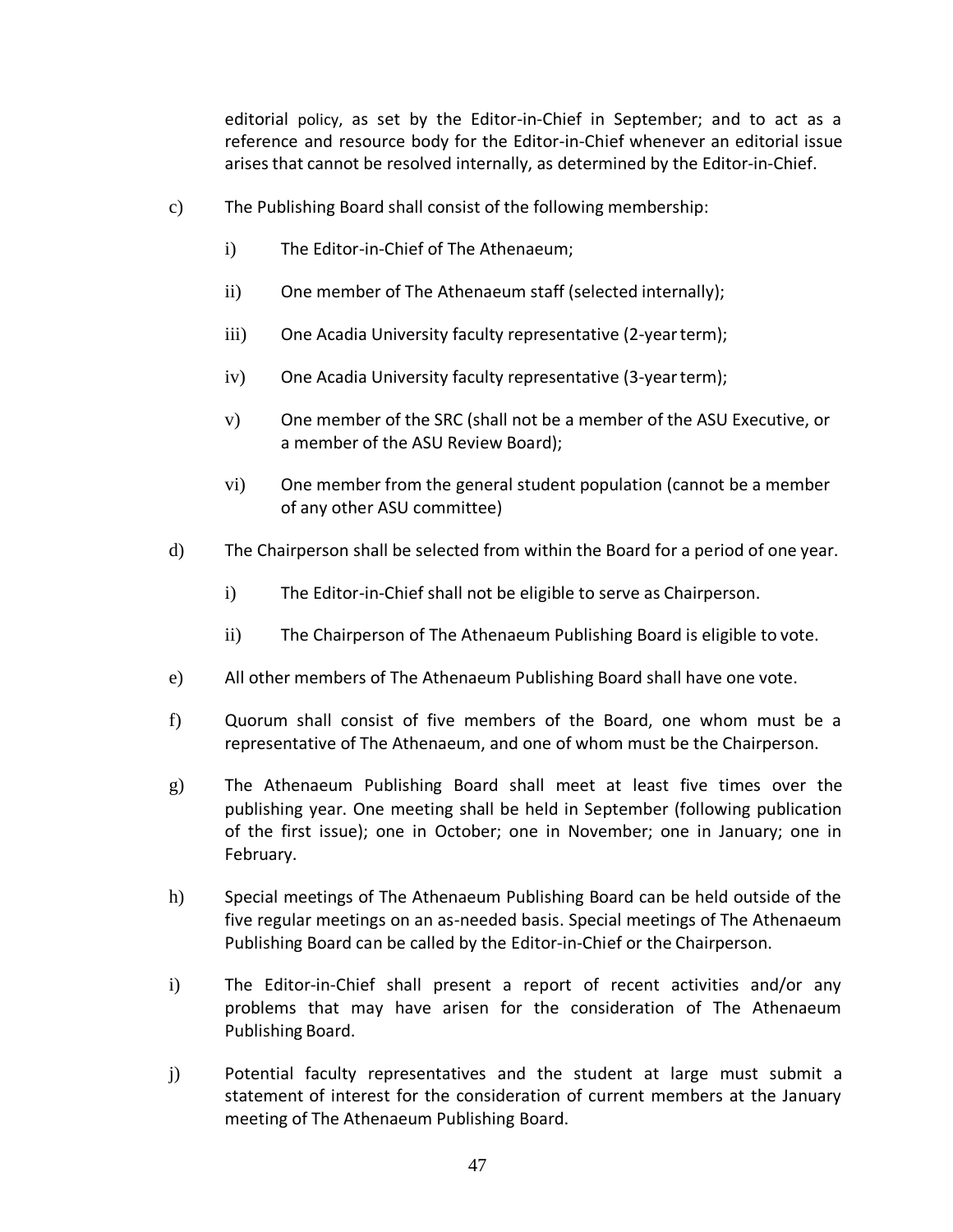- k) Prior to the publication of the first issue, Board members will attend a seminar on legal liability.
- l) Prior to the publication of the first issue, the Editor-in-Chief will present The Athenaeum Publishing Board a series of editorial goals and objectives. Further, it is the responsibility of The Athenaeum Publishing Board to ensure that the Editor- in-Chief consistently satisfies these goals and objectives.
- m) The Athenaeum Publishing Board shall be responsible for the hiring of the Editorin-Chief for the subsequent year and shall meet as circumstances dictate.
- n) The Editor-in-Chief for the subsequent year shall be hired by March 1.
- o) Meetings of The Athenaeum Publishing Board shall be open to the public.
- p) Discussion of sensitive issues shall be held in camera as deemed necessary.
- 8. Finance and Audit
	- a) The funds for *The Athenaeum* are derived from its annual operating budget as provided by the Acadia Students' Union, as well as funds solicited for advertising in *The Athenaeum*.
	- b) The coordinator of *The Athenaeum* will be responsible for the proper allocation of the funds provided by the Acadia Students' Union.
	- c) All additional funds collected by *The Athenaeum* through fundraising initiatives shall be held in trust by the Acadia Students' Union. The coordinator of *The Athenaeum* shall have full authority as to how that money is to be allocated. The coordinator's wishes must be communicated to the Vice President Finance & Operations in writing.
	- d) The fiscal period for *The Athenaeum* shall coincide with the fiscal period of the Acadia Students' Union.
	- e) The President and Vice President Finance & Operations shall act as signing officers for *The Athenaeum*.
	- f) All expenditures for *The Athenaeum* shall be overseen by the Vice President Finance & Operations and ASU Vice President Student Life.
	- g) In the case that *The Athenaeum* exceeds its budgeted advertising revenues for advertising sold by *The Athenaeum* staff and Campus Plus, and when this results in *The Athenaeum* concluding the fiscal year in a deficit less than that which has been budgeted for, subject to the Union's fiscal audit, the Editor-in-Chief of *The Athenaeum* shall have full authority as to how those additional funds are to be allocated, subject to the usual spending practices of *The Athenaeum* and the ASU and Generally Accepted Accounting Principles, including the option of spending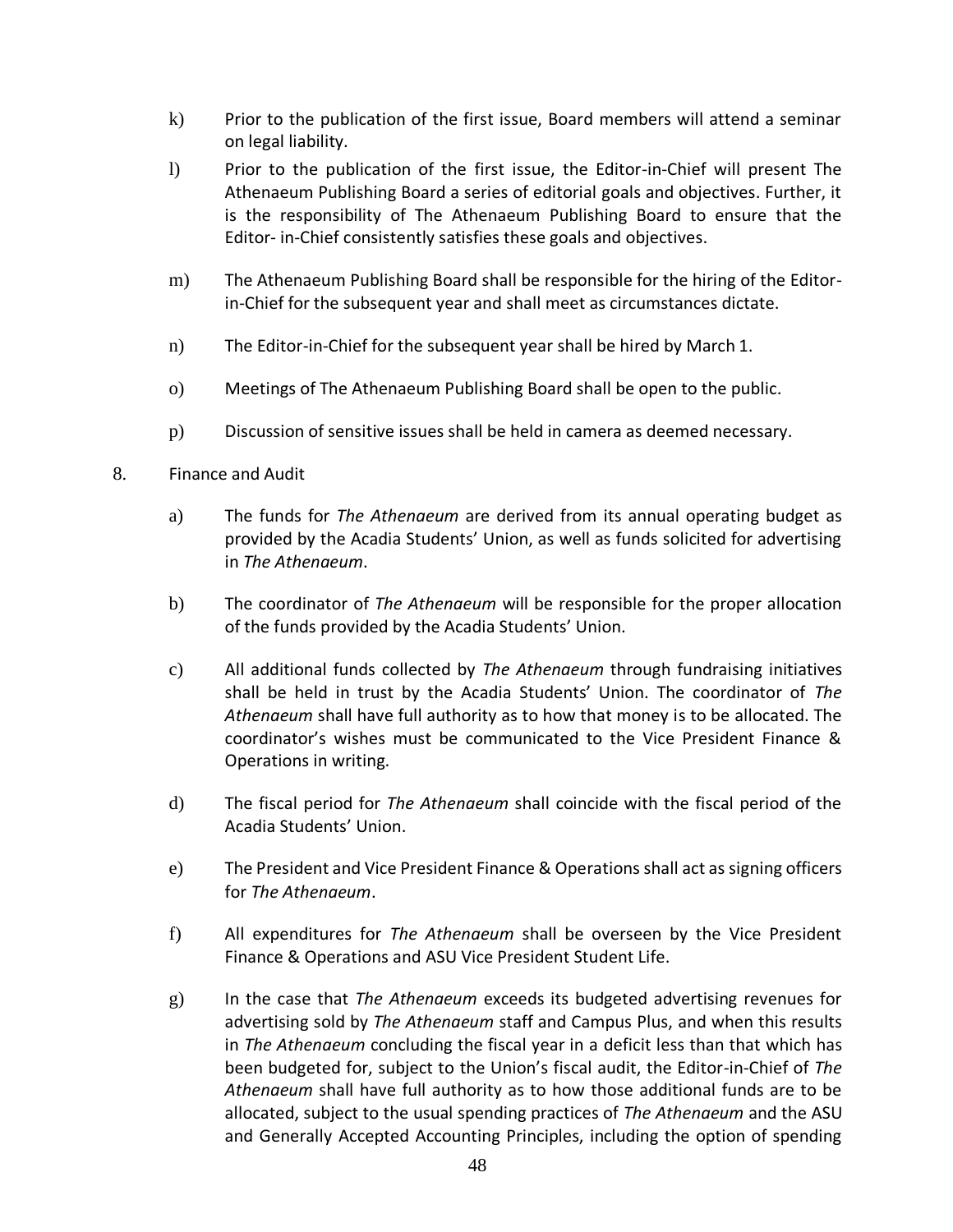additional funds through specific payable amounts. The Editor-in-Chief's wishes must be communicated to the Vice President Finance & Operations in writing before the end of the ASU fiscal year.

- 9. Constitutional Amendment
	- a) The Editor-in-Chief shall review the constitution of *The Athenaeum* and make amendments available to the Review Board of the SRC.
- 10. Property
	- a) Items purchased through money budgeted to *The Athenaeum* are thereafter the property of *The Athenaeum* and can only be revoked by other members of the Acadia Students Union through the expressed authorization of the Editor-in-Chief.
- 11. Internal Policies
	- a) The Publishing Board shall maintain a document concerning the Operational Policies of the Athenaeum which should outline Editorial Policies, Operational Policies, External Relations, and a Code of Conduct.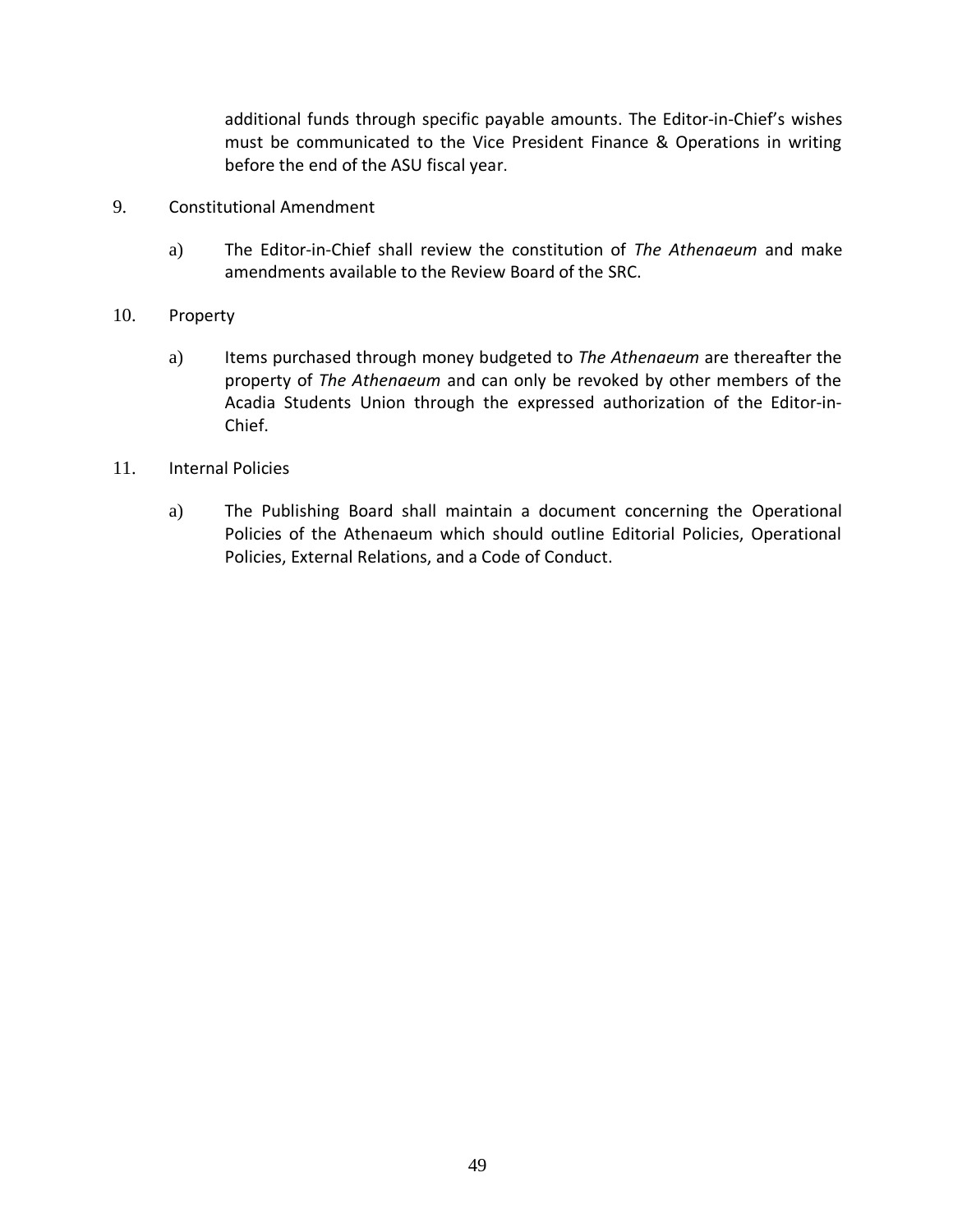# <span id="page-49-1"></span><span id="page-49-0"></span>**Acadia Graduate Students Constitution**

### **Amended in December 2016**

#### 1. Name

- a) The name of this organization shall be the Acadia Graduate Students(AGS).
- 2. Objectives
	- a) The purpose of the Acadia Graduate Students is to advocate for the graduate students of Acadia University, promote their interests, and provide the best academic, political, and recreational environment possible.
- 3. Membership
	- a) All ASU members, regardless of sex, age, ethnic origin, religion, physical/mental disabilities, sexuality or political affiliation, who are enrolled in a full- or part-time graduate program are eligible to become members of AGS;
	- b) Honorary membership may be bestowed on non-union members at the discretion of the President; and
	- c) An active member is defined as someone who has paid graduate student dues, attends scheduled meetings and events and/or is included on the AGS email list.
- 4. Officers
	- a) There shall be one (1) President hired in April.
	- b) The hiring committee for the AGS President shall be composed of:
		- i) Outgoing AGS President
		- ii) Vice President Student Life
		- iii) Vice President Academic
		- iv) One other out-going member of the AGS
	- c) In addition to the President, there shall be four (4) Faculty Representatives and four (4) Counsellor at large positions, forming the AGS Executive:
		- i) Faculty of Science Representative;
		- ii) Faculty of Arts Representative;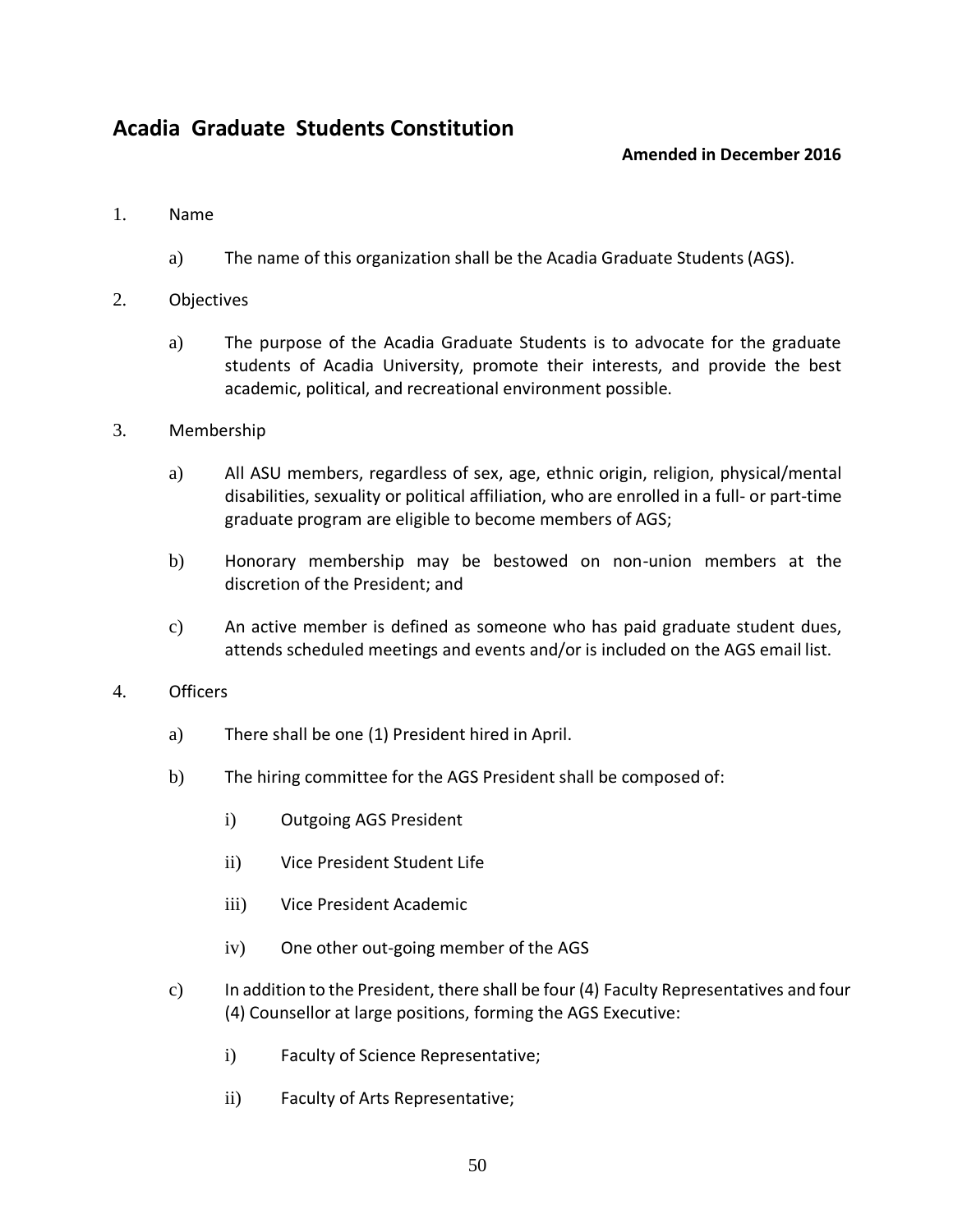- iii) Faculty of Professional Studies Representative;
- iv) Faculty of Theology Representative; and
- d) Four (4) Councillors at large.
- e) Faculty Representatives and Councillors are to be appointed by the AGS President and approved by the Dean of Research and Graduate Studies.
- 5. Duties of Officers
	- a) The President:
		- i) Shall sit on Acadia University's Senate and the Acadia Students' Union SRC as Graduate Student Senator;
		- ii) Shall act as a liaison with the Department of Research andGraduate Studies;
		- iii) Shall act as the AGS Representative at any external academic lobbying group;
		- iv) Shall hold a minimum of three (3) office hours per week;
		- v) Shall enforce the AGS's constitution;
		- vi) Shall be the primary officer responsible for recruiting new members;
		- vii) Shall organize and facilitate regular meetings of the organization;
		- viii) Shall oversee and sign all reimbursements and/or purchase orders of AGS; and
		- ix) Shall oversee and assist Faculty Representatives in the performance of their duties.
		- x) Shall liaise with the Vice President Finance & Operations to ensure all departmental events are fiscally responsible;
	- b) The Faculty Representatives:
		- i) Shall liaise with all Departmental Representatives within their respective faculties;
		- ii) The Faculty Representatives for Sciences, Professional studies and Arts shall sit on the senate committee for graduate studies;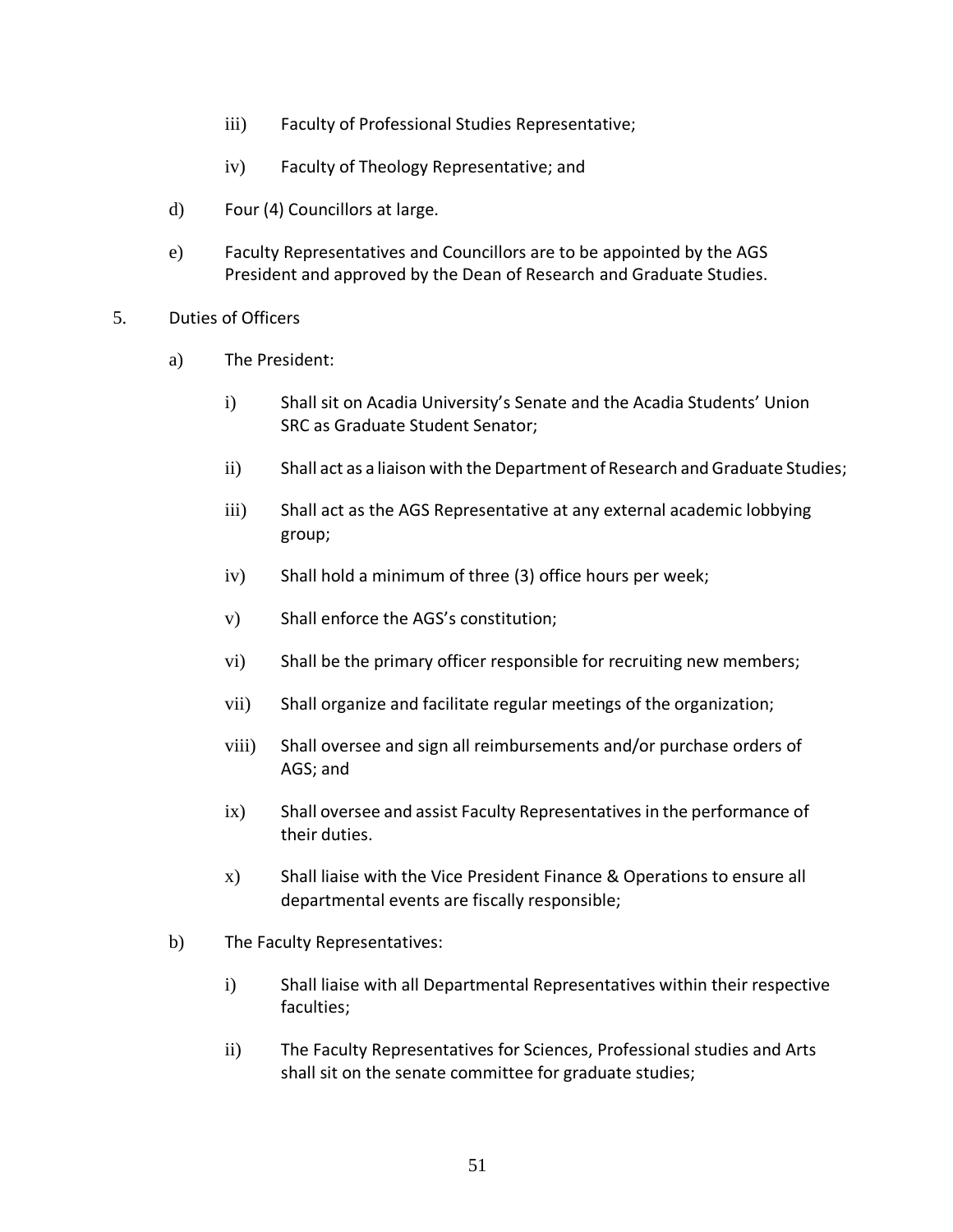- iii) Shall solicit members of their respective faculties for regular updates to the AGS website, including contact information, upcoming events, news, important dates, and relevant links;
- iv) Shall ensure each department (or combination of smaller departments) within their respective faculties holds at least one event each per academic year aimed at integrating graduate students;
- v) Shall assist in advertising any events held by their respective faculties; and
- vi) Shall be responsible for any other duties as requested by the President.

#### 6. Meetings

- a) AGS shall meet regularly at a time determined by the President;
- b) Meetings shall be open to all members;
- c) Meetings shall be publicized to members at least one week in advance;
- d) The regular meeting time shall be publicized by means possibly including but not limited to:
	- i) Notice on the website;
	- ii) Posters;
	- iii) Notice to email list; and/or
	- iv) Notice in the ASU all student email.
- e) The President and all Faculty Representatives are required to attend all meetings; and
- f) Only the President and Faculty Representatives shall have voting privileges.
- 7. Impeachment of Officers
	- a) Either the President or any Faculty Representative may be impeached by an anonymous vote of all AGS Executive members;
	- b) Any impeachment vote by the Executives not affected must be unanimous to take effect;
	- c) Any successful impeachment vote must be reported to the ASU Vice President Academic & External before the next regular meeting of the Association.
- 8. Finance and Audit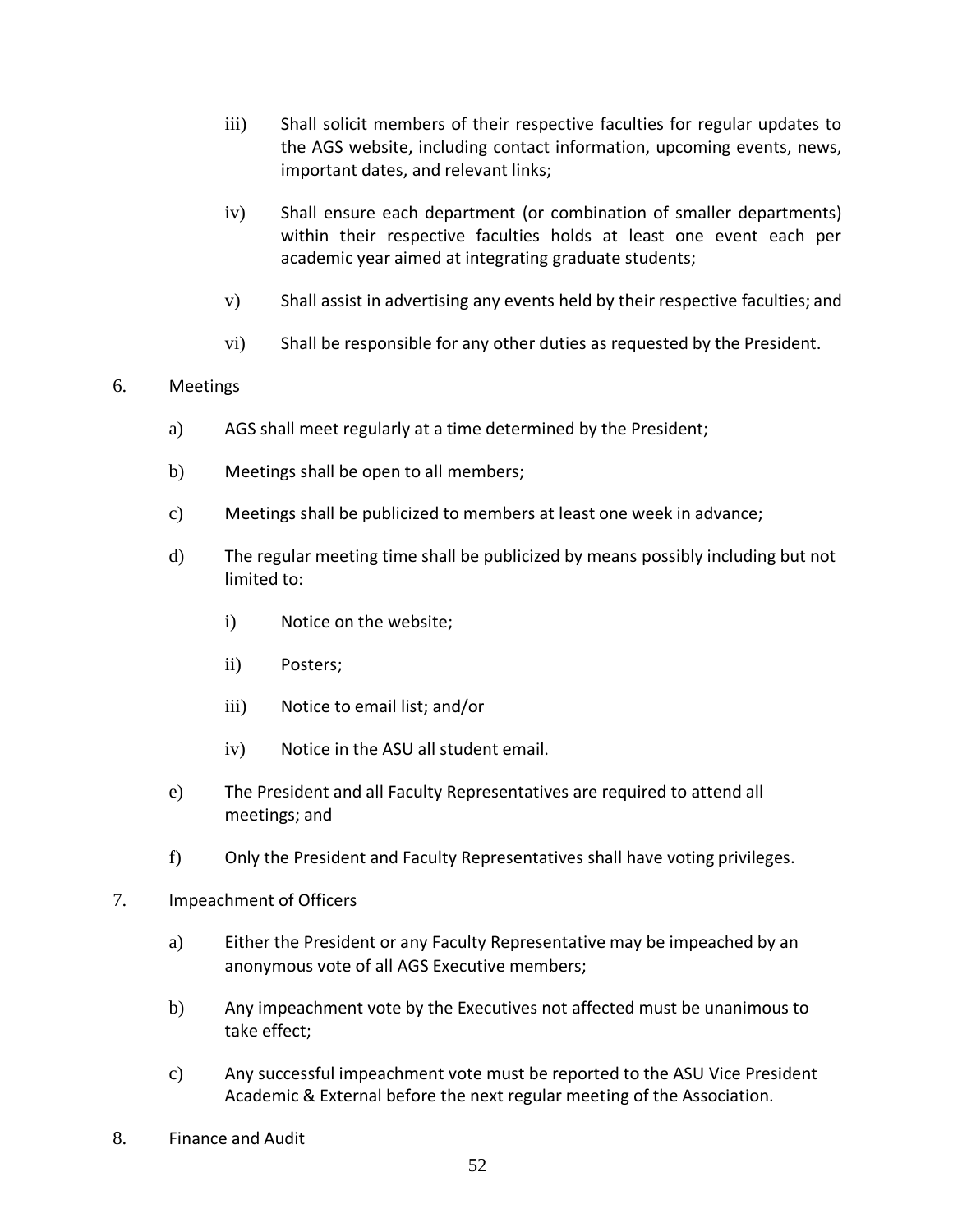- a) The President shall be responsible for the proper allocation of the funds provided by the ASU and the Department of Research and Graduate Studies, in conjunction with the ASU Vice President Finance & Operations;
- b) All additional funds collected by the organization through fundraising initiatives shall be deposited directly into the organization's ASU account and held in trust by the ASU;
- c) The fiscal period for the organization shall coincide with the fiscal period of the ASU;
- d) Both the President and one Faculty Representative must sign all reimbursement requests and/or purchase orders; and
- e) All expenditures for the organization shall be subject to the approval of the ASU Vice President Academic and Vice President Finance & Operations.
- 9. Property
	- a) Any items purchased by the organization shall be recorded by the President;
	- b) All items purchased by AGS shall remain property of AGS and held in trust by the ASU.
- 10. Internal Policies
	- a) The organization may develop internal policies as the Executive sees fit, subject to the approval of the ASU Vice President Academic & External.
- 11. Constitutional Amendment
	- a) Either the AGS President or the ASU Vice President Academic & External may propose amendments to this constitution; in consultation with one another.
	- b) The ASU Vice President Academic & External shall bring any proposed constitutional amendments to the Chairperson of the SRC for consideration by the Review Board.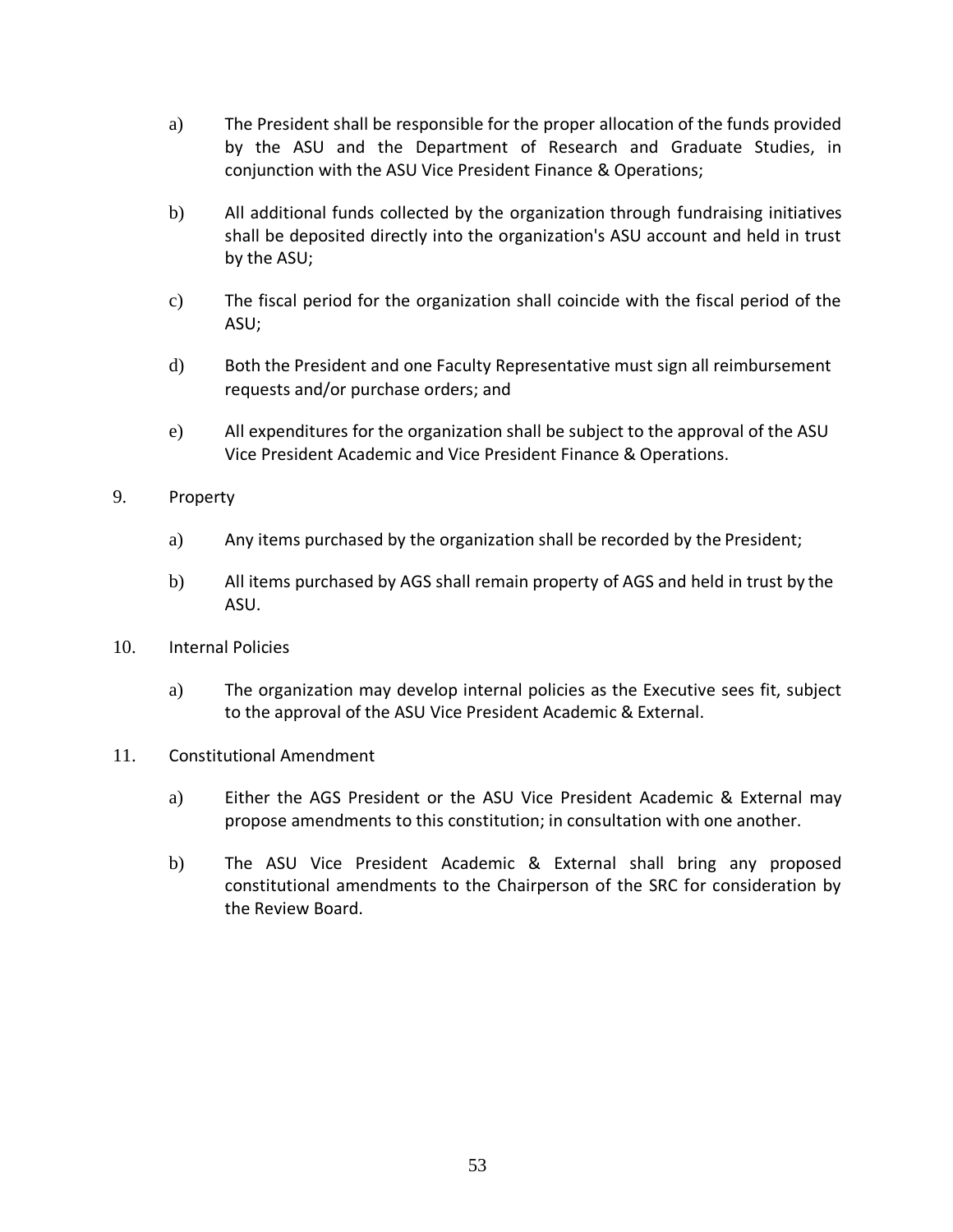# <span id="page-53-1"></span><span id="page-53-0"></span>**Axe Radio Constitution**

#### **Amended in December 2016**

#### 1. Name

a) The name of this organization shall be the *Axe Radio*.

#### 2. Objectives

a) The purpose of the *Axe Radio* is to provide information and entertainment that is generally an alternative to mainstream, media; to promote access to the media for individuals or groups with ideas and views not readily available from other media sources; to create an awareness of global, national, and local issues for the purposes of stimulating the free flow of information and encouraging constructive debate between members of society; to provide technical and stylistic training for interested individuals; to offer consulting services for any group wishing to establish a new radio station under the government definition of "campus and community" radio; and to discuss any potentially controversial content in a manner conducive to free thought and open debate, while maintaining a focus on factual information and not condoning irrational contempt of any particular group.

#### 3. Membership

- a) All ASU members, regardless of sex, age, ethnic origin, religion, physical/mental disabilities, sexuality or political affiliation are eligible to become members of the *Axe Radio*;
- b) All community members who have paid the membership fee are eligible to become members of the *Axe Radio*;
- c) Executive positions will be hired by the director and subject to the discretion of the ASU Vice President Student Life;
- d) Volunteer positions will be assigned by the director and subject to the discretion of the ASU Vice President Student Life; and
- e) Any upstanding member who can provide quality programming, either live at an appropriate time or recorded, shall be eligible to host a show.
- 4. Officers
	- a) Director;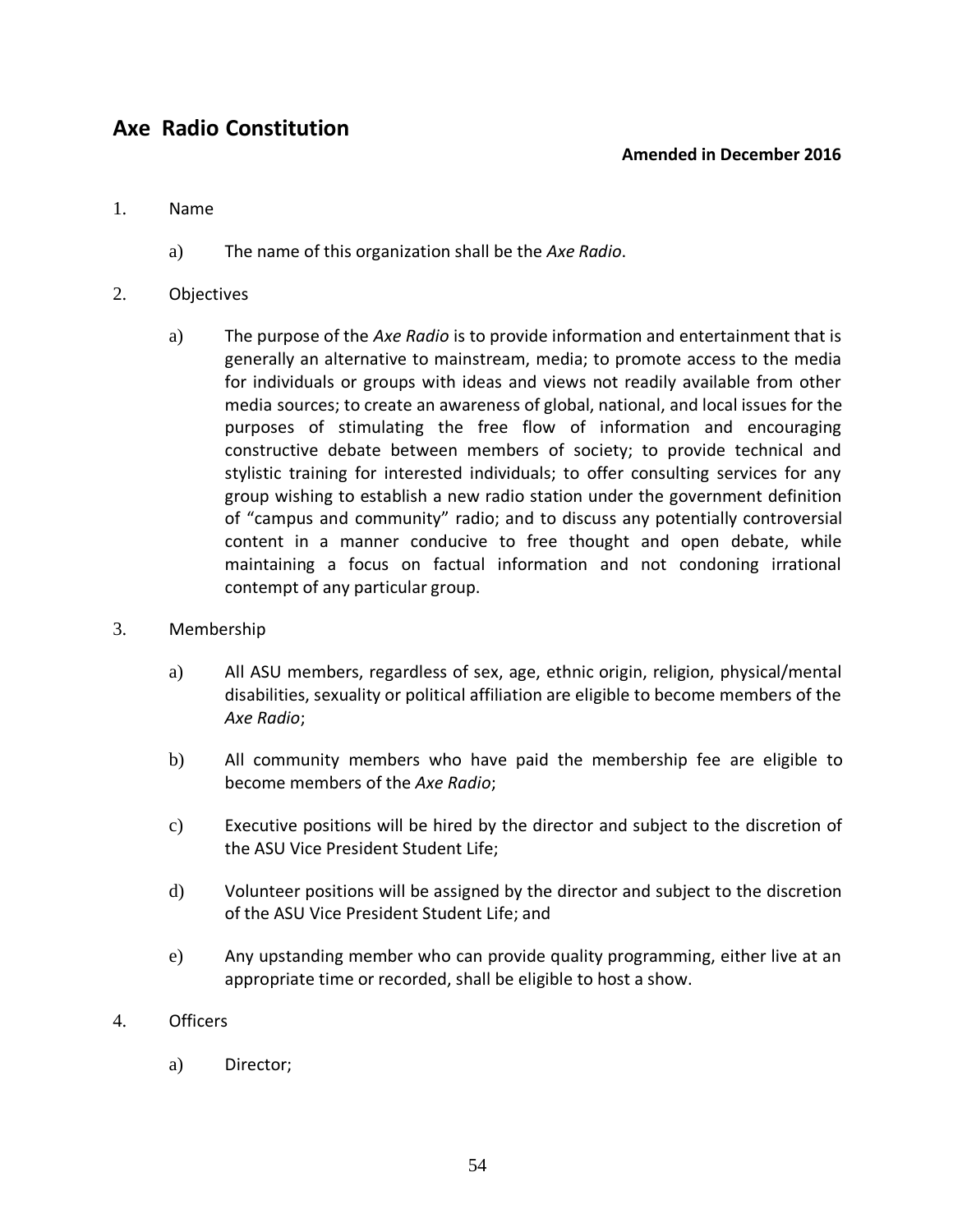- b) Program Director;
- c) Spoken Word Coordinator;
- d) Music Coordinator;
- e) News Coordinator;
- f) Sports Coordinator;
- g) Technical Coordinator;
- h) Promotions and Public Relations Coordinator;
- i) Production Coordinator;
- j) Financial Coordinator;
- k) Webmaster; and
- l) Secretary.
- 5. Duties of Officers
	- a) Director:
		- i) Shall attend all scheduled meetings with the ASU Vice President Student Life;
		- ii) Shall hold a minimum of three (3) regular office hours per week;
		- iii) Shall enforce the Radio's constitution;
		- iv) Shall organize and facilitate regular meetings of the organization;
		- v) Shall oversee and sign all reimbursements and/or purchase orders of the organization;
		- vi) Shall present a semesterly report to the ASU Vice President Student Life;
		- vii) Shall oversee coordinators and officers in the performance of their duties;
		- viii) Shall promote the Radio within the ASU;
		- ix) Shall perform at least two (2) hours of transition with the incoming director before the completion of the academic year of their term of office;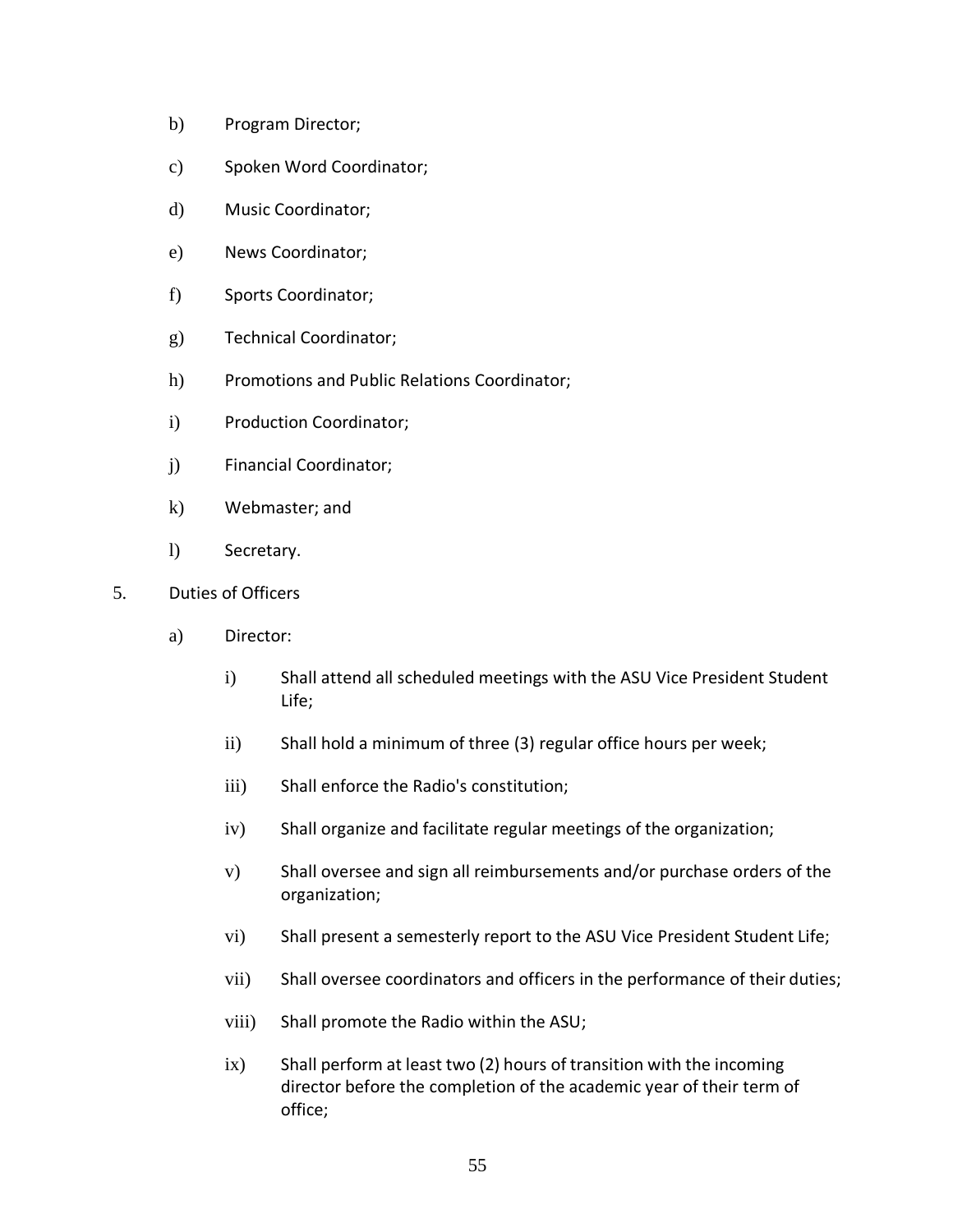- x) Shall have the final authority over any expenditures, programming, advertisements or events; and
- xi) Shall submit a semesterly report to the Vice President Student Life.
- b) Program Director:
	- i) Shall assist the Director in the regular operation of the Radio;
	- ii) Shall attend weekly staff meetings;
	- iii) Shall develop new programs and program ideas;
	- iv) Shall determine and implement the programming schedule; and
	- v) Shall attend weekly staff meetings.
- c) Spoken Word Coordinator:
	- i) Shall oversee all talk-radio programming (that is not music-, news-, or sports related);
	- ii) Shall assist the Program Director in the development of new talk-radio programming;
	- iii) Shall host a general talk-radio program, if necessary or desired; and
	- iv) Shall attend weekly staff meetings.
- d) Music Coordinator:
	- i) Shall oversee all music programming;
	- ii) Shall assist the program director in the development of new music programming;
	- iii) Shall host a general music program, if necessary or desired; and
	- iv) Shall attend weekly staff meetings;
- e) News Coordinator:
	- i) Shall oversee all news programming;
	- ii) Shall solicit relevant news items from as many on and off campus sources as possible;
	- iii) Shall assist the program director in developing new news programming;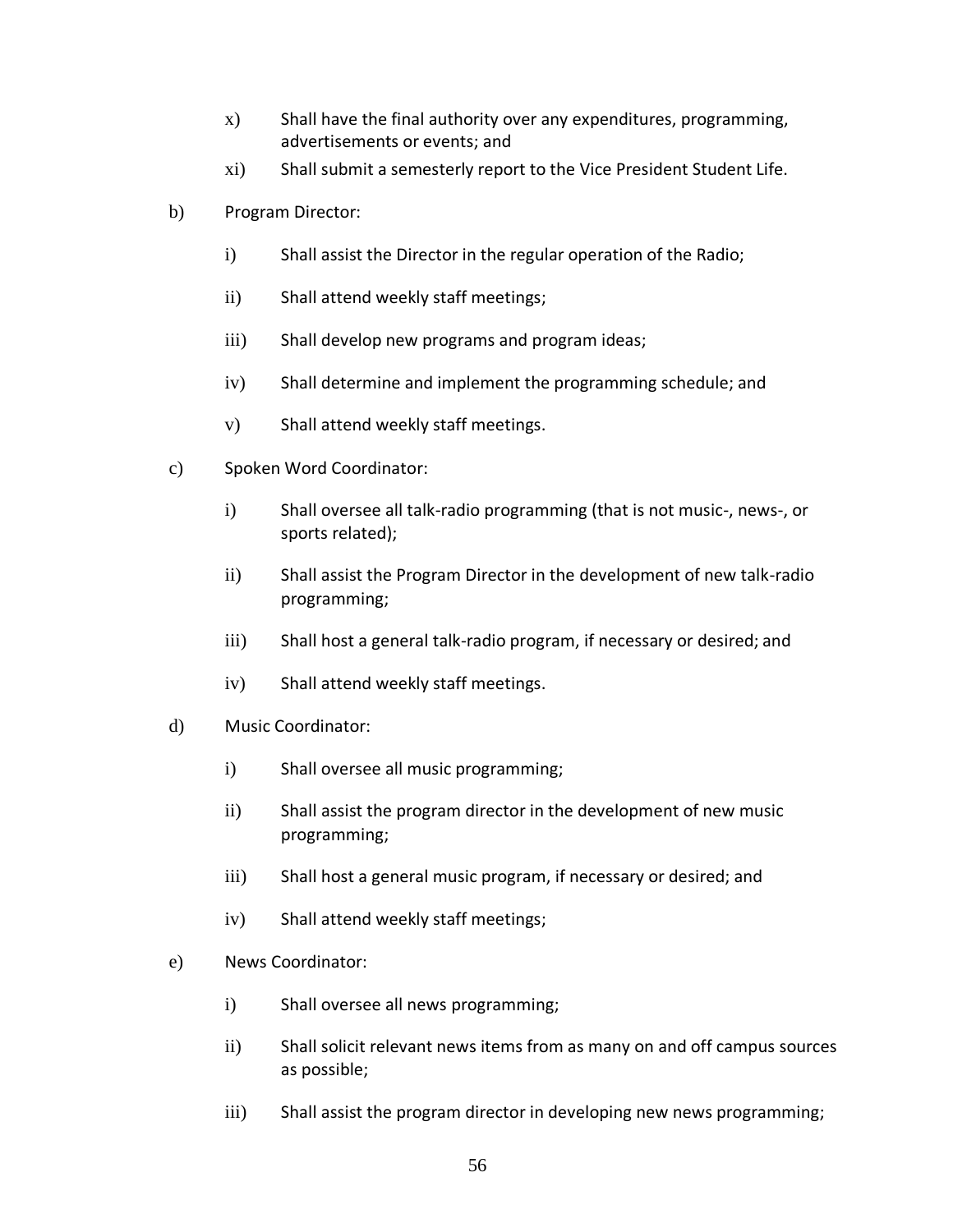- iv) Shall host a general news program, if necessary or desired; and
- v) Shall attend weekly staff meetings;
- f) Sports Coordinator:
	- i) Shall oversee all sports programming;
	- ii) Shall coordinate broadcasting of Acadia Athletics events;
	- iii) Shall assist the program director in developing new sports programming;
	- iv) Shall host a general sports update program, if necessary or desired; and
	- v) Shall attend weekly staff meetings.
- g) Technical Coordinator:
	- i) Shall coordinator the technical needs of each radio program;
	- ii) Shall provide necessary technical support for live broadcasts;
	- iii) Shall maintain good working order of all technical assets of the Radio, and
	- iv) Shall attend weekly staff meetings.
- h) Promotions and Public Relations Coordinator;
	- i) Shall coordinate and implement all advertising for the Radio and its programs;
	- ii) Shall act as the liaison between the Radio and any external organizations;
	- iii) Shall attend weekly staff meetings.
- i) Production Coordinator:
	- i) Shall coordinate and oversee the production of each program;
	- ii) Shall instruct show hosts on basic production elements;
	- iii) Shall ensure each program is prepared for production by the necessary time; and
	- iv) Shall attend weekly staff meetings.
- j) Financial Coordinator:
	- i) Shall oversee the administration of the Radio's budget in conjunction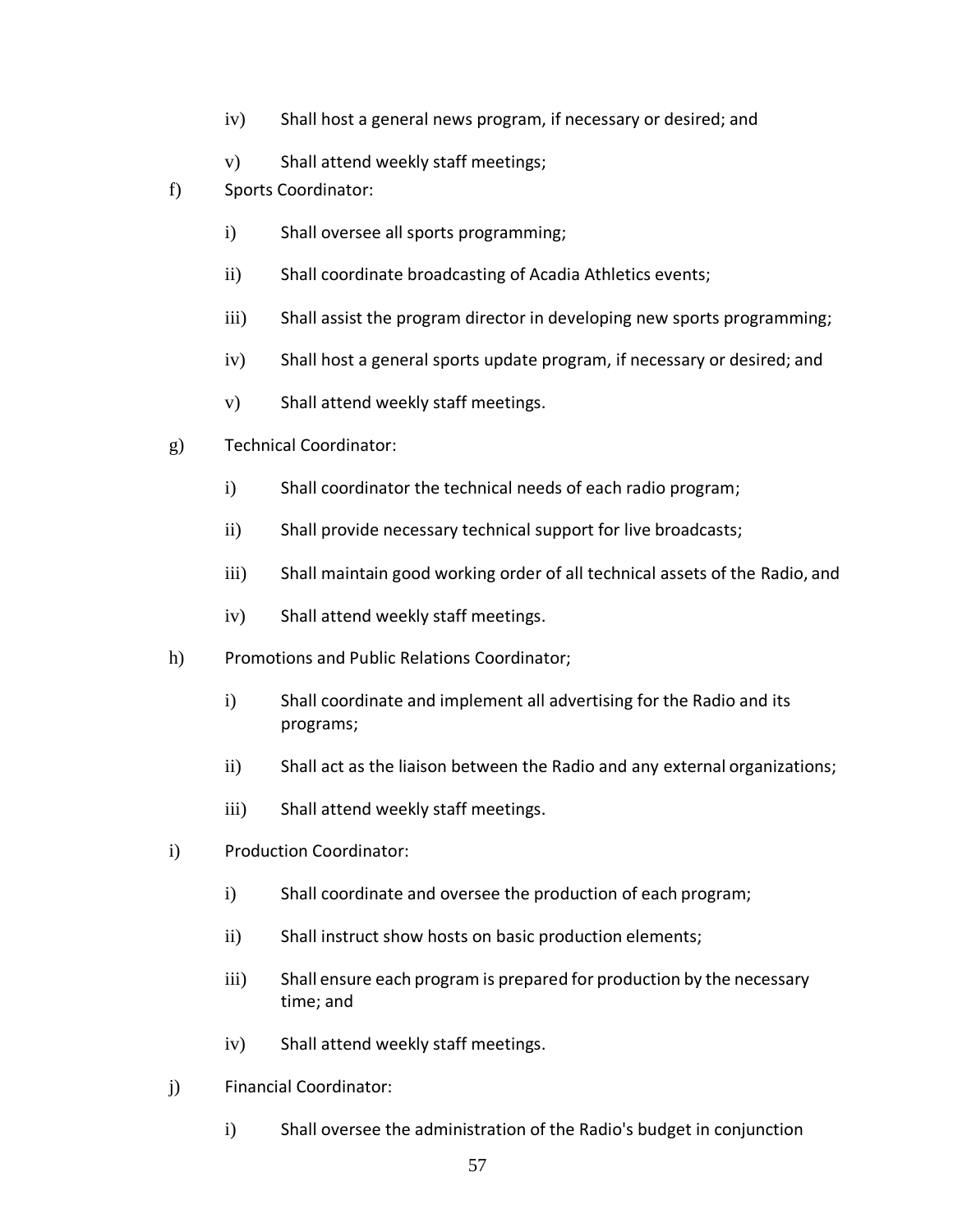with the Director and the ASU Vice President Finance & Operations;

- ii) Shall oversee and sign all reimbursements and/or purchase orders of the organization;
- iii) Shall keep a record of all the organization's purchased property;
- iv) Shall coordinate any necessary fundraising for the organization; and
- v) Shall attend weekly staff meetings.
- k) Webmaster:
	- i) Shall ensure relevant information is posted to the website in an expedient manner;
	- ii) Shall ensure all programming is streamed efficiently through the website;
	- iii) Shall provide non-equipment technical support to any coordinator or host who so requires;
	- iv) Shall administer any social media of the Radio; and
	- v) Shall attend weekly staff meetings.
- l) Secretary:
	- i) Shall keep record of any internal policies of the Radio, to be submitted with the semesterly report of the director;
	- ii) Shall record all purchases of the Radio, also to be submitted with the semesterly report;
	- iii) Shall record the numbers for all votes of the directors/coordinators; and iv. Shall attend weekly staff meetings.

#### 6. Meetings

- a) Meetings shall be held on a weekly basis at a time to be determined by the director;
- b) Allstaff members are required to attend each weekly meeting unless excused at the discretion of the Director; and
- c) Volunteers are required to attend meetings at the discretion of the Director.
- 7. Impeachment of Officers
	- a) Any Coordinator, the Webmaster or the Secretary may be dismissed by the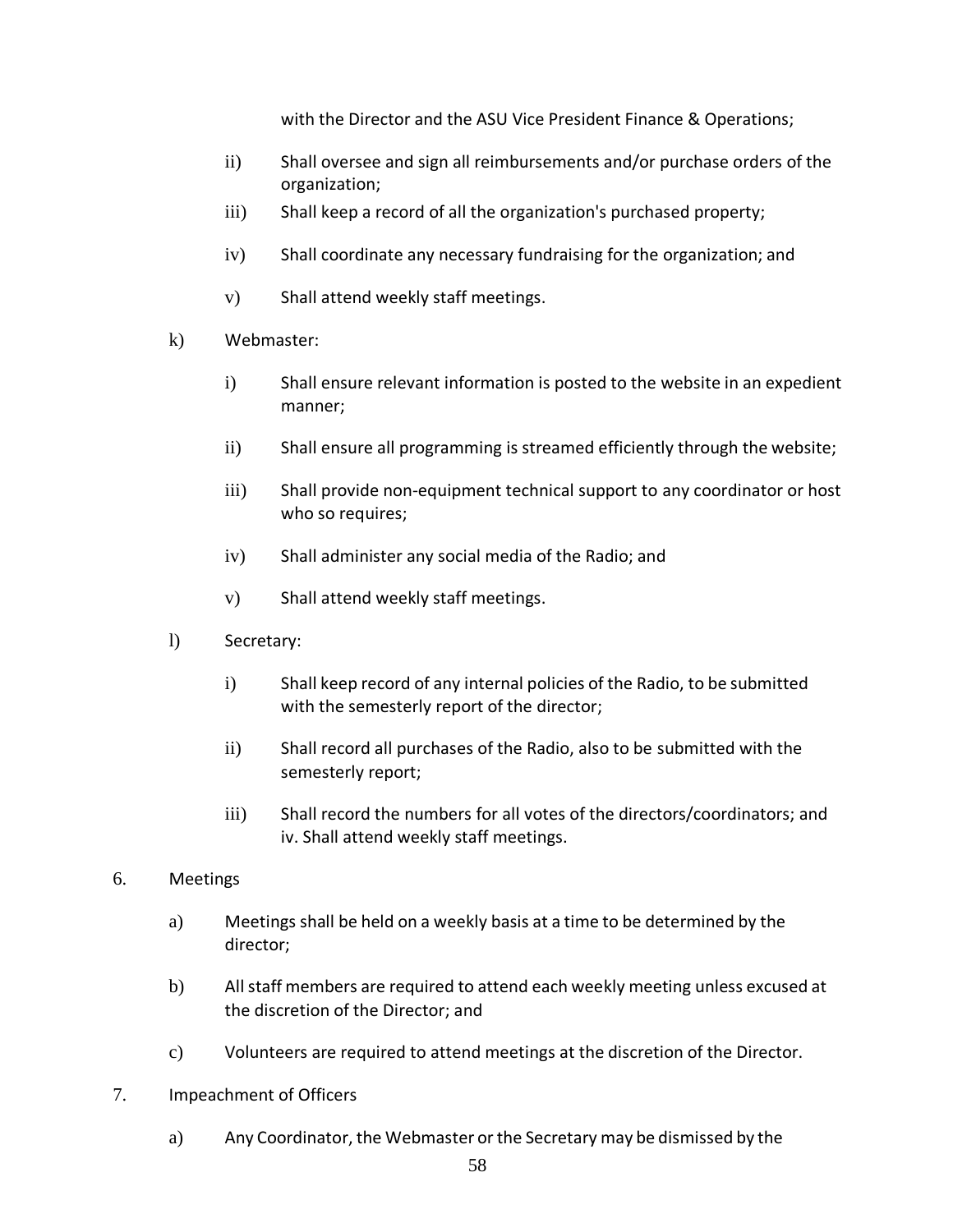Director subject to the approval of the ASU Vice President Student Life;

- b) A recommendation to dismiss the Director may be made to the Review Board if:
	- i) A recommendation is made by the Vice President Student Life to the Student Life Committee,
	- ii) The Student Life Committee votes with a majority (50% +1) in favour of the recommendation.
- 8. Finance and Audit
	- a) The funds for the *Axe Radio* are derived from its annual operating budget as provided by the Acadia Students' Union as well as from funds solicited for advertising;
	- b) The Director will be responsible for the proper allocation of the funds provided by the Acadia Students' Union, in conjunction with the ASU Vice President Finance & Operations;
	- c) All additional funds collected by the organization through fundraising initiatives shall be deposited directly into the organization's ASU account and held in trust by the ASU;
	- d) The fiscal period for the organization shall coincide with the fiscal period of the ASU;
	- e) Both the Director and the financial officer must sign all reimbursement requests and/or purchase orders; and
	- f) All expenditures for the organization shall be subject to the approval of the ASU Vice President Student Life and Vice President Finance & Operations.
- 9. Property
	- a) Any items purchased by the organization shall be recorded by the Secretary and included in the Director's semesterly reports submitted to the ASU Vice President Student Life;
	- b) All items purchased by the organization shall remain property of the organization and held in trust by the ASU.
- 10. Internal Policies
	- a) The organization may develop internal policies as the coordinator and the officers see fit, subject to the approval of the ASU Vice President Student Life.
- 11. Constitutional Amendment